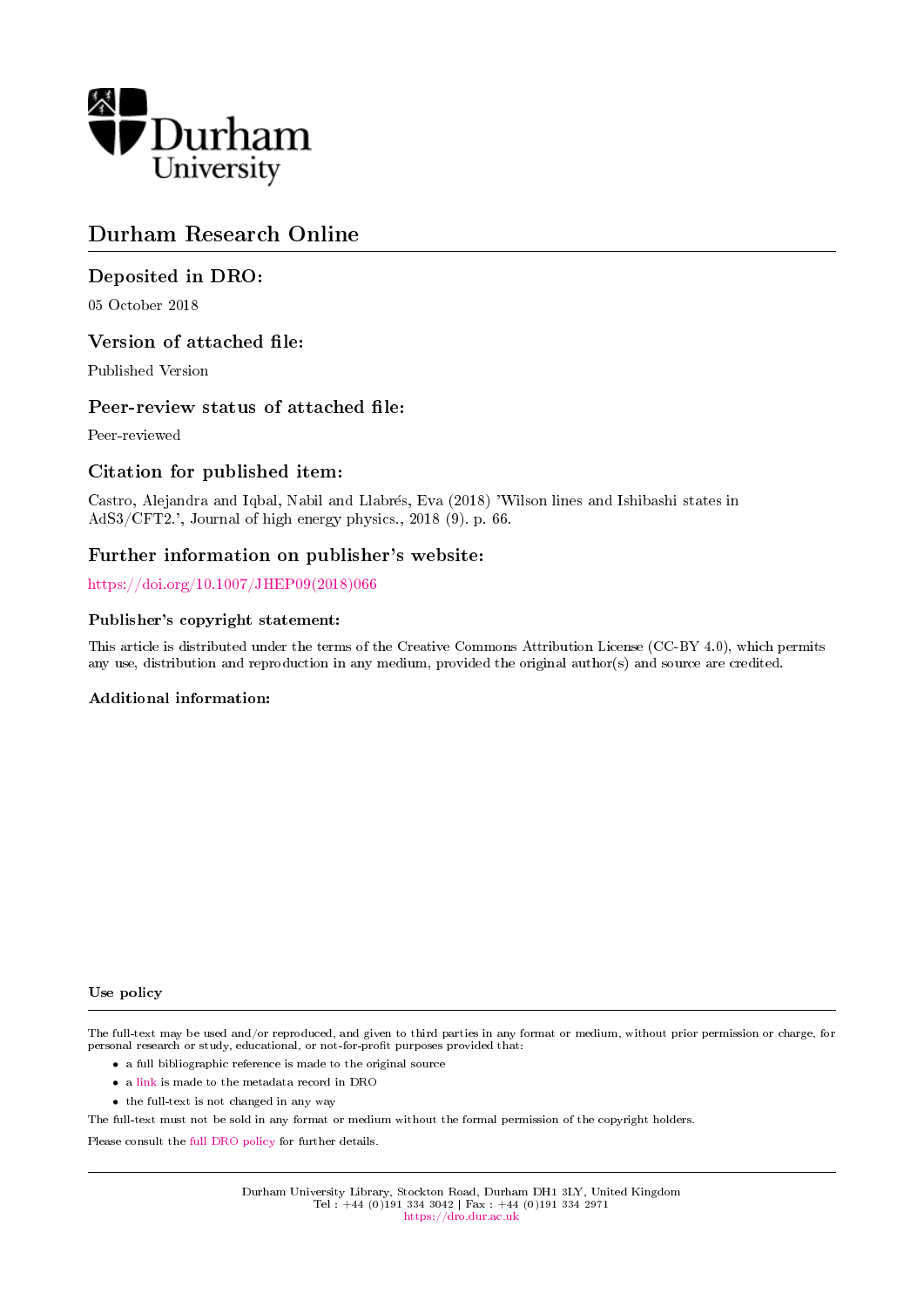PUBLISHED FOR SISSA BY 2 SPRINGER

Received: July 10, 2018 ACCEPTED: September 3, 2018 PUBLISHED: September 13, 2018

# Wilson lines and Ishibashi states in  $AdS_3/CFT_2$

# Alejandra Castro,<sup>a</sup> Nabil Iqbal<sup>b</sup> and Eva Llabrés<sup>a</sup>

<sup>a</sup> Institute for Theoretical Physics Amsterdam and Delta Institute for Theoretical Physics, University of Amsterdam,

Science Park 904, 1098 XH Amsterdam, The Netherlands

 $b$ <sup>b</sup>Centre for Particle Theory, Department of Mathematical Sciences, Durham University, South Road, Durham DH1 3LE, U.K.

E-mail: [a.castro@uva.nl](mailto:a.castro@uva.nl), [nabil.iqbal@durham.ac.uk](mailto:nabil.iqbal@durham.ac.uk), [e.m.llabres@uva.nl](mailto:e.m.llabres@uva.nl)

ABSTRACT: We provide a refined interpretation of a gravitational Wilson line in  $AdS<sub>3</sub>$  in terms of Ishibashi states in the dual  $CFT<sub>2</sub>$ . Our strategy is to give a method to evaluate the Wilson line that accounts for all the information contained in the representation, and clarify the role of boundary conditions at the endpoints of the line operator. This gives a novel way to explore and reconstruct the local bulk dynamics which we discuss. We also compare our findings with other interpretations of Ishibashi states in  $AdS_3/CFT_2$ .

KEYWORDS: AdS-CFT Correspondence, Chern-Simons Theories

ArXiv ePrint: [1805.05398](https://arxiv.org/abs/1805.05398)



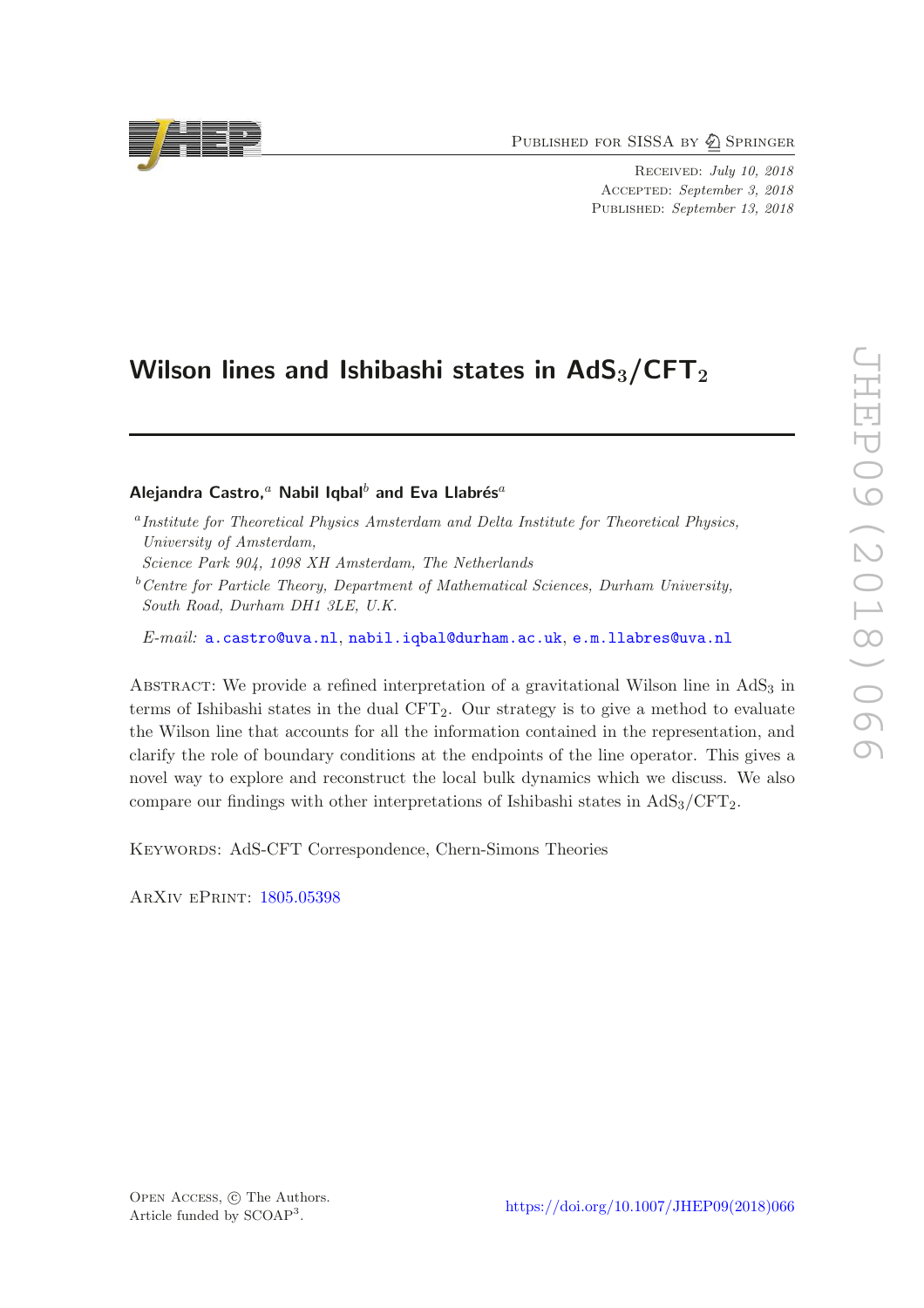# Contents

| $\mathbf 1$     | Introduction                                                 | $\overline{\mathbf{2}}$  |
|-----------------|--------------------------------------------------------------|--------------------------|
| $\bf{2}$        | Path integral representation                                 | 3                        |
|                 | Path integral representation of the Wilson line<br>2.1       | $\overline{5}$           |
|                 | 2.2<br>Geometric interpretation: proper distances            | 6                        |
| 3               | Hilbert space representation                                 | $\overline{7}$           |
|                 | Highest weight representations<br>3.1                        | 8                        |
|                 | Rotated Ishibashi states<br>3.2                              | 9                        |
|                 | 3.3<br>Inner product                                         | 10                       |
|                 | 3.4<br>The Green's function on the group manifold            | 11                       |
|                 | 3.5<br>Relationship to path integral                         | 12                       |
|                 | 4 Wilson lines: local fields and geometry                    | 15                       |
|                 | 4.1<br>Gravitational Wilson line as an overlap of two states | 15                       |
|                 | 4.2<br>Algebra meets geometry                                | 17                       |
|                 | Local fields<br>4.3                                          | 19                       |
|                 | Global $AdS_3$<br>4.3.1                                      | 21                       |
|                 | 4.3.2<br>BTZ                                                 | 23                       |
| $5\phantom{.0}$ | CFT interpretation                                           | $\overline{\mathbf{27}}$ |
|                 | Example: CFT on the plane<br>5.1                             | 28                       |
| 6               | Discussion                                                   | 30                       |
|                 | A Properties of $so(2,2)$ representations                    | 33                       |
|                 | A.1 $sl(2,\mathbb{R})$ conventions                           | 33                       |
|                 | A.2 Completeness of rotated Ishibashi states                 | 33                       |
|                 | B Chern-Simons formulation of AdS <sub>3</sub> gravity       | 34                       |
|                 | B.1 Metrics, connections, and geodesic distances             | 35                       |
|                 | C Generating function of Jacobi polynomials                  | 37                       |
|                 | D Inner product with quasi-normal modes eigenfunctions       | 38                       |
|                 | E Integral kernels in CFT representation                     | 39                       |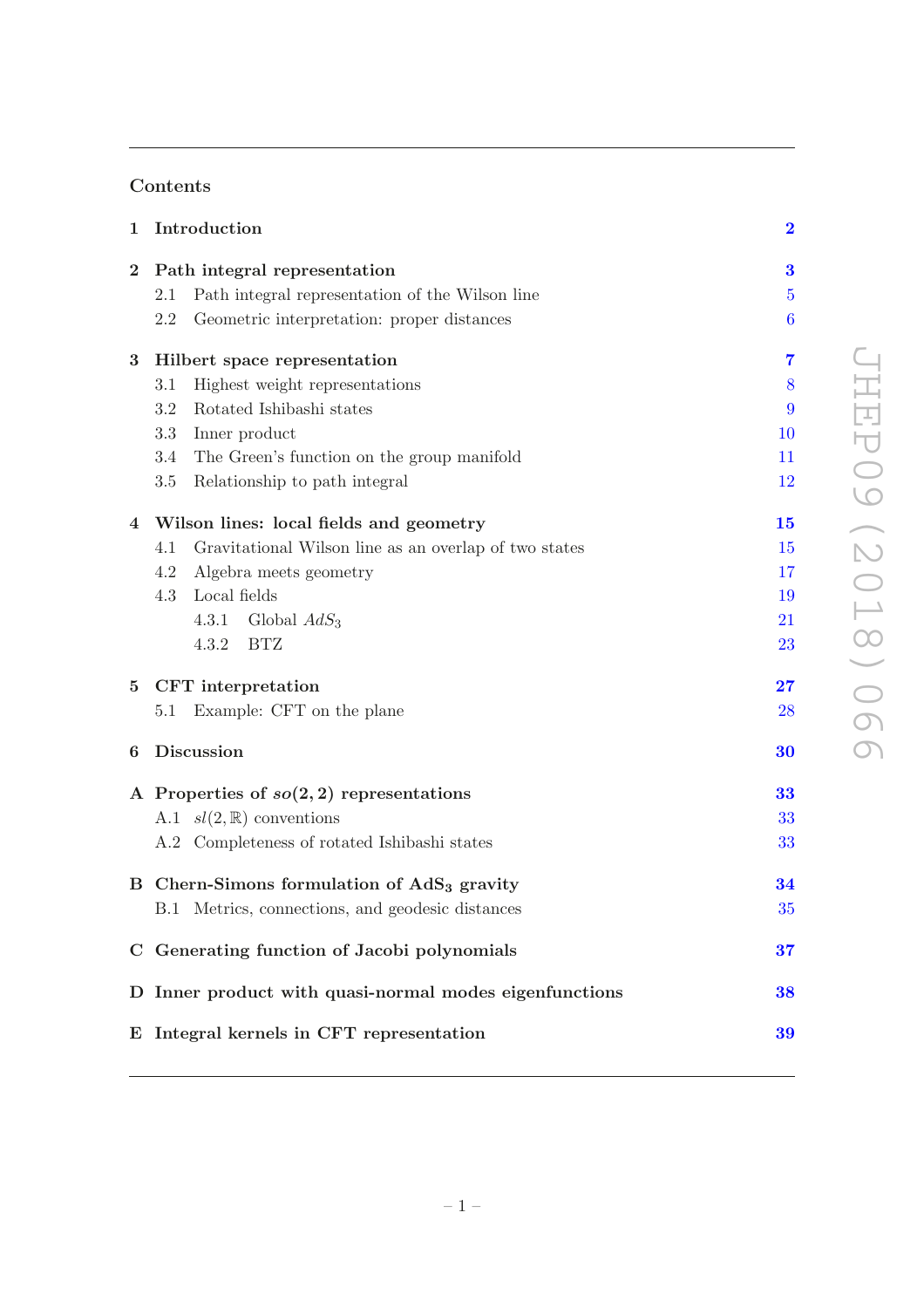## <span id="page-3-0"></span>1 Introduction

In this paper we discuss 3d gravity with negative cosmological constant. This is a topological theory with no local degrees of freedom. This fact can be made manifest by rewriting 3d gravity as a Chern-Simons theory with gauge group  $SO(2, 2) = SL(2, \mathbb{R}) \times$  $SL(2,\mathbb{R})$  $SL(2,\mathbb{R})$  $SL(2,\mathbb{R})$  [\[1](#page-42-0), 2]. The Chern-Simons formulation has many advantages: BTZ black holes appear very naturally as topological defects around which the  $sl(2,\mathbb{R})$  gauge fields have non-trivial holonomies. Boundary gravitons can be understood as the usual edge excitations that appear when Chern-Simons theories are formulated on manifolds with boundary [\[3\]](#page-42-2). Diffeomorphisms may be easily understood on-shell as gauge transformations [\[2](#page-42-1)]. Finally, the Chern-Simons formulation is also very convenient for the extension to theories of higher spin gravity  $[4-8]$ .

While the Chern-Simons formulation makes manifest the topological character of 3d gravity, it does so at a cost, by greatly obscuring geometric aspects. Simple geometric concepts such as proper distances or volumes are not at all transparent in the Chern-Simons formulation. The problem becomes even more acute if we consider coupling matter  $-e.g.$  a simple scalar field  $-$  to 3d gravity: this is very difficult to do in the Chern-Simons formulation, presumably because the theory is no longer purely topological (see however [\[9\]](#page-42-5) for some previous work in this direction). These facts make it very difficult to probe local bulk physics in the Chern-Simons formulation. This appears to be related to the fact that typical bulk observables such as (e.g.) the bulk-to-bulk propagator of a probe scalar field are not actually invariant under diffeomorphisms, and thus are difficult to formulate in a suitably gauge-invariant manner in Chern-Simons theory.

Nevertheless, in  $AdS<sub>3</sub>$  the presence of a boundary allows the formulation of suitably diffeomorphism invariant observables — the correlation functions of the dual  $CFT_2$  — and thus one would expect that it would be possible to compute such objects in the Chern-Simons formulation. Some progress in this direction was made in  $[10-14]$ , motivated largely by the computation of entanglement entropy of field theories dual to 3d bulk higher spin gravity. In this work we will develop further the approach initiated by [\[10\]](#page-42-6), where it was argued that a Wilson line in an infinite-dimensional highest-weight representation  $\mathcal R$ under the bulk  $SL(2,\mathbb{R})\times SL(2,\mathbb{R})$  gauge group could be used to compute boundary theory correlators, i.e.:

<span id="page-3-1"></span>
$$
W_{\mathcal{R}}(x_i, x_f) = \bigvee_{r \to \infty} \langle \Psi | \mathcal{O}(y_i) \mathcal{O}(y_f) | \Psi \rangle, \tag{1.1}
$$

where we have picked coordinates  $x^{\mu} = (r, y^{i})$  with r an AdS holographic coordinate and  $y^i$  a CFT coordinate. Here the Wilson line  $W_{\mathcal{R}}$  ends on the boundary at  $r \to \infty$ , and  $\Psi$ denotes the  $CFT_2$  state dual to a particular configuration of Chern-Simons gauge fields that constitute the gravitational background in the interior.

The representation space  $\mathcal R$  was generated from the Hilbert space of an auxiliary  $SL(2,\mathbb{R})$ -valued quantum mechanical degree of freedom  $U(s)$  that lives on the Wilson line. The quadratic Casimirs of the representation  $\mathcal R$  mapped in the usual manner to the conformal dimensions  $(h, \bar{h})$  of the dual CFT operator. While this represented progress towards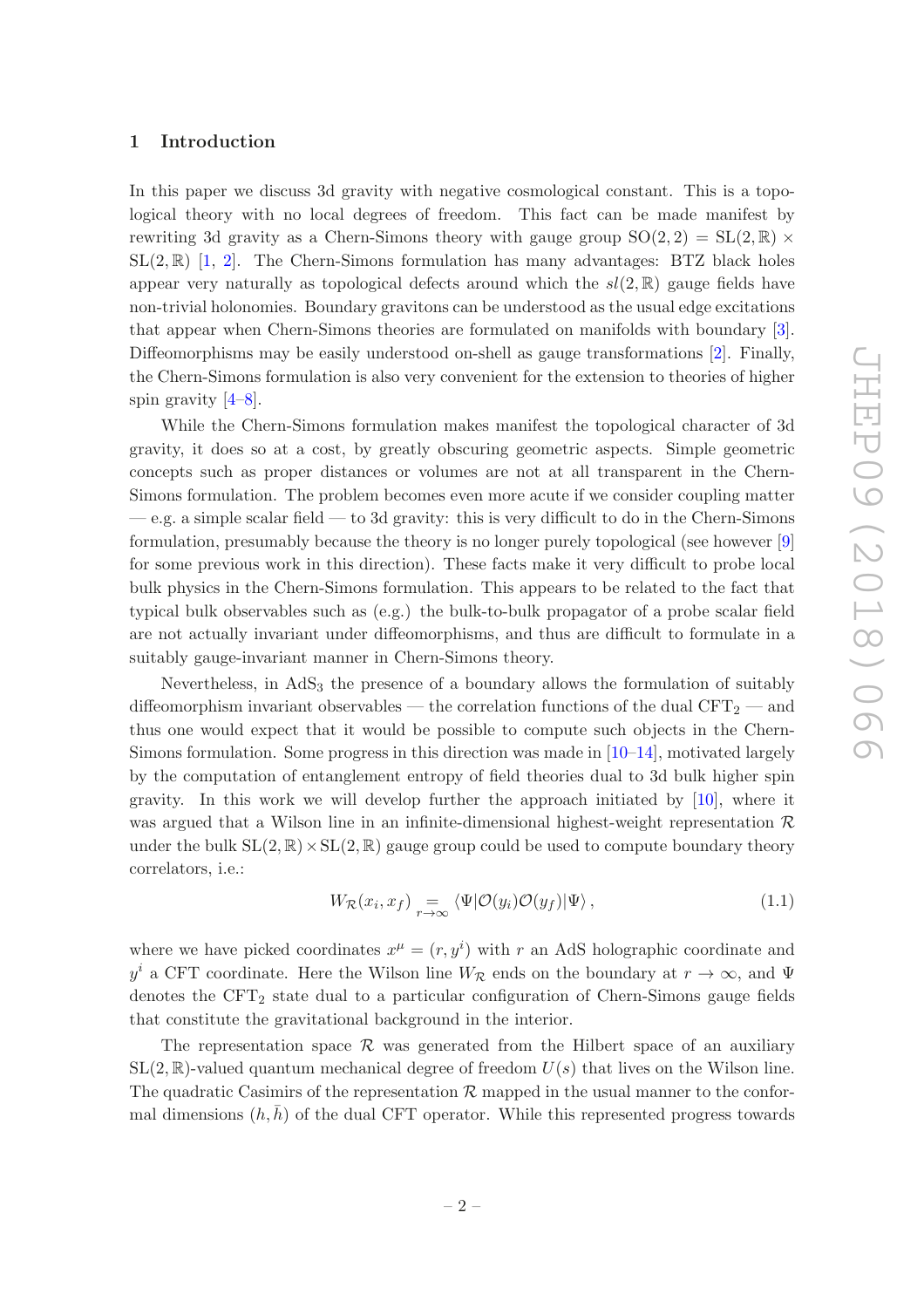extracting geometric observables from the Chern-Simons formulation of 3d gravity, several issues remained obscure:

- 1. The relation [\(1.1\)](#page-3-1) was understood to hold only if a particular boundary condition was used for the auxiliary field  $U$ , demanding that it approached the identity element of  $SL(2,\mathbb{R})$  at the two endpoints of the Wilson line. While this is perhaps a somewhat natural choice, its precise interpretation in the CFT was not made clear.
- 2. All previous treatment of the  $U(s)$  path integral was performed in a semi-classical limit, i.e. one in which  $h \gg 1$ . At a calculational level this allowed the path integral to be evaluated using its saddle-point; nevertheless this restriction seems somewhat artificial from the point of view of the dual CFT. Is it possible to go away from this limit?
- 3. How can one obtain other bulk observables from the Chern-Simons formulation, e.g. bulk-to-bulk propagators or one-loop determinants for scalar fields on the gravitational background?

In this work we answer these questions by providing a careful and fully quantum mechanical treatment of the Wilson line described above. In particular, we will show that the  $U(s)$  worldline degree of freedom originally introduced in [\[10\]](#page-42-6) can be understood as a particular  $SL(2, \mathbb{R})$  rotation of the global part of an Ishibashi state (familiar from boundary CFT). We use this technology to develop a purely algebraic method for computing openended Wilson lines, and demonstrate equivalence (in the semi-classical limit) with the path-integral techniques used in [\[10](#page-42-6)].

The outline of this paper is as follows. In section [2](#page-4-0) we review the path integral representation of  $W_{\mathcal{R}}(x_i, x_f)$  proposed in [\[10\]](#page-42-6), which will serve as a comparison to our quantum mechanical analysis. In section [3](#page-8-0) we turn to a detailed analysis of the quantum mechanics responsible of the geometrical features in  $W_R(x_i, x_f)$ . This motivates the introduction of coherent states which we denote as rotated Ishibashi states. Using these states, we relate  $W_{\mathcal{R}}(x_i, x_f)$  to their inner product; we rederive the path integral formulation by discretizing this inner product; and we show that  $W_R(x_i, x_f)$  is a Green's function on the group manifold SO(2, 2). In section [4](#page-16-0) we tie the quantum mechanical aspects of  $W_R(x_i, x_f)$  to its geometrical features. We show that  $W_R(x_i, x_f)$  is a Green's function on spacetime created by the Chern-Simons connections (which is a distinct statement from the properties on the group manifold). For global  $AdS_3$  and the BTZ black hole, we show how to build local bulk fields by a suitable decomposition of  $W_R(x_i, x_f)$ . This provides a new local probe of AdS<sup>3</sup> in the Chern-Simons formulation of 3d gravity. In section [5](#page-28-0) we discuss the CFT interpretation of our results. And in section [6](#page-31-0) we discuss future directions and related results in AdS/CFT that make use of Ishibashi states.

#### <span id="page-4-0"></span>2 Path integral representation

In this section we will consider the path integral representation of a Wilson line operator in the Chern-Simons theory. As we review below, this object should be thought of as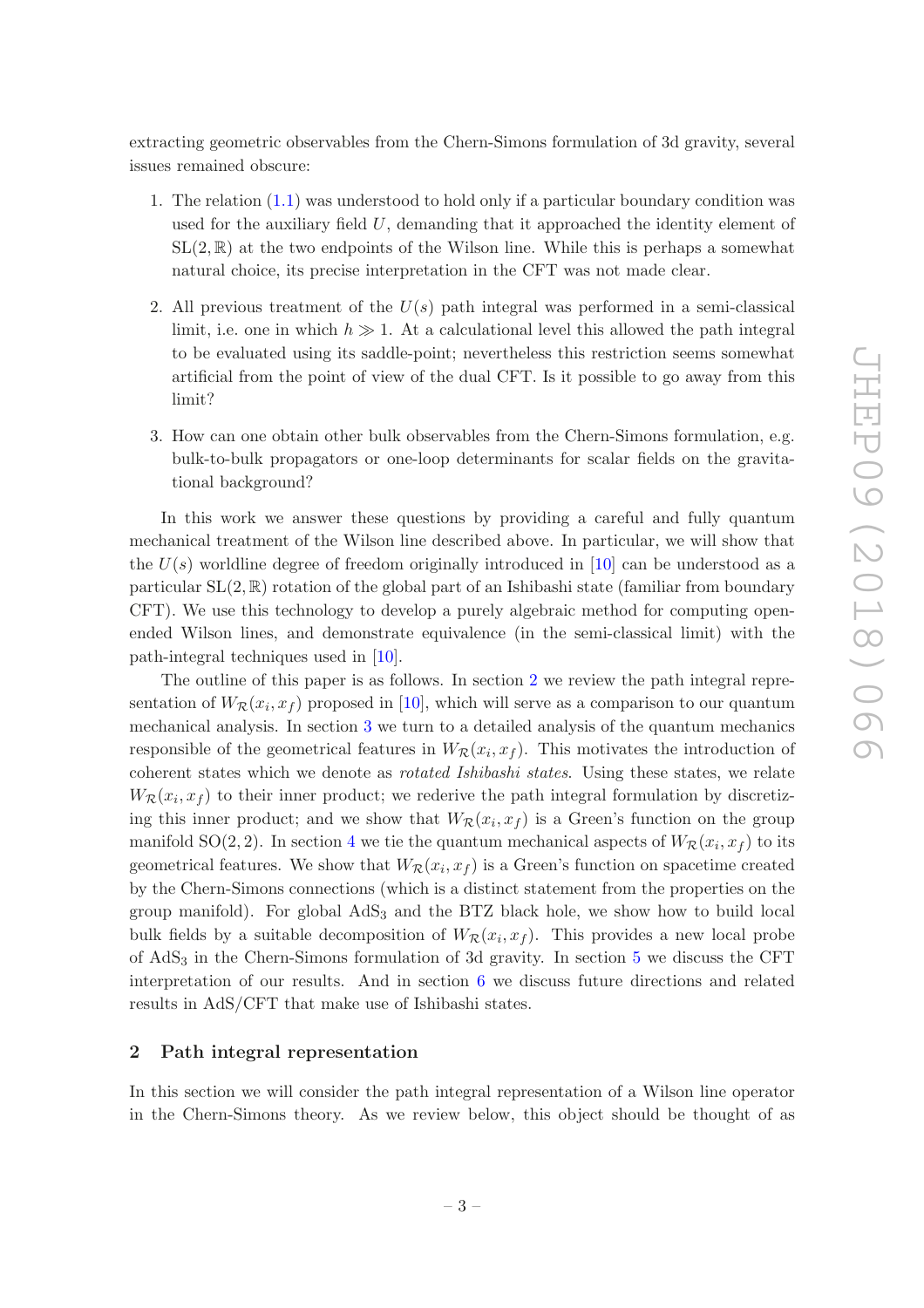the Chern-Simons description of the worldline of a massive particle moving in the bulk. This section is a brief summary of the results in [\[10\]](#page-42-6). The gauge group of the Chern-Simons theory is  $SO(2, 2) \simeq SL(2, \mathbb{R}) \times SL(2, \mathbb{R})$ , and the bulk  $sl(2, \mathbb{R})$  gauge connections are  $A, \overline{A}.^1$  $A, \overline{A}.^1$  The natural observables in Chern-Simons theory are Wilson loops in a certain representation  $\mathcal R$  of the bulk gauge group; in this work we will always take  $\mathcal R$  to be a product of two infinite-dimensional highest-weight representations in  $sl(2,\mathbb{R})\oplus sl(2,\mathbb{R})$ .

We may now consider the following Wilson loop operator:

<span id="page-5-2"></span>
$$
W_{\mathcal{R}}(C) = \text{Tr}_{\mathcal{R}}\left(\mathcal{P}\exp\left(-\oint_C A\right)\mathcal{P}\exp\left(-\oint_C \bar{A}\right)\right),\tag{2.1}
$$

and  $C$  is a closed loop in the bulk of  $AdS<sub>3</sub>$ . This observable is fully gauge-invariant, and will typically be an interesting observable if the bulk loop wraps some non-trivial object in the bulk (e.g. the horizon of a BTZ black hole). Note that the trace involves a sum over the infinitely many states of the highest-weight representation.

We may also consider an open-ended Wilson *line* operator. To define this object we specify the locations of its endpoints  $(x_i, x_f)$ . We must also specify boundary data in the form of two specific states  $|U_i\rangle, |U_f\rangle \in \mathcal{R}$  at these endpoints. We may then define the following operator:

<span id="page-5-1"></span>
$$
W_{\mathcal{R}}(x_i, x_f) = \langle U_f | \mathcal{P} \exp\left(-\int_{\gamma} A\right) \mathcal{P} \exp\left(-\int_{\gamma} \bar{A}\right) |U_i\rangle, \qquad (2.2)
$$

where now  $\gamma(s)$  is a curve with bulk endpoints  $(x_i, x_f)$  parametrized by s.  $W_{\mathcal{R}}(x_i, x_f)$  is no longer fully gauge-invariant; clearly it depends in a gauge-covariant manner on the choice of boundary data  $|U_i\rangle$ ,  $|U_f\rangle$ . Nevertheless, for flat connections,  $W_{\mathcal{R}}(x_i, x_f)$  only depends on the topology of  $\gamma$ , but not on the shape of the curve.

From a geometric point of view, the Wilson line described above describes the physics of a massive point particle propagating from  $x_i$  to  $x_f$  on AdS<sub>3</sub>. A point particle in the classical limit is characterized by at least one continuous parameter: the mass  $m$ . This data is stored in the choice of highest-weight representation  $R$  that defines the Wilson line. Further details of this representation are given in full detail in section [3.](#page-8-0) For now we require only that the representation is specified by two constants  $(h, h)$  which determine the Casimirs of the  $sl(2)$  algebra. Their identification with the mass m and orbital spin  $\hat{s}$ of the particle is given by

$$
m^2 = c_2 + \bar{c}_2, \quad \hat{s} = \bar{h} - h,\tag{2.3}
$$

where  $c_2 = 2h(h-1)$  and  $\bar{c}_2 = 2\bar{h}(\bar{h}-1)$  are the quadratic Casimirs; note that the AdS radius is set to unity.

From the point of view of  $AdS/CFT$ , the developments in  $[10-14]$  show that if the endpoints  $x_i$ ,  $x_f$  are taken to infinity, the Wilson line operator defined in  $(2.2)$  is a bulk observable that computes correlation functions of light operators  $\langle \Psi | \mathcal{O}(y_i) \mathcal{O}(y_f) | \Psi \rangle$  in the dual CFT. Here  $|\Psi\rangle$  is a "heavy" state whose gravitational dual is given by the bulk

<span id="page-5-0"></span><sup>&</sup>lt;sup>1</sup>In appendix [B](#page-35-0) we present our conventions on the Chern-Simons description of  $AdS<sub>3</sub>$  gravity.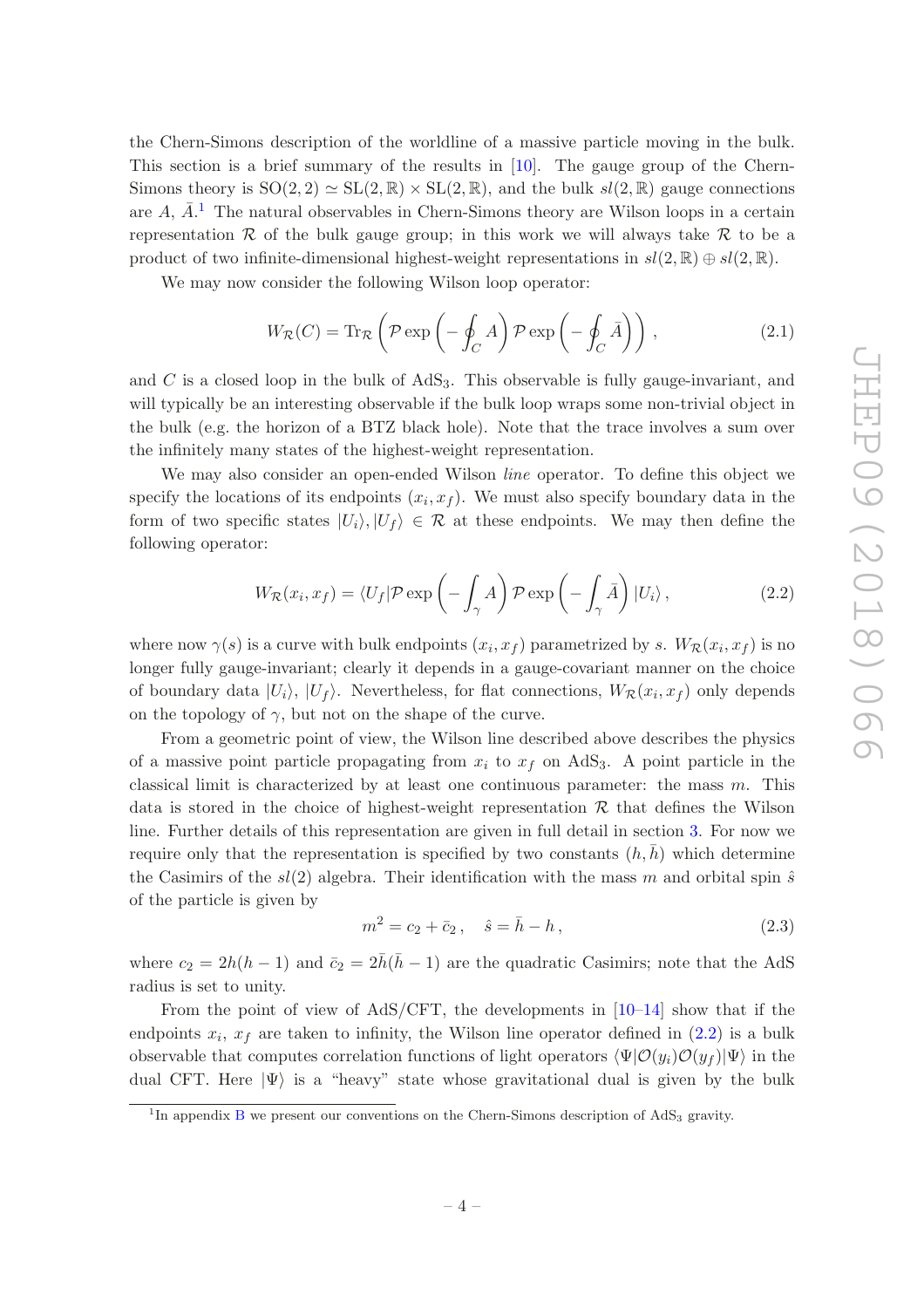connections  $(A, \overline{A})$  and  $\mathcal{O}(y)$  is a "light" operator whose scaling dimensions  $(h, \overline{h})$  are encoded in the choice of representation<sup>[2](#page-6-1)</sup>  $\mathcal{R}$ .

In what follows we limit the discussion to  $h = \bar{h}$ ; see [\[15,](#page-42-8) [16](#page-42-9)] for a discussion when  $\hat{s} \neq 0$ .

#### <span id="page-6-0"></span>2.1 Path integral representation of the Wilson line

This particular Wilson line is somewhat more complex than those normally studied in compact gauge theories, simply due to the fact that  $R$  has infinitely many states in it. We now review the work of [\[10\]](#page-42-6), who constructed  $\mathcal R$  as the Hilbert space of an auxiliary quantum mechanical system that lives on the Wilson line, replacing the trace over  $\mathcal R$  by a path integral over a worldline field  $U$ . We pick the dynamics of  $U$  so that upon quantization the Hilbert space of the system is the desired representation  $\mathcal{R}$ . More concretely, we rewrite [\(2.1\)](#page-5-2) as

<span id="page-6-3"></span>
$$
W_{\mathcal{R}}(x_i, x_f) = \int \mathcal{D}U \, e^{-S(U, A, \bar{A})_{\gamma}}, \tag{2.4}
$$

where the auxiliary system can be described by the following action:

<span id="page-6-2"></span>
$$
S(U, A, \bar{A})_{\gamma} = \sqrt{c_2} \int_{\gamma} ds \sqrt{\text{Tr}(U^{-1}D_s U)^2}
$$
\n(2.5)

The variable s parametrizes the curve  $\gamma$ , and we pick  $s \in [s_i, s_f]$ . Here the trace  $\text{Tr}(\ldots)$  is a short-cut notation for the contraction using the Killing forms, i.e. if  $P \in sl(2,\mathbb{R})$ 

$$
\text{Tr}(P^2) = \eta_{ab} P^a P^b \,,\tag{2.6}
$$

where  $P = P^a L_a$  and  $L_a$  is a generator of  $sl(2, \mathbb{R})$ . There is also a (classically) equivalent first-order formulation of this action that is more convenient for certain applications (such as the generalization to higher spin gravity). In the first order formulation it is manifest that  $c_2$  is the Casimir of the representation, and satisfies  $c_2 = 2h(h-1)$ . This action requires that  $h = \bar{h}$ . As the entire action is multiplied by a factor of  $\sqrt{c_2}$ ,  $h \to \infty$  defines a semi-classical limit of the path integral, and for the remainder of this section we will follow [\[10\]](#page-42-6) and work only in this limit. In subsequent sections we relax this restriction. This action is invariant under a local  $SL(2, \mathbb{R}) \times SL(2, \mathbb{R})$  symmetry: in particular the covariant derivative is defined as

<span id="page-6-4"></span>
$$
D_s U \equiv \frac{d}{ds} U + A_s U - U \bar{A}_s \,, \quad A_s \equiv A_\mu \frac{dx^\mu}{ds} \,, \quad \bar{A}_s \equiv \bar{A}_\mu \frac{dx^\mu}{ds} \,, \tag{2.7}
$$

where  $A(x)$  and  $\overline{A}(x)$  are the connections that determine the background, and in the ac-tion [\(2.5\)](#page-6-2) they are pulled back to the worldline  $x^{\mu}(s)$ . Under an  $SL(2,\mathbb{R}) \times SL(2,\mathbb{R})$  gauge transformation by finite group elements  $L(x)$ ,  $R(x)$ , the gauge fields transform as

$$
A_{\mu}(x) \rightarrow L(x)(A_{\mu}(x) + \partial_{\mu})L^{-1}(x),
$$
  
\n
$$
\bar{A}_{\mu}(x) \rightarrow R^{-1}(x)(\bar{A}_{\mu}(x) + \partial_{\mu})R(x).
$$
\n(2.8)

<span id="page-6-1"></span><sup>&</sup>lt;sup>2</sup>Here light denotes an operator that, as the central charge c goes to infinity, its conformal weight is fixed, while a heavy operator has a scaling dimension that is linear with c. Equivalently, in gravity we would say that it is a particle with a small mass in Planck units.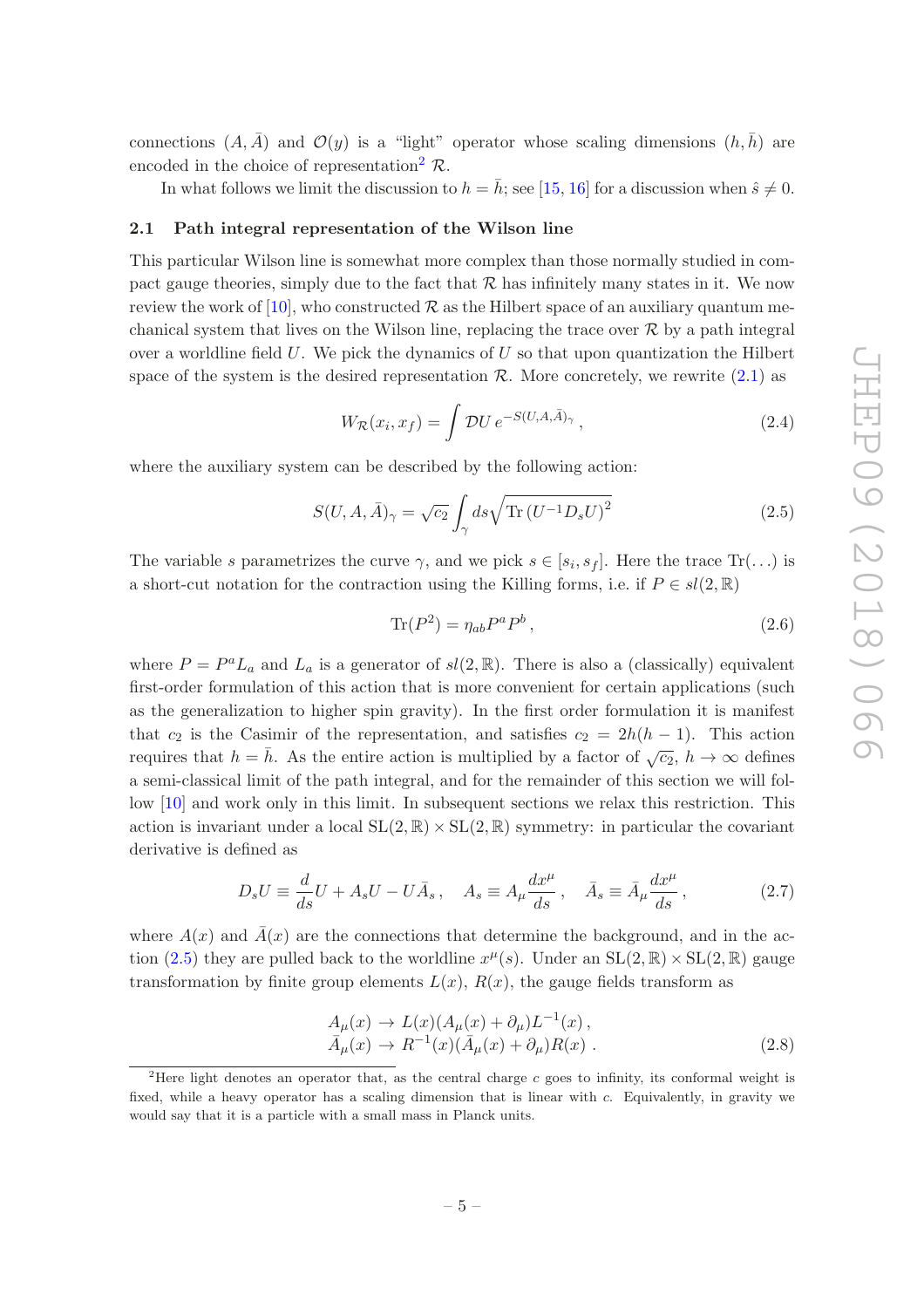The worldline action is then invariant under the following transformation of the worldline field:

<span id="page-7-3"></span>
$$
U(s) \to L(x^{\mu}(s))U(s)R(x^{\mu}(s))
$$
\n(2.9)

Now for an open ended Wilson line as in [\(2.2\)](#page-5-1), we must still specify boundary data on  $U(s)$  at the endpoints of the curve.<sup>[3](#page-7-1)</sup> We thus pick two  $SL(2,\mathbb{R})$  elements  $U_i, U_f$  and require that  $U(s = s_i) = U_i$ ,  $U(s = s_f) = U_f$ . For a semi-classical level this is sufficient, and in later sections we will explain in detail the relationship between this choice of boundary data and the quantum states  $|U_i\rangle$  and  $|U_f\rangle$  defined in [\(2.2\)](#page-5-1).

We now consider the evaluation of this Wilson line on a fixed classical background defined by A and  $\overline{A}$ . In the  $h \to \infty$  limit, this can be done by evaluating the on-shell action  $(2.5)$  for the field  $U(s)$  subject to the boundary conditions described above. This computation was explained in detail in [\[10](#page-42-6)]. Here we write the answer in a way that will generalize simply to our results in the next section. In particular the answer only depends on the  $SL(2,\mathbb{R})$  evolution of the state from the starting point to the endpoint. If we thus consider flat connections

$$
A(x) = g_L(x) dg_L(x)^{-1}, \quad \bar{A}(x) = g_R(x)^{-1} dg_R(x), \tag{2.10}
$$

and the following group elements

$$
g_L(x_f)g_L(x_i)^{-1} = \mathcal{P} \exp\left(-\int_{x_i}^{x_f} A\right), \qquad g_R^{-1}(x_f)g_R(x_i) = \mathcal{P} \exp\left(-\int_{x_i}^{x_f} \bar{A}\right), \quad (2.11)
$$

then the on-shell action  $S$  can be written as

<span id="page-7-2"></span>
$$
S_{\text{on-shell}} = \sqrt{\frac{c_2}{2}} \alpha, \qquad V \exp(-\alpha L_0) V^{-1} \equiv g_L(x_f) g_L(x_i)^{-1} U_i g_R(x_i)^{-1} g_R(x_f) U_f^{-1}, \qquad (2.12)
$$

where  $\alpha$  labels the conjugacy class of the group element  $g_L(x_f)g_L(x_i)^{-1}U_ig_R(x_i)^{-1}g_R(x_f)U_f^{-1}$ f The Wilson line  $(2.4)$  in this state is then given by

$$
W_{\mathcal{R}}(x_i, x_f) = \exp\left(-\sqrt{\frac{c_2}{2}}\alpha\right). \tag{2.13}
$$

Note that the role of the boundary data  $U_i, U_f$  in  $(2.12)$  is to tie together the two sectors, left and right; we will return to this point in what follows.

#### <span id="page-7-0"></span>2.2 Geometric interpretation: proper distances

So far, our review has been very abstract, with no physical interpretation given to A and  $\overline{A}$ . However we know that for appropriate choices of these gauge connections, this system should represent the physics of a particle moving on AdS3; we now explain how the result above is related to geometry. In particular,  $\alpha$  defined in [\(2.12\)](#page-7-2) turns out to be related to the proper distance from  $x_i$  to  $x_f$ .

<span id="page-7-1"></span><sup>&</sup>lt;sup>3</sup>For a closed Wilson loop as in [\(2.1\)](#page-5-2), we simply require that the field  $U(s)$  be single-valued.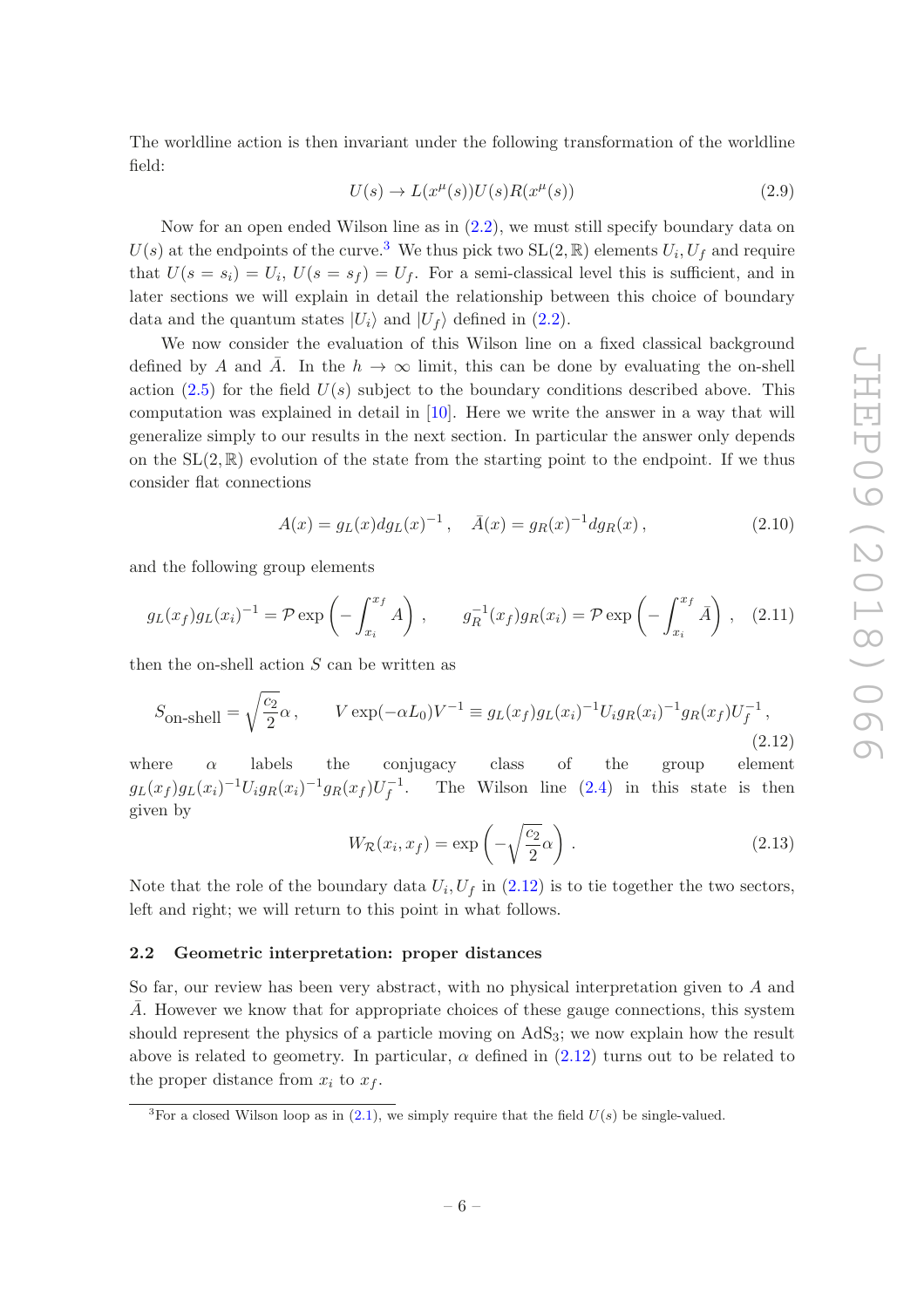To understand this, note that the action  $(2.5)$  can be suggestively written as

$$
S = \sqrt{c_2} \int_{\gamma} ds \sqrt{\text{Tr}\left(\left(A_{\mu} - \tilde{A}_{\mu}\right)\left(A_{\nu} - \tilde{A}_{\nu}\right) \frac{dx^{\mu}}{ds} \frac{dx^{\nu}}{ds}\right)},\tag{2.14}
$$

where the dependence on  $U(s)$  in [\(2.18\)](#page-8-1) has been hidden in the definition of  $\tilde{\tilde{A}}_{\nu}$ :

$$
\tilde{\bar{A}}_s \equiv U \bar{A}_s U^{-1} - \frac{d}{ds} U U^{-1} . \tag{2.15}
$$

Note that if we now define a *generalized* vielbein<sup>[4](#page-8-2)</sup> along the trajectory as

$$
e_{\mu} = \frac{1}{2} \left( A_{\mu} - \tilde{A}_{\mu} \right) \tag{2.16}
$$

then we may write the action very simply in terms of the metric associated to this vielbein as  $g_{\mu\nu} = 2 \text{Tr}_f e_\mu e_\nu$ , i.e.

<span id="page-8-4"></span>
$$
S = \sqrt{2c_2} \int_{\gamma} ds \sqrt{g_{\mu\nu}(x) \frac{dx^{\mu}}{ds} \frac{dx^{\nu}}{ds}},
$$
\n(2.17)

which is manifestly the proper distance associated to the metric  $g_{\mu\nu}$ . Thus the Wilson line is probing a geometry that is assembled in a particular manner from the connections  $A, \overline{A}$ , where the dynamics of the auxiliary field U is playing a role in tying together the two connections into a vielbein. Note that the prefactor  $\sqrt{c_2}$  indicates that the value of the Casimir controls the bulk mass of the probe, as we alluded to previously.

We also consider the equations of motion obtained from varying  $(2.5)$  with respect to U:

<span id="page-8-1"></span>
$$
\frac{d}{ds}\left((A-\tilde{A})_{\mu}\frac{dx^{\mu}}{ds}\right) + \left[\tilde{A}_{\mu},A_{\nu}\right]\frac{dx^{\mu}}{ds}\frac{dx^{\nu}}{ds} = 0.
$$
\n(2.18)

Normally one considers these as equations for  $U(s)$ : nevertheless, if one fixes  $U(s)$  and thinks of the variable as being the choice of path  $x^{\mu}(s)$ , then this is precisely the geodesic equation for the metric  $g_{\mu\nu}$ . From here it is clear that the value of the Wilson line between any two bulk points is

<span id="page-8-3"></span>
$$
W_{\mathcal{R}}(x_i, x_f) \sim \exp(-2hD(x_i, x_f)), \qquad (2.19)
$$

where  $D(x_i, x_f) = 2\alpha$  is the length of the bulk geodesic connecting these two points. Here '∼' denotes the limit of large  $c_2$ , where  $c_2 = 2h(h-1) \sim 2h^2$ , and hence the classical saddle point approximation is valid.

In what follows we will provide a proper quantum-mechanical treatment of this Wilson line.

### <span id="page-8-0"></span>3 Hilbert space representation

The path integral approach to evaluate [\(2.2\)](#page-5-1) provides insight into the transformation properties for the field U: this choice is in great part responsible of the geometric interpretation

<span id="page-8-2"></span><sup>4</sup>Technically we can only define the components of the vielbein along the trajectory; in the considerations of this section this does not matter.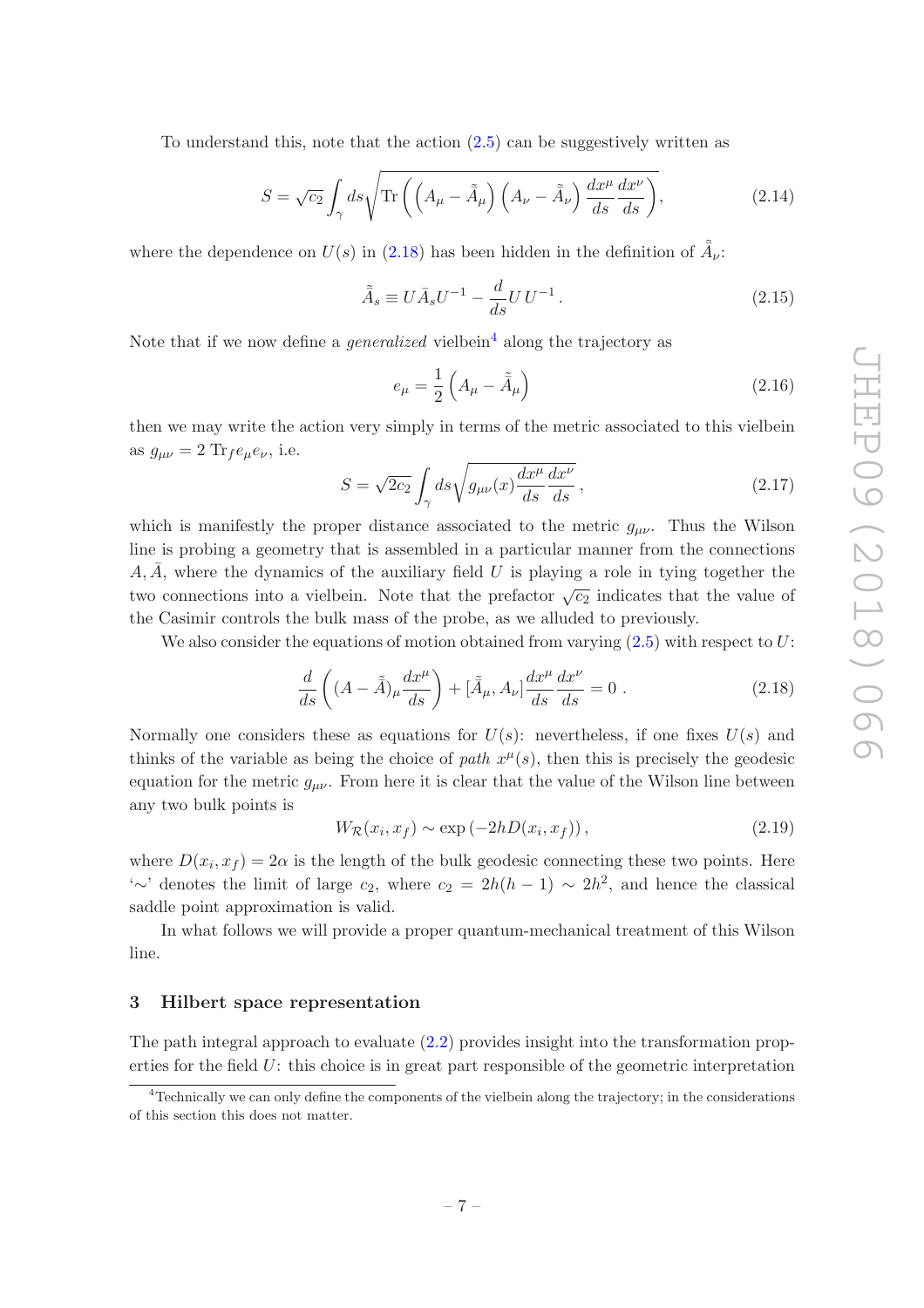of  $W_{\mathcal{R}}(x_i, x_f)$  in AdS<sub>3</sub> gravity. Based on this, in this section we will carefully explain the relationship between the field  $U(x)$  and quantum mechanical states in the highest-weight representation. This will allow us to evaluate  $W_R(x_i, x_f)$  without the need of taking a classical limit — in contrast to  $(2.19)$  — and, in later sections, have a refined geometric and holographic interpretation of our Wilson line.

# <span id="page-9-0"></span>3.1 Highest weight representations

We first review some facts associated with highest-weight representations. Some words on notation are appropriate: when we are discussing an abstract realization of the  $sl(2,\mathbb{R})$ algebra with no particular representation in mind, we will denote the generators with capital  $L_a$ . We denote the generators of  $sl(2,\mathbb{R})$  acting on the highest weight state by  $\ell_a$ . A highest-weight representation is defined with respect to a reference state  $|h\rangle$  that is an eigenstate of  $\ell_0$  and is annihilated by  $\ell_1$ :

$$
\ell_0|h\rangle = h|h\rangle, \qquad \ell_1|h\rangle = 0. \qquad (3.1)
$$

We may now define excited states by acting on  $|h\rangle$  with  $\ell_{-1}$ , and the correctly normalized states are defined by

<span id="page-9-2"></span>
$$
\ell_{-1}|h,k\rangle = \sqrt{(k+1)(k+2h)}|h,k+1\rangle, \qquad \ell_{1}|h,k\rangle = \sqrt{k(k+2h-1)}|h,k-1\rangle, (3.2)
$$

where the state  $|h, k\rangle$  has  $L_0$  eigenvalue  $(k+h)$ : i.e. k counts the energy above the ground state, and  $|h, 0\rangle = |h\rangle$ . The Casimir of this representation is  $2h(h-1)$ :

<span id="page-9-1"></span>
$$
\eta^{ab}\ell_a\ell_b|h,k\rangle = 2h(h-1)|h,k\rangle, \qquad (3.3)
$$

where  $\eta^{ab}$  is the Killing form.

We will be interested in states that transform in a highest-weight representation under a tensor product of two independent copies of  $sl(2, \mathbb{R}) \times sl(2, \mathbb{R})$  with  $h = \overline{h}$ , and so we will label them as  $|h, k\rangle \otimes |h, \bar{k}\rangle \equiv |h; k, \bar{k}\rangle$ , where the ground state is  $|h, 0, 0\rangle$ . We denote the sl(2, R) generators acting on the first k index (the "left") by  $\ell_a$  and those acting on the  $\bar{k}$ index (the "right") as  $\bar{\ell}_a$ . These form two independent  $sl(2,\mathbb{R})$  algebras, and we have

$$
[\ell_a, \overline{\ell}_a] = 0. \tag{3.4}
$$

The group action of each copy of  $SL(2,\mathbb{R})$  on these states is the usual one: in particular, we have

$$
G(M^{-1})\ell_a G(M) = D_a^{a'}(M)\ell_{a'}, \qquad \overline{G}(M^{-1})\overline{\ell}_a \overline{G}(M) = D_a^{a'}(M)\overline{\ell}_{a'}, \qquad (3.5)
$$

with the D's the representation matrices for the adjoint representation of  $sl(2,\mathbb{R})$ . Note that we have

$$
G(M_1)G(M_2) = G(M_1M_2), \qquad D_a{}^b(M_1)D_b{}^c(M_2) = D_a{}^c(M_1M_2). \tag{3.6}
$$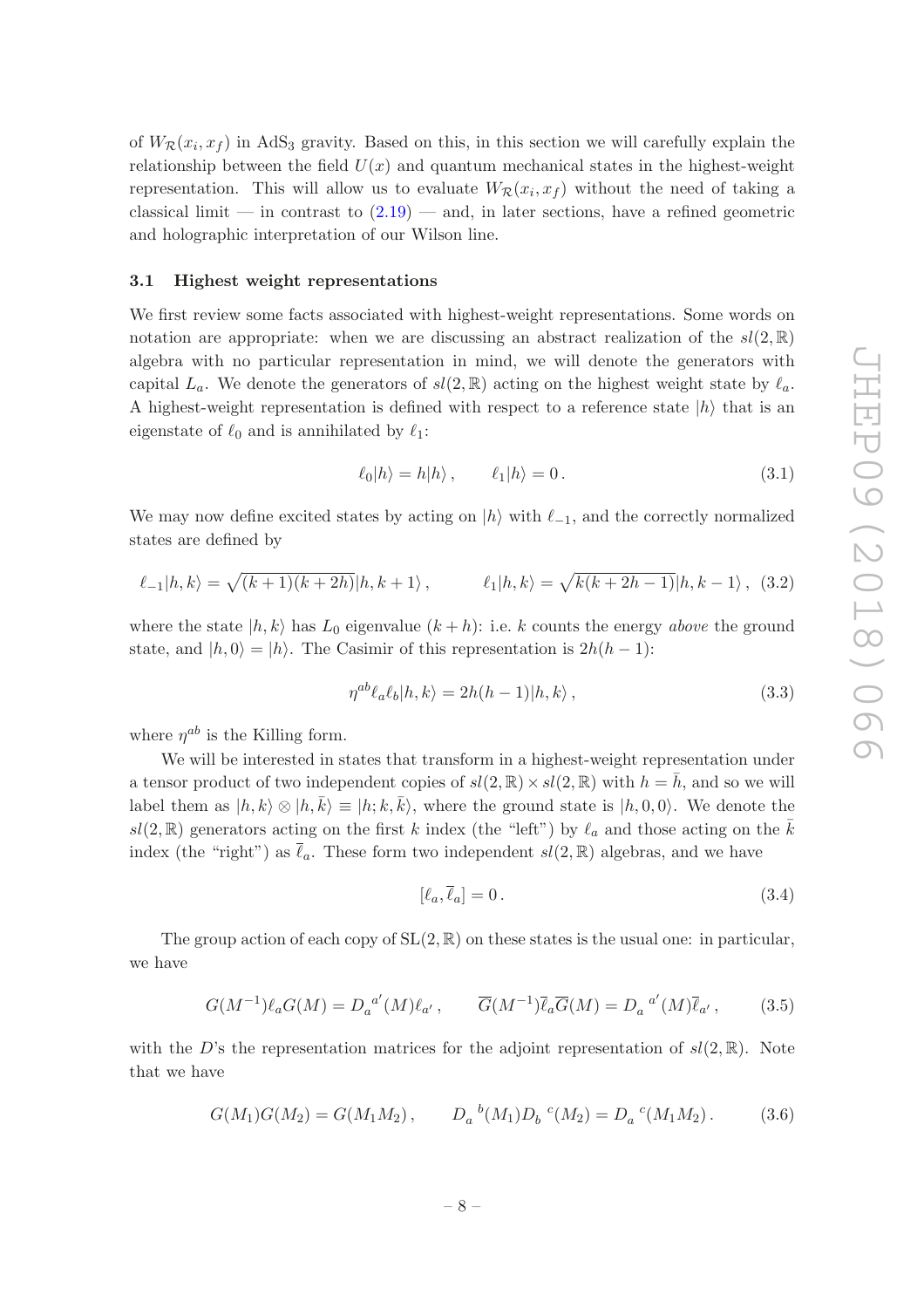## <span id="page-10-0"></span>3.2 Rotated Ishibashi states

We will now define a family of quantum states that have the same transformation as the classical field  $U(x)$  in [\(2.9\)](#page-7-3). To do so it is convenient to consider the following triplet of  $sl(2,\mathbb{R})$  operators, labeled by an element  $U \in SL(2,\mathbb{R})$ :

$$
Q_a(U) \equiv \ell_a + D_a^{a'}(U)\overline{\ell}_{a'}.
$$
\n(3.7)

This is a linear combination of the generators on the two sides, with one side rotated by U. We will denote a state that is annihilated by  $Q_a(U)$  for all a as  $|U\rangle$ , i.e.

<span id="page-10-2"></span>
$$
Q_a(U)|U\rangle = 0.
$$
\n(3.8)

This defines a *rotated state*, each labeled by an element U of  $SL(2, \mathbb{R})$ . We now explore some of the properties of these states. First consider commuting  $G(L)\overline{G}(R)$  through  $Q_m(U)$ . We find

$$
G(L)\overline{G}(R^{-1})Q_a(U) = D_a^{a'}(L^{-1})Q_{a'}(LUR)G(L)\overline{G}(R^{-1}).
$$
\n(3.9)

Acting with this relation on the state  $|U\rangle$ , we find that the state  $G(L)\overline{G}(R^{-1})|U\rangle$  is annihilated by  $Q_a(LUR)$ . But by the definition of the U states, this means that

<span id="page-10-5"></span>
$$
G(L)\overline{G}(R^{-1})|U\rangle = |LUR\rangle.
$$
\n(3.10)

Thus we see that acting on a U state with an element of  $SL(2,\mathbb{R}) \times SL(2,\mathbb{R})$  causes it to transform inhomogenously precisely as the classical U field did in [\(2.9\)](#page-7-3). We also note that every U state is left invariant under *some* diagonal subgroup of  $SL(2,\mathbb{R}) \times SL(2,\mathbb{R})$ , that with  $L = U R^{-1} U^{-1}$ .

It will be useful to have some explicit examples of  $|U\rangle$  in terms of the highest weight representation discussed above. As a start let us consider the state  $|U\rangle = |\Sigma_{\text{Ish}}\rangle$  whose action on the generators is

<span id="page-10-1"></span>
$$
D_a^{a'}(\Sigma_{\text{Ish}})\,\bar{\ell}_{a'} = \Sigma_{\text{Ish}}\,\bar{\ell}_a\,\Sigma_{\text{Ish}}^{-1} = -\bar{\ell}_{-a}\,,\tag{3.11}
$$

and as a group element is

$$
\Sigma_{\text{Ish}} \equiv \exp\left(-i\frac{\pi}{2}(L_1 - L_{-1})\right). \tag{3.12}
$$

Using  $(3.11)$ ,  $(3.8)$  becomes

<span id="page-10-6"></span>
$$
\left(\ell_a - \overline{\ell}_{-a}\right) |\Sigma_{\text{Ish}}\rangle = 0. \tag{3.13}
$$

This equation has the following unique solution,

<span id="page-10-3"></span>
$$
|\Sigma_{\text{Ish}}\rangle = \sum_{k=0}^{\infty} |h; k, k\rangle, \qquad (3.14)
$$

which is (in its Virasoso incarnation [\[17](#page-42-10)]) called the "Ishibashi state." Another choice for our states is setting  $|U\rangle = |\Sigma_{\text{cross}}\rangle$  whose action is

<span id="page-10-4"></span>
$$
D_a^{a'}(\Sigma_{\rm cross})\overline{\ell}_{a'} = \Sigma_{\rm cross}\overline{\ell}_a \Sigma_{\rm cross}^{-1} = -(-1)^{a}\overline{\ell}_{-a}, \qquad (3.15)
$$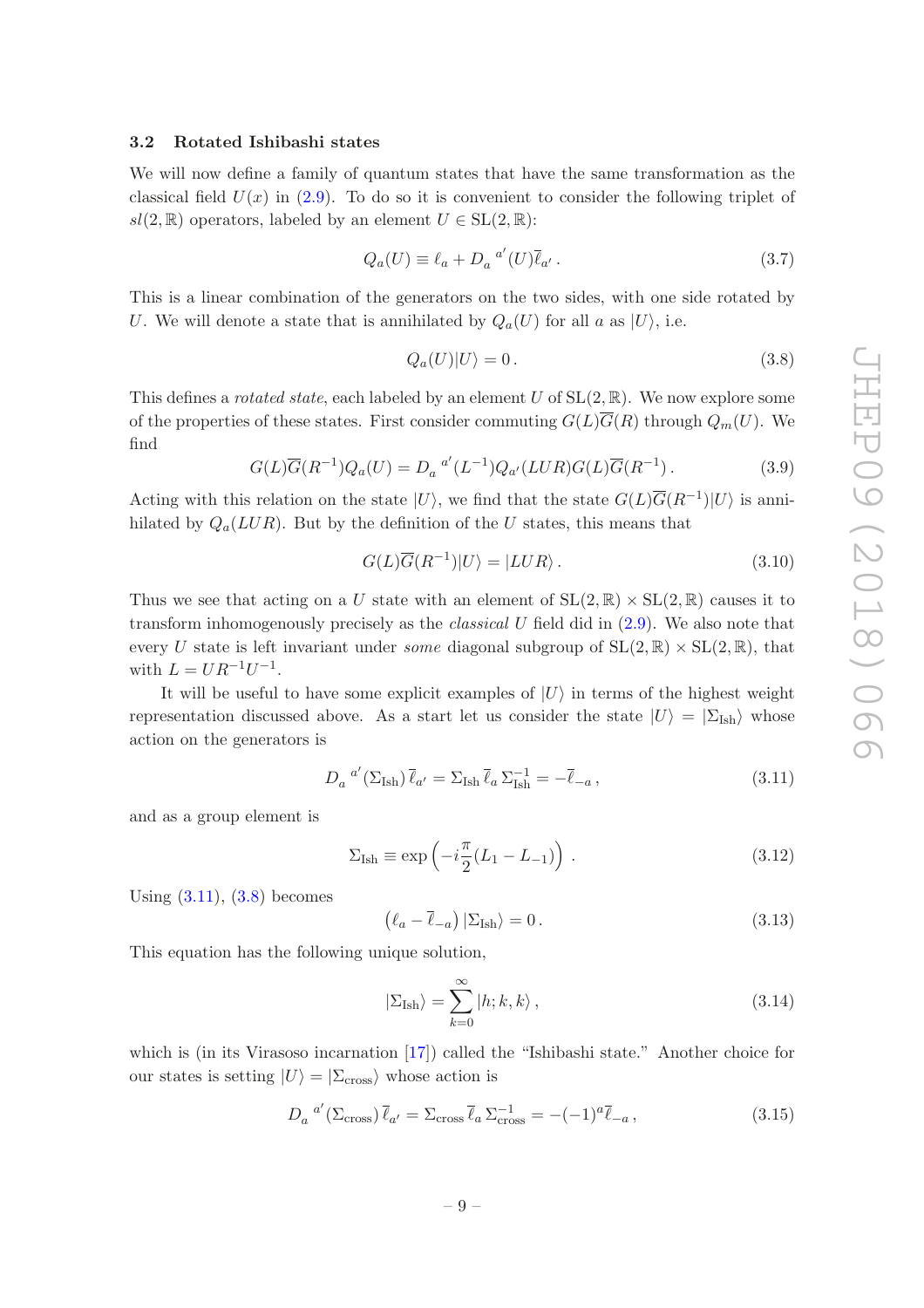and as a group element it reads

$$
\Sigma_{\rm cross} \equiv \exp\left(\frac{\pi}{2}(L_1 + L_{-1})\right). \tag{3.16}
$$

For this choice [\(3.8\)](#page-10-2) becomes

<span id="page-11-4"></span>
$$
\left(\ell_a - (-1)^a \overline{\ell}_{-a}\right) |\Sigma_{\text{cross}}\rangle = 0, \qquad (3.17)
$$

and the unique solution to this equation is

<span id="page-11-2"></span>
$$
|\Sigma_{\rm cross}\rangle = \sum_{k=0}^{\infty} (-1)^k |h; k, k\rangle, \qquad (3.18)
$$

which is usually referred to as the "crosscap (or twisted) Ishibashi state" [\[17\]](#page-42-10). The state  $|\Sigma_{\rm cross}\rangle$  (rather than  $|\Sigma_{\rm Ish}\rangle$ ) will play an important role in section [4,](#page-16-0) for reasons that we will elaborate on there.

If we can construct any reference state in this family, then we can find any other state by acting on it with an appropriately chosen  $G(L)$  and/or  $\bar{G}(R^{-1})$ .<sup>[5](#page-11-1)</sup> And for this reason we will call the states  $|U\rangle$  (in a slight abuse of notation) rotated Ishibashi states. Our rotated Ishibashi states are coherent states that live in the product of two highest weight representations and only involve the global part of the conformal group, unlike the states used for boundary CFT [\[17,](#page-42-10) [18](#page-43-0)].

#### <span id="page-11-0"></span>3.3 Inner product

An important object in our analysis is the inner product of a rotated Ishibashi state. These states are not orthogonal — they form an overcomplete basis — which leads to a non-trivial expression. The relevant matrix element to evaluate any such inner product is

<span id="page-11-3"></span>
$$
\langle \Sigma | G(L) \overline{G}(R^{-1}) | \Sigma \rangle , \qquad (3.19)
$$

where  $|\Sigma\rangle$  is a reference state from our family of rotated Ishibashi states. For concreteness we will take  $|\Sigma\rangle$  to be either

$$
|\Sigma_{\rm Ish}\rangle \quad \text{or} \quad |\Sigma_{\rm cross}\rangle \,, \tag{3.20}
$$

as defined in  $(3.14)$  and  $(3.18)$ .

Evaluating [\(3.19\)](#page-11-3) leads to

$$
\langle \Sigma | G(L) \overline{G}(R^{-1}) | \Sigma \rangle = \langle \Sigma | G(L \Sigma R \Sigma^{-1}) | \Sigma \rangle
$$
  
= 
$$
\sum_{k=0}^{\infty} |a_k|^2 \langle h, k | G(L \Sigma R \Sigma^{-1}) | h, k \rangle
$$

<span id="page-11-1"></span><sup>&</sup>lt;sup>5</sup>Note that we are allowed to rotate a  $|U\rangle$  state if  $G(L)$  has a well defined action on the representation. This implies that not any rotation is allowed. For example, we cannot rotate  $|\Sigma_{\rm cross}\rangle$  to the state  $|U = 1\rangle$ , which is ill defined since setting  $U = 1$  in [\(3.8\)](#page-10-2) has no solution in the highest weight representation. The reason is that Σcross is an outer automorphism: it has a well defined action on the group elements as signalled by  $(3.15)$ , but not on the states of representation (it would flip the sign of  $L_0$  eigenvalue). Similar statements hold for  $\Sigma_{\text{Ish}}$ .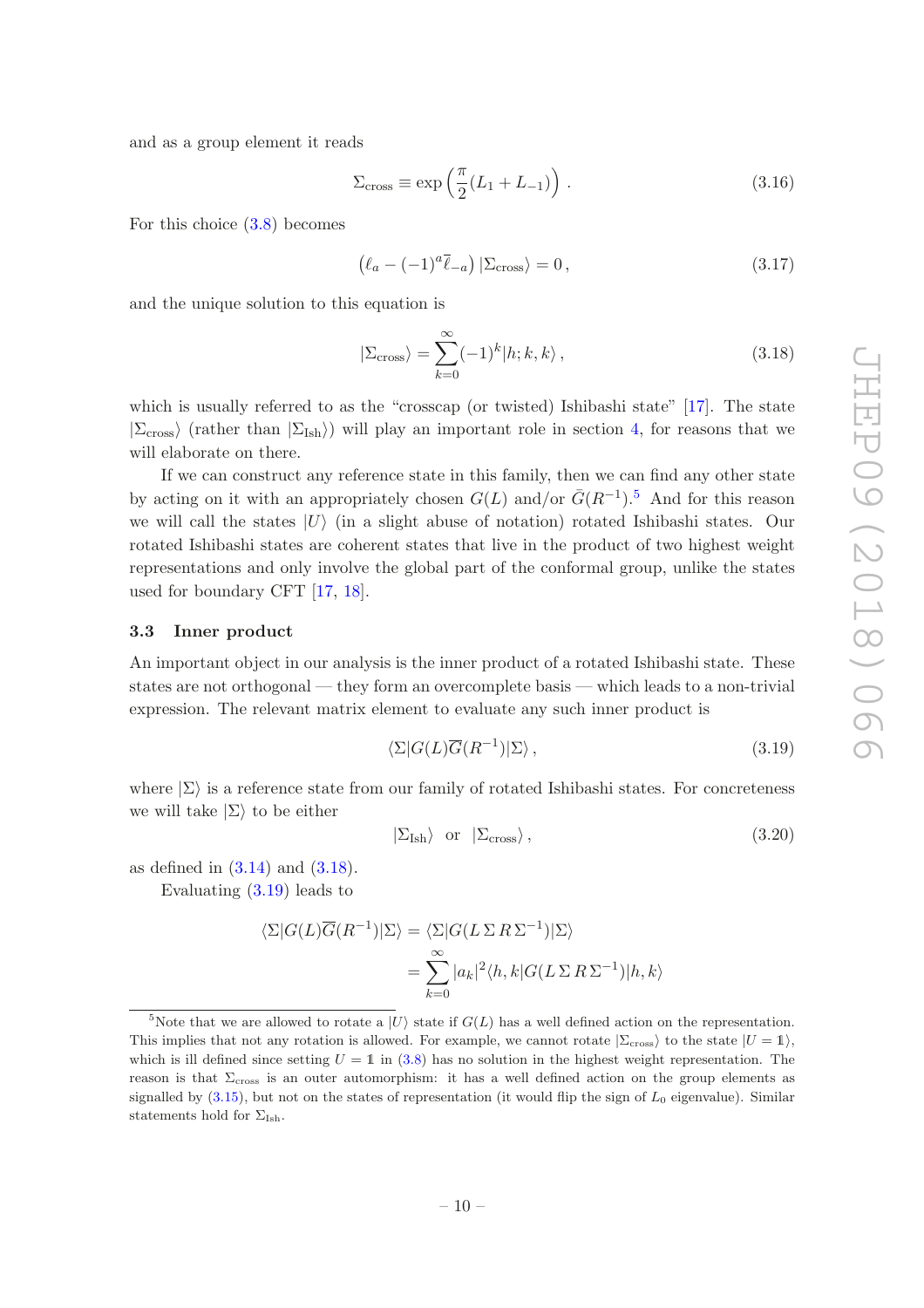<span id="page-12-1"></span>
$$
= \sum_{k=0}^{\infty} \langle h, k | G(L \Sigma R \Sigma^{-1}) | h, k \rangle
$$
  
= 
$$
\sum_{k=0}^{\infty} \exp(-\alpha (k + h)) = \frac{e^{-\alpha h}}{1 - e^{-\alpha}}.
$$
 (3.21)

In the first equality we used  $(3.10)$ . In the second line we used  $(3.14)$  and  $(3.18)$ ; the coefficient  $a_k$  is equal to 1 and  $(-1)^k$ , respectively. In the third line we used that  $|a_k|^2 = 1$ , which reduces the computation to a trace of the group element inside the bracket. In the last line we decomposed the group element as

<span id="page-12-4"></span>
$$
L \Sigma R \Sigma^{-1} \equiv V \exp(-\alpha L_0) V^{-1}, \qquad (3.22)
$$

where  $\alpha$  controls the conjugacy class of the group element in question. The last equality is our final result, which is just a  $sl(2,\mathbb{R})$  character of  $G(L \Sigma R \Sigma^{-1})$ . From here the role of  $|\Sigma\rangle$  is becoming more evident: it controls how the right element R would act as left element relative to L and vice versa.

The result [\(3.21\)](#page-12-1) immediately generalizes to the inner product between any two of the U-states as defined in [\(3.8\)](#page-10-2): any rotated state continuously connected to  $\Sigma$  will satisfy

<span id="page-12-2"></span>
$$
\langle U_1 | U_2 \rangle = \frac{e^{-\alpha h}}{1 - e^{-\alpha}}, \qquad U_1^{-1} U_2 \equiv V \exp(-\alpha L_0) V^{-1}.
$$
 (3.23)

In other words, the inner product between any two  $U$ -states  $U_1$  and  $U_2$  is a function only the "magnitude"  $\alpha$  of the conjugacy class of the group element that relates  $U_1$  to  $U_2$ .  $\alpha$ can be thought of as an invariant distance between the two elements on the group manifold (and indeed we will develop its geometric interpretation in the next subsection). Note that as  $U_1$  approaches  $U_2$ ,  $\alpha \to 0$  and thus the norm of any U state itself is infinite: this divergence can be seen immediately from noting that the norm of  $|\Sigma\rangle$  diverges.

Finally, the U states satisfy a completeness relation. It is shown in appendix [A.2](#page-34-2) through explicit computation that for  $2h > 1$  we have

<span id="page-12-3"></span>
$$
\int dU|U\rangle\langle U| = \frac{(2\pi)^2}{2(2h-1)}\mathbb{1},\tag{3.24}
$$

where  $dU$  is the Haar measure on  $SL(2,\mathbb{R})$ . In pedestrian terms, this simply means that we treat  $SL(2,\mathbb{R})$  as being locally AdS<sub>3</sub> and integrate over it using the usual volume measure, taking care to integrate over  $SL(2, \mathbb{R})$  and not over its universal cover.

#### <span id="page-12-0"></span>3.4 The Green's function on the group manifold

Here we discuss a few further properties of the inner product  $\langle U_1|U_2\rangle$  computed above. In particular, the inner product [\(3.23\)](#page-12-2) is actually a Green's function with respect to the invariant Laplacian on the  $SL(2,\mathbb{R})$  group manifold.

We begin by placing coordinates  $\sigma^{\alpha}$  on the group manifold  $SL(2,\mathbb{R})$ . Let us denote the usual generators of  $sl(2,\mathbb{R})$  in the fundamental representation by  $L_a$ . As  $SL(2,\mathbb{R})$  is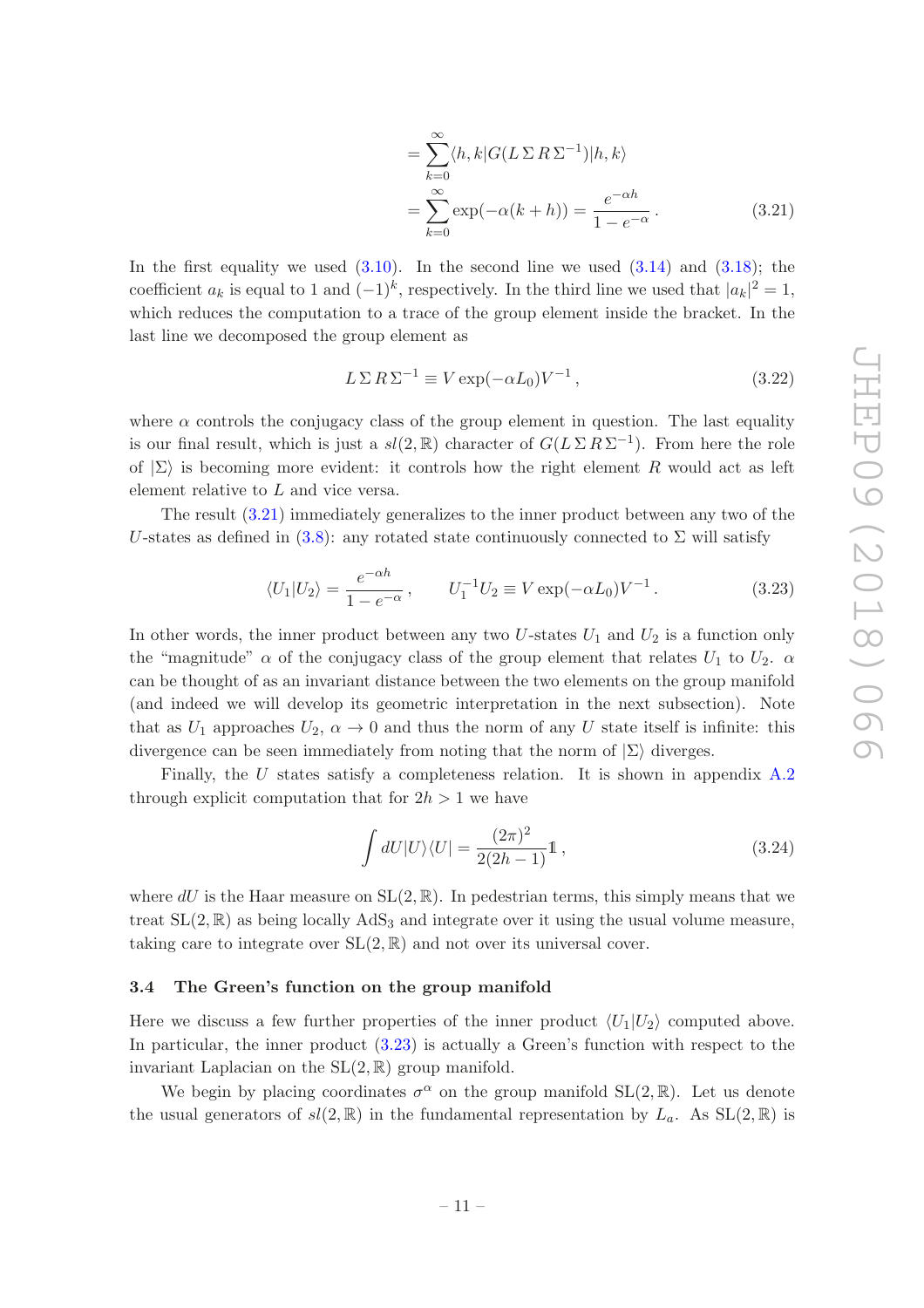a group manifold, there exist vector fields  $\xi_a^{\alpha}$  and  $\bar{\xi}_a^{\alpha}$  that generate the group action on a point in the manifold from the left and from the right, i.e.

<span id="page-13-4"></span>
$$
\xi_a^{\alpha} \frac{\partial U(\sigma)}{\partial \sigma^{\alpha}} = L_a U(\sigma), \qquad \bar{\xi}_a^{\alpha} \frac{\partial U(\sigma)}{\partial \sigma^{\alpha}} = U(\sigma) L_a. \tag{3.25}
$$

As the U-states  $(3.10)$  transform in the same way, they satisfy:

$$
\xi_a^{\alpha} \partial_{\alpha} |U(\sigma)\rangle = |L_a U(\sigma)\rangle = \ell_a |U(\sigma)\rangle , \qquad (3.26)
$$

as well as a similar relation for the barred sector. Now we act with this relation twice on the  $\sigma_2$  coordinates parametrizing the inner product  $\langle U(\sigma_1)|U(\sigma_2)\rangle$  with  $U(\sigma_1)\neq U(\sigma_2)$ . In particular, denote the Killing form on  $sl(2,\mathbb{R})$  by  $\eta^{ab}$  and compute

<span id="page-13-1"></span>
$$
\eta^{ab}\langle U(\sigma_1)|\xi_a^{\alpha}\partial_{\alpha}\left(\xi_b^{\beta}\partial_{\beta}|U(\sigma_2)\right)\rangle = \eta^{ab}\langle U(\sigma_1)|\ell_b\ell_a|U(\sigma_2)\rangle = 2h(h-1)\langle U(\sigma_1)|U(\sigma_2)\rangle, \tag{3.27}
$$

where in the last equality we have used the Casimir relation  $(3.3)$ . It is straightforward to verify that the second-order differential operator on the left-hand side of [\(3.27\)](#page-13-1) is (up to a factor of  $\frac{1}{2}$ ) the invariant Laplacian on SL $(2,\mathbb{R})$ , which we denote by  $\Box_U$ . As our analysis holds only for non-coincident  $U_1, U_2$ , we conclude that

<span id="page-13-3"></span>
$$
\left(\frac{1}{2}\Box_{U_2} - 2h(h-1)\right) \langle U_1 | U_2 \rangle = \frac{1}{8\pi} \delta(U_1, U_2).
$$
 (3.28)

Here  $\delta(U_1, U_2)$  is a delta function on the group manifold that is nonzero only if  $U_1 = U_2$ , and which is normalized to satisfy  $\int dU \delta(U_0, U) = 1$  with  $dU$  the Haar measure on  $SL(2, \mathbb{R})$  and  $U_0$  a reference group element. This can of course also be checked by explicitly verifying that [\(3.23\)](#page-12-2) satisfies the appropriate Laplacian; this is also the fastest way to verify the existence of the delta function on the right-hand side.

#### <span id="page-13-0"></span>3.5 Relationship to path integral

In this section we will demonstrate that the in the large- $h$  limit, the inner product defined above can be computed from a path integral over a classical field  $U(s)$ , as used in [\[10\]](#page-42-6) and reviewed in section [2.](#page-4-0) Essentially we will perform the analogue of the usual construction of the path integral for quantum mechanical systems, where the non-compact nature of the representation, and therefore of the U states, provide some extra wrinkles.

Consider computing an inner product of the form

<span id="page-13-2"></span>
$$
\langle U_f | G(L) \bar{G}(R^{-1}) | U_i \rangle . \tag{3.29}
$$

To give this a quantum-mechanical interpretation, we will represent the group elements L and R as path-ordered exponentials of gauge fields  $A(s)$  and  $\overline{A}(s)$ , where s should be thought of as "time", i.e.

$$
L = \mathcal{P} \exp\left(-\int_{s_i}^{s_f} A_s ds\right), \qquad R^{-1} = \mathcal{P} \exp\left(-\int_{s_i}^{s_f} \bar{A}_s ds\right). \tag{3.30}
$$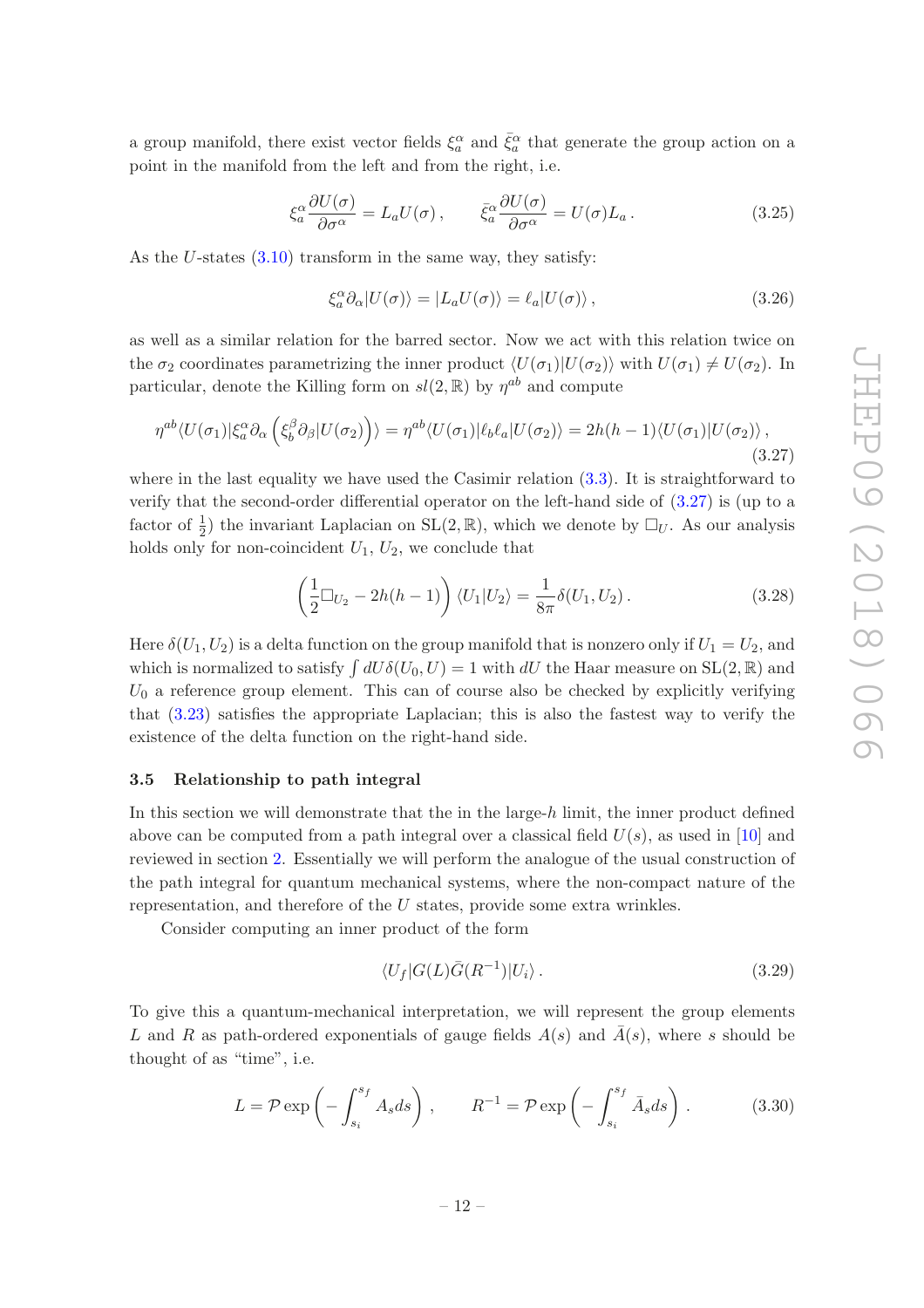To make contact with conventional quantum mechanics, one can imagine that A and  $\overline{A}$ define a Hamiltonian for the system defining time-evolution along s. We will now derive a path integral expression for the inner product [\(3.29\)](#page-13-2). We follow the normal algorithm of dividing the path from  $s_i$  to  $s_f$  into many small intervals of size  $\epsilon$ , discretizing the path as  $s_i, s_{i+1}, s_{i+2} \cdots s_{f-1}, s_f$ , where the time step is  $s_j - s_{j-1} = \epsilon$ .

We may then break up each path-ordered exponential:

$$
\mathcal{P} \exp\left(-\int_{s_i}^{s_f} A_s ds\right) = e^{-\epsilon A_s(s_f)} e^{-\epsilon A_s(s_{f-1})} \cdots e^{-\epsilon A_s(s_i)} = \prod_j e^{-\epsilon A_s(s_j)},\tag{3.31}
$$

and similarly for the right sector. The inner product takes the form

$$
\langle U_f | G(L) \bar{G}(R^{-1}) | U_i \rangle = \langle U_f | \prod_j \left[ G\left( e^{-\epsilon A_s(s_j)} \right) \overline{G} \left( e^{-\epsilon \bar{A}_s(s_j)} \right) \right] | U_i \rangle. \tag{3.32}
$$

We now use  $(3.24)$  to insert a complete set of U states at each time step. We find

$$
\langle U_f | G(L) \bar{G}(R^{-1}) | U_i \rangle = \mathcal{N} \langle U_f | \prod_j \left[ G\left( e^{-\epsilon A_s(s_j)} \right) \overline{G} \left( e^{-\epsilon \bar{A}_s(s_j)} \right) \int dU | U(s_j) \rangle \langle U(s_j) | \right] | U_i \rangle , \tag{3.33}
$$

where we have introduced an overall prefactor N to absorb factors of the form  $(2h-1)^\infty$ into the usual ambiguities in the measure of the path integral. We see that we must evaluate many inner products of the form

$$
\langle U(s_{j+1})|G\left(e^{-\epsilon A_s(s_j)}\right)\overline{G}\left(e^{-\epsilon \overline{A}_s(s_j)}\right)|U(s_j)\rangle.
$$
 (3.34)

To evaluate this inner product, we make the usual assumption that most contributions to the path integral come from reasonably smoothly varying  $U(s)$ , so that we may assume that  $U(s_{j+1}) = U(s_j) + \epsilon \frac{dU(s_j)}{ds} + \mathcal{O}(\epsilon^2)$ . Thus to lowest order in  $\epsilon$  we are evaluating

$$
\left\langle U(s_j) \left( 1 + U(s_j)^{-1} \epsilon \frac{dU(s_j)}{ds} \right) \left| G \left( e^{-\epsilon A_s(s_j)} \right) \overline{G} \left( e^{-\epsilon \overline{A}_s(s_j)} \right) \left| U(s_j) \right. \right\rangle. \tag{3.35}
$$

We use the transformation property of the U states  $(3.10)$  to move all of the group elements to the ket on the right to obtain

$$
\left\langle U(s_j) \middle| e^{-\epsilon A_s(s_j)} U(s_j) e^{-\epsilon \bar{A}_s(s_j)} \left( 1 - U(s_j)^{-1} \epsilon \frac{dU}{ds}(s_j) \right) \right\rangle. \tag{3.36}
$$

Next, we use the general form for the inner product [\(3.23\)](#page-12-2) to conclude that

$$
\langle U(s_{j+1})|G\left(e^{-\epsilon A_s(s_j)}\right)\overline{G}\left(e^{-\epsilon \overline{A}_s(s_j)}\right)|U(s_j)\rangle = \frac{e^{-\alpha(s_j)h}}{1 - e^{-\alpha(s_j)}},\tag{3.37}
$$

where  $\alpha(s_i)$  is given by the conjugacy class of the  $SL(2,\mathbb{R})$  element

<span id="page-14-0"></span>
$$
M(s_j) \equiv \exp\left(-\epsilon \left(U^{-1}\frac{dU}{ds} + U^{-1}A_sU - \bar{A}_s\right)\right)\Big|_{s=s_j} \qquad M(s_j) = V^{-1}\exp(-\alpha(s_j)L_0)V,
$$
\n(3.38)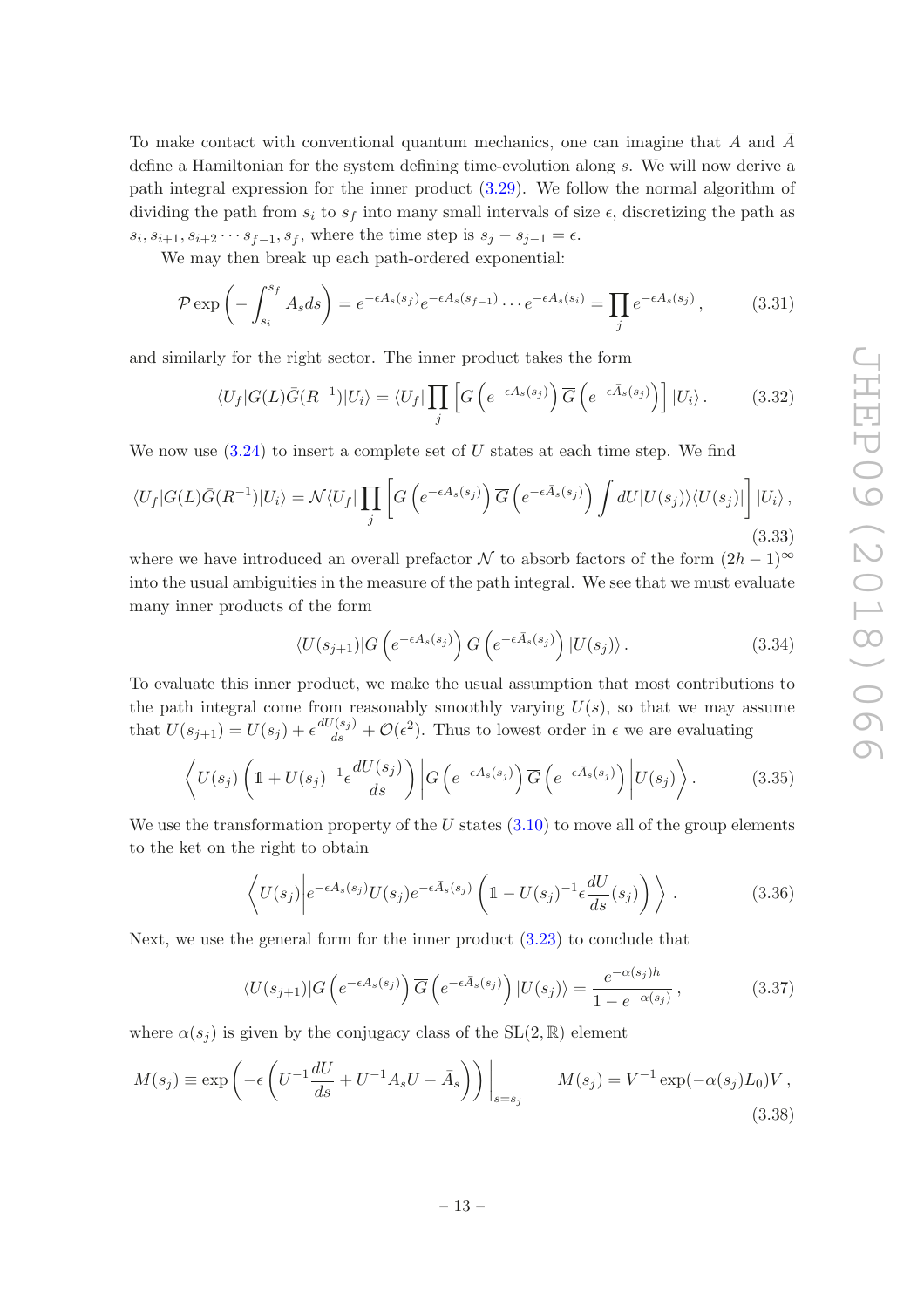where to obtain this expression we expanded all terms up to order  $\epsilon$ , and then reexponentiated the resulting expression. It should be understood that this expression is correct only up to order  $\epsilon$ . We have encountered a version of  $(3.38)$  in  $(3.22)$  and  $(3.23)$ , and we will encounter again in subsequent sections. The a simple way to read off  $\alpha(s_i)$  is by noticing that  $(3.38)$  — and its counsins  $(3.22)$  and  $(3.23)$  — are independent of the  $sl(2)$ representation. With these freedom, we choose to solve this equation in the fundamental representation of  $sl(2)$ , described by the  $2\times 2$  traceless matrices, where  $\alpha$  is given by a trace:

$$
\alpha(s_j) = 2\epsilon \sqrt{\text{Tr}_f \left( U^{-1} D_s U \right)^2} \bigg|_{s=s_j}.
$$
\n(3.39)

Here the gauge-covariant derivative  $D_sU$  is that defined in [\(2.7\)](#page-6-4), and our conventions for the fundamental representation are given in appendix [A.](#page-34-0)

We have thus computed the contribution of one infinitesimal piece of the path. Assembling all of these pieces by taking the product, we see that the full inner product [\(3.29\)](#page-13-2) is given by

$$
\langle U_f | G(L) \bar{G}(R^{-1}) | U_i \rangle = \mathcal{N} \prod_j \left( \int dU(s_j) \frac{e^{-\alpha(s_j)h}}{1 - e^{-\alpha(s_j)}} \right) \Big|_{U(s_i) = U_i, U(s_f) = U_f} . \tag{3.40}
$$

We now consider taking the continuum limit  $\epsilon \to 0$ ; the product of integrals  $dU(s_i)$  over each group element at each point on the path becomes a path integral  $[\mathcal{D}U]$  over a continuous worldline field  $U(s)$ . We first consider the numerator of the above expression: this naturally becomes an integral over a smooth action:

$$
\prod_{j} \exp(-h\alpha(s_j)) \to \exp\left(-2h \int_{s_i}^{s_f} ds \sqrt{\text{Tr}_f (U^{-1} D_s U)^2}\right), \tag{3.41}
$$

i.e. precisely the exponential of the action  $S[U]$  postulated on physics grounds in [\[10\]](#page-42-6).

We now turn to the denominator  $1 - e^{-\alpha(s_j)}$ . In the limit  $\epsilon \to 0$ , each  $\alpha(s_j)$  is infinitesimal, and thus we may write:

$$
\prod_j (1 - e^{-\alpha(s_j)})^{-1} \approx \prod_j (\alpha(s_j))^{-1} = \prod_j \sqrt{\frac{\epsilon}{2\pi}} \int d\sigma(s_j) \exp\left(-\frac{\epsilon}{2}\sigma(s_j)^2 \alpha(s_j)^2\right), \quad (3.42)
$$

where we have introduced a new auxiliary field  $\sigma(s_i)$  at each point on the worldline; integrating out this field generates the denominator (up to an overall ill-defined prefactor that depends on the discretization). The full path integral is thus

$$
\int_{U(s_i)=U_i}^{U(s_f)=U_f} [\mathcal{D}U] \exp(-S[U,\sigma]). \tag{3.43}
$$

where the full continuum action is

$$
S[U,\sigma] = \int_{s_i}^{s_f} ds \left( 2h\sqrt{\text{Tr}_f (U^{-1}D_s U)^2} + \frac{1}{2}\sigma(s)^2 \text{Tr}_f (U^{-1}D_s U)^2 \right). \tag{3.44}
$$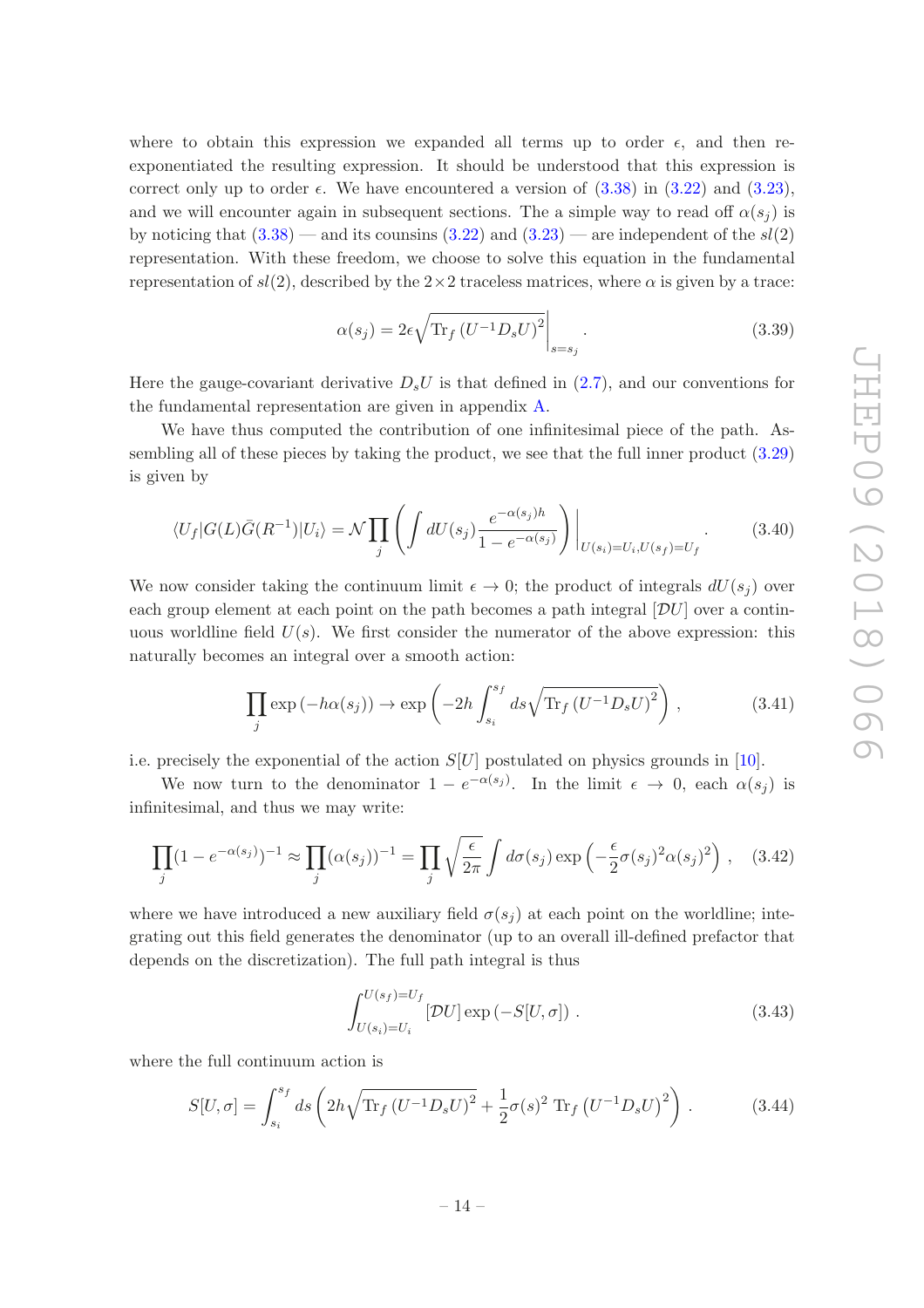In the  $h \to \infty$  limit, we may ignore the second term in the action: this is then precisely the path integral  $(2.4)$ – $(2.5)$  which was proposed on symmetry grounds in [\[10\]](#page-42-6). We can now see that at finite h, the path integral proposed in  $[10]$  must be corrected by additional "quantum" terms arising from the measure of the path integral when integrating over U states. This additional term — the wrinkle we alluded to at the start of this subsection — arises from the fact that the inner product of two nearby  $U$  states is divergent, which is itself a direct consequence of the non-compactness of  $SL(2,\mathbb{R})$  and the resulting infinite tower of highest weight states. It would be interesting to understand better the physical significance of this term; however in this paper we will not attempt to treat the path integral  $(2.4)$  at finite h, and will instead simply directly compute matrix elements from the algebraic approach developed above.

### <span id="page-16-0"></span>4 Wilson lines: local fields and geometry

Our goal in this section is to give a geometric interpretation to the algebraic construction in section [3.](#page-8-0) We will start in section [4.1,](#page-16-1) by going through the simple exercise of casting our gravitational Wilson line in [\(2.2\)](#page-5-1) along the lines of the discussion in section [3.3.](#page-11-0) In section [4.2](#page-18-0) we will argue that for invertible connections  $(A, A)$ , we can interpret the transformation properties of the group elements in the Wilson line as moving the endpoints of the operator in  $AdS<sub>3</sub>$ . This justifies the geometric interpretation of the algebraic object. And finally, in section [4.3](#page-20-0) we will show how to build a local bulk field from our rotated Ishibashi states; these constructions will be explicitly done for global AdS and the static BTZ black hole.

### <span id="page-16-1"></span>4.1 Gravitational Wilson line as an overlap of two states

The results in section [3](#page-8-0) gives a prescription to evaluate overlap of states in the highest weight representation. In this section we would like to implement those results to a gravitational Wilson line. More concretely, we would like to analyse

<span id="page-16-2"></span>
$$
W_{\mathcal{R}}(x_f, x_i) = \langle \Sigma | G\left(\mathcal{P}e^{-\int_{x_i}^{x_f} A}\right) \bar{G}\left(\mathcal{P}e^{-\int_{x_i}^{x_f} \bar{A}}\right) | \Sigma \rangle, \qquad (4.1)
$$

as an overlap of a suitable initial and final  $|U\rangle$  state. We keep the reference state  $|\Sigma\rangle$ generic so far, and we will discuss the different choices  $\Sigma_{\text{Ish}}$ , and  $\Sigma_{\text{cross}}$  in section [4.3.](#page-20-0) As in section [2,](#page-4-0)  $\gamma(s)$  is a curve with bulk endpoints  $(x_i, x_f)$ ; we use the affine parameter  $s \in [s_i, s_f]$  where  $x(s = s_i) = x_i$  and  $x(s = s_f) = x_f$ .

To recast [\(4.1\)](#page-16-2) as an inner product, it is useful to rewrite the flat connections as

<span id="page-16-3"></span>
$$
A(x) = g_L(x) dg_L(x)^{-1}, \quad \bar{A}(x) = g_R(x)^{-1} dg_R(x), \tag{4.2}
$$

Using the transformation of the path ordered exponential under [\(4.2\)](#page-16-3):

<span id="page-16-4"></span>
$$
\mathcal{P} e^{-\int_{\gamma} A} = g_L(x_f) g_L(x_i)^{-1}, \qquad \mathcal{P} e^{-\int_{\gamma} \bar{A}} = g_R^{-1}(x_f) g_R(x_i), \qquad (4.3)
$$

and therefore

$$
\langle \Sigma | G \left( \mathcal{P} e^{-\int_{\gamma} A} \right) \bar{G} \left( \mathcal{P} e^{-\int_{\gamma} \bar{A}} \right) | \Sigma \rangle = \langle \Sigma | G \left( g_L(x_f) g_L(x_i)^{-1} \right) \bar{G} \left( g_R^{-1}(x_f) g_R(x_i) \right) | \Sigma \rangle, \tag{4.4}
$$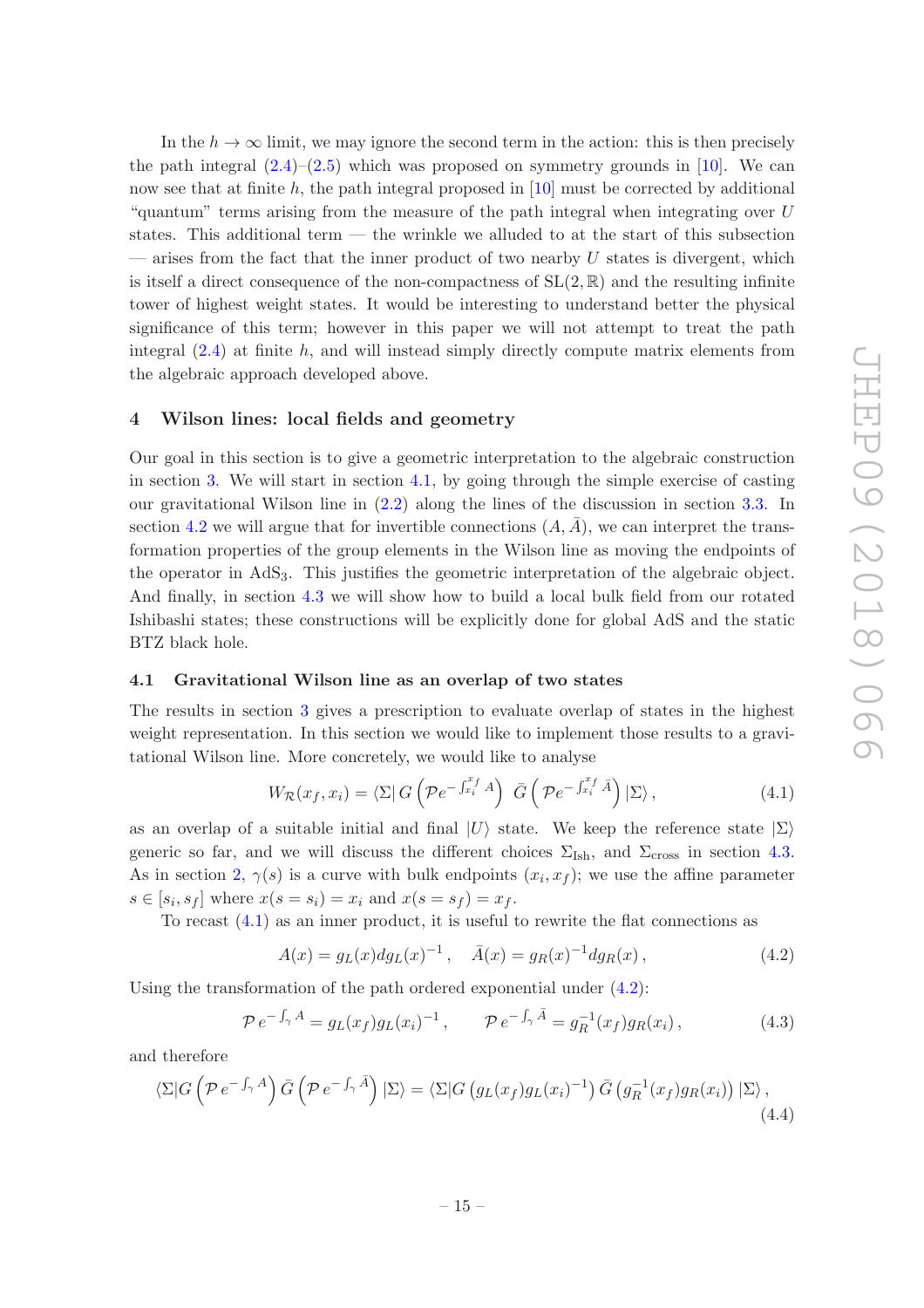To write this expression as an overlap between to states, we define

<span id="page-17-0"></span>
$$
|U(x)\rangle \equiv G\left(g_L(x)^{-1}\right)\bar{G}\left(g_R(x)\right)|\Sigma\rangle\,. \tag{4.5}
$$

and with this, we can rewrite the previous amplitude as

<span id="page-17-1"></span>
$$
\langle \Sigma | G \left( \mathcal{P} e^{-\int_{\gamma} A} \right) \bar{G} \left( \mathcal{P} e^{-\int_{\gamma} \bar{A}} \right) | \Sigma \rangle = \langle U(x_f) | U(x_i) \rangle. \tag{4.6}
$$

It is important to note that in this expression we have implicitly assumed that the group element  $g_L$  obeys

$$
g_L^{-1} = g_L^{\dagger} \,,
$$

and similarly for  $g_R$ . All of our manipulations will use group elements that are unitary. And we should stress that  $|U(x)\rangle$  is not gauge invariant. In its definition in [\(4.5\)](#page-17-0) we implicitly made a choice: we are splitting the path from  $x_i$  to  $x_f$  to a mid point where  $g_L = g_R = 1$ , and without any further specification of the connections, we have not motivated nor justified this choice. This bug does not affect  $(4.6)$ , and we will ignore it for now. We will return to this point in section [4.3](#page-20-0) when we directly analyse  $|U(x)\rangle$ .

Having casted the gravitational Wilson line as an inner product in [\(4.6\)](#page-17-1), we can now use the same logic that leads to [\(3.21\)](#page-12-1) and [\(3.22\)](#page-12-4). In particular we find that

$$
\langle \Sigma | G \left( \mathcal{P} e^{-\int_{\gamma} A} \right) \bar{G} \left( \mathcal{P} e^{-\int_{\gamma} \bar{A}} \right) | \Sigma \rangle = \frac{e^{-\alpha(x_i, x_f)h}}{1 - e^{-\alpha(x_i, x_f)}}
$$
(4.7)

where, following  $(3.22)$  for this case,  $\alpha(x_i, x_f)$  is given by the solution to

<span id="page-17-2"></span>
$$
g_L(x_f)g_L(x_i)^{-1}\tilde{g}_R(x_i)^{-1}\tilde{g}_R(x_f) = V \exp(-\alpha(x_i, x_f)L_0)V^{-1}.
$$
 (4.8)

and we define

$$
\tilde{g}_R \equiv \Sigma^{-1} g_R \Sigma \,, \qquad \tilde{\tilde{A}} \equiv \Sigma^{-1} \bar{A} \Sigma \,. \tag{4.9}
$$

Note that while, by definition, A and  $\bar{A}$  act on different spaces, the role of  $\Sigma$  is to tie together these two sectors;  $\tilde{\tilde{A}}$  can be thought of as the 'left' version of the 'right' connection.

To solve for  $\alpha(x_i, x_f)$  in [\(4.8\)](#page-17-2), it is useful to note that this equation is independent of the  $sl(2,\mathbb{R})$  representation, and hence we can simply use a finite dimensional representation.<sup>[6](#page-17-3)</sup> Using the fundamental representation of  $sl(2,\mathbb{R})$  (see appendix [A\)](#page-34-0), and after taking the trace both sides of  $(4.8)$ , gives

$$
\cosh\left(\frac{\alpha(x_i, x_f)}{2}\right) = \left(\frac{1}{2} \text{Tr}_f\left(g_L(x_f)g_L(x_i)^{-1}\tilde{g}_R(x_i)^{-1}\tilde{g}_R(x_f)\right)\right). \tag{4.10}
$$

where  $Tr<sub>f</sub>$  is the trace in the fundamental representation. Using [\(4.2\)](#page-16-3) together with [\(B.7\)](#page-36-1) and [\(B.8\)](#page-37-0), we find that  $\alpha(s_i, s_f) = 2D(s_i, s_f)$  is the geodesic length of an effective metric given by

<span id="page-17-4"></span>
$$
g_{\mu\nu} = \frac{1}{2} \text{Tr}(A_{\mu} - \tilde{A}_{\mu})(A_{\nu} - \tilde{A}_{\nu}). \qquad (4.11)
$$

<span id="page-17-3"></span><sup>&</sup>lt;sup>6</sup>There is an ambiguity in the sign in front of  $\alpha$  when [\(4.8\)](#page-17-2) is considered in a finite dimensional representation. However,  $\alpha > 0$  as required by the convergence of [\(3.21\)](#page-12-1).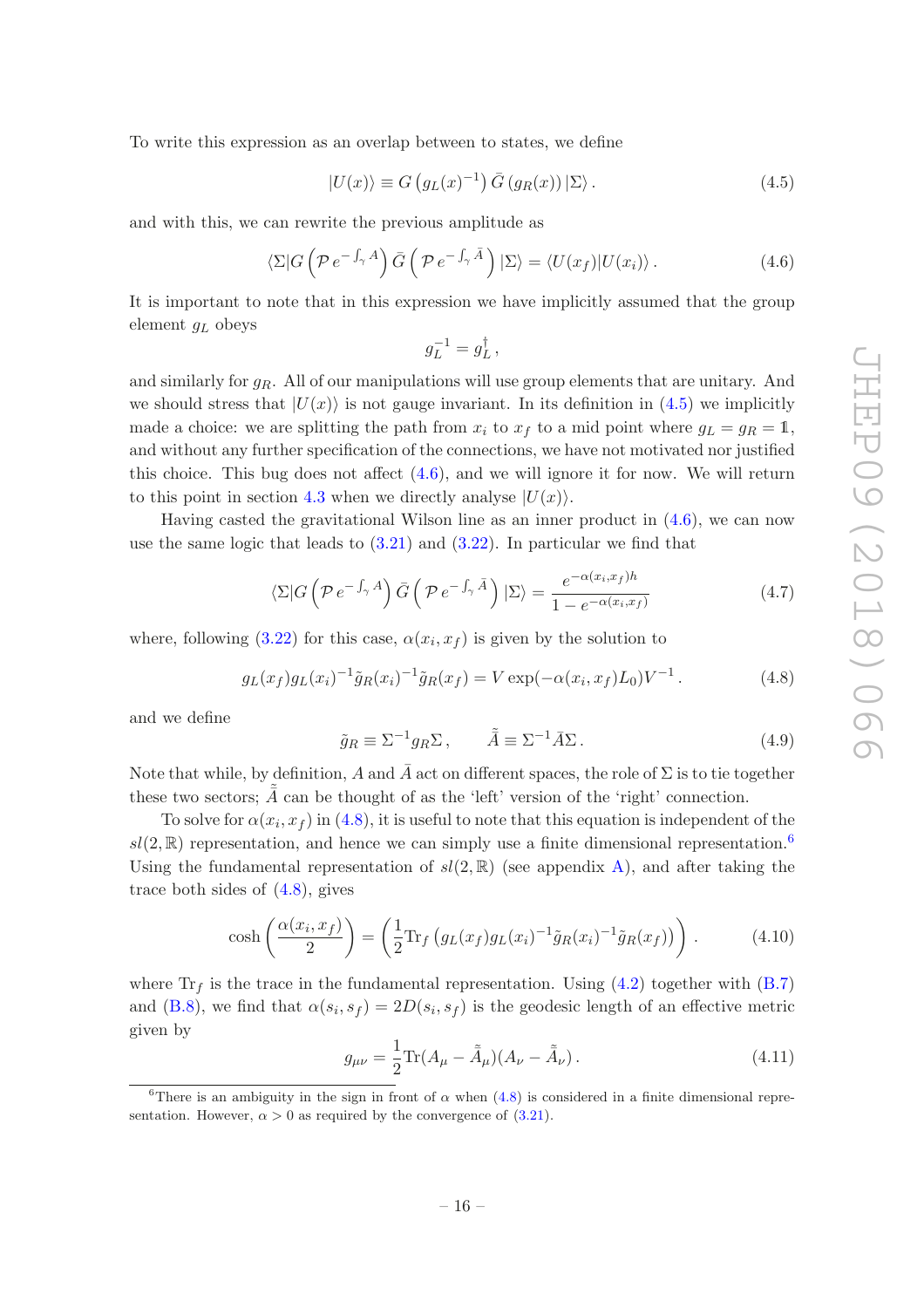The relevant metric for global AdS and BTZ is given in [\(B.9\)](#page-37-1). Therefore, the inner product is

<span id="page-18-1"></span>
$$
\langle \Sigma | G \left( \mathcal{P} e^{-\int_{\gamma} A} \right) \bar{G} \left( \mathcal{P} e^{-\int_{\gamma} \bar{A}} \right) | \Sigma \rangle = \frac{e^{-2hD(x_i, x_f)}}{1 - e^{-2D(x_i, x_f)}}.
$$
\n(4.12)

This is the familiar bulk-to-bulk propagator of a minimally coupled scalar field in a locally AdS<sup>3</sup> background [\[19](#page-43-1), [20\]](#page-43-2). In the semi-classical limit, where the numerator is negligible and h is large, the saddle point approximation of the path integral in  $(4.12)$  precisely agrees with  $(2.19)$ . The background metric  $(4.11)$  is in agreement with  $(2.17)$ , and  $(4.8)$  is equivalent to [\(2.12\)](#page-7-2).

At the level of evaluating [\(4.12\)](#page-18-1), the detailed nature of  $\Sigma$  can be overlooked: provided the endpoint states satisfies

$$
G(L)G(R^{-1})|\Sigma\rangle = |L\Sigma R\rangle, \qquad (4.13)
$$

we will obtain [\(4.12\)](#page-18-1), and interpret it as the bulk-to-bulk propagator of a scalar field with background metric [\(4.11\)](#page-17-4). With this perspective, if the input is  $g_{\mu\nu}$ , we could just infer the values of  $(A, \tilde{A})$  and use them in [\(4.12\)](#page-18-1), without making explicit reference to the difference between  $\tilde{A}$  and  $\tilde{A}$ , and hence neglect the role of  $|\Sigma\rangle$ . However,  $|U(x)\rangle$  is an object sensitive to  $|\Sigma\rangle$ , and as we will discuss in section [4.3,](#page-20-0) this will disentangle the different features that  $|\Sigma\rangle$  captures as we build local probes in AdS<sub>3</sub>.

#### <span id="page-18-0"></span>4.2 Algebra meets geometry

An expression such as [\(4.12\)](#page-18-1) makes rather evident that the Wilson line is a propagator, and hence its ties to geometry. The drawback however is the brut aspect of the observation: it relied on evaluating explicitly the observable on  $AdS<sub>3</sub>$  and the BTZ background. In this section we will do better. We will show that the object

<span id="page-18-2"></span>
$$
W_{\mathcal{R}}(x_f, x_i) = \langle \Sigma | G\left(\mathcal{P}e^{-\int_{x_i}^{x_f} A}\right) \overline{G}\left(\mathcal{P}e^{-\int_{x_i}^{x_f} \overline{A}}\right) | \Sigma \rangle \tag{4.14}
$$

can be understood as a bulk-to-bulk propagator with respect to the bulk spacetime metric associated with the flat connections  $\vec{A}$ ,  $\vec{A}$ . The important improvement here relative to our prior observations is that here we treat the Wilson line quantum mechanically, and as such it will capture the geometry as perceived by a bulk field of an arbitrary mass.

We begin by assuming that the bulk spacetime is simply connected (e.g. for pure  $AdS_3$ ). In this case all paths from  $x_i$  to  $x_f$  are topologically equivalent, and [\(4.14\)](#page-18-2) is a well-defined function of the two endpoints.

We first recall that in [\(3.28\)](#page-13-3) it was shown that the object  $\langle U_1|U_2\rangle$  was a Green's function on the group manifold  $SL(2,\mathbb{R})$ . This is logically distinct from showing that the matrix element [\(4.14\)](#page-18-2) is a Green's function on the bulk metric defined by  $A, \overline{A}$ .

To make a connection between these two objects, we first need to establish how the matrix elements in  $(4.14)$  change if we move, for instance, the point  $x<sub>f</sub>$ . The dependence on endpoints  $x_i$  and  $x_f$  enters in [\(4.14\)](#page-18-2) as follows: using [\(4.2\)](#page-16-3)–[\(4.3\)](#page-16-4), the matrix element reads

<span id="page-18-3"></span>
$$
W_{\mathcal{R}}(x_f, x_i) = \langle \Sigma | G(g_L(x_f)g_L(x_i)^{-1}) \bar{G}(g_R(x_f)^{-1}g_R(x_i)) | \Sigma \rangle
$$
  
= 
$$
\langle \Sigma | G(g_L(x_f)g_L(x_i)^{-1} \tilde{g}_R(x_i)^{-1} \tilde{g}_R(x_f)) | \Sigma \rangle.
$$
 (4.15)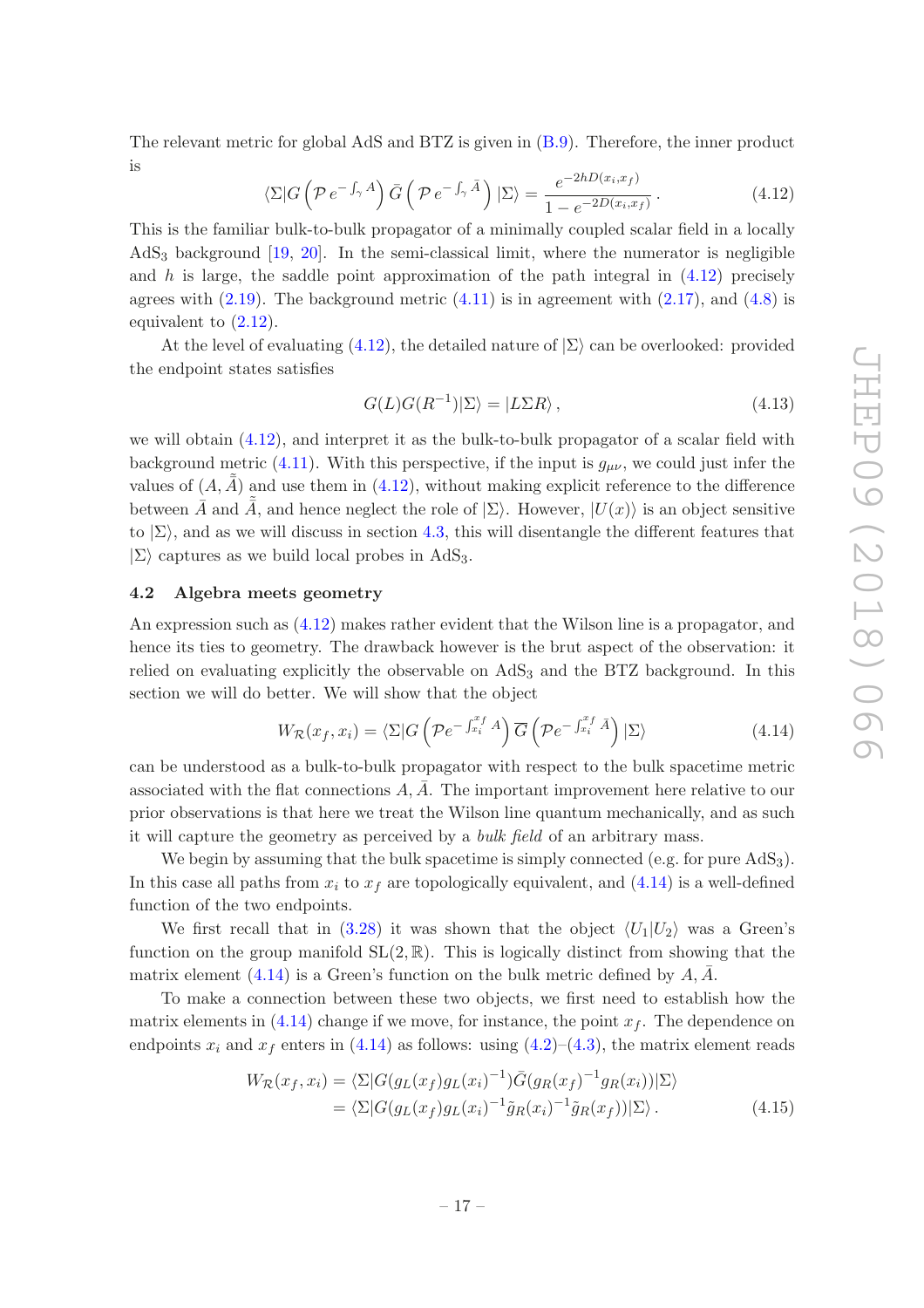In the second line we made use of the transformation properties of our reference states [\(3.10\)](#page-10-5), and used the definition  $\tilde{g}_R \equiv \Sigma^{-1} g_R \Sigma$ . We note that this is where the choice of  $|U\rangle$  to be rotated states is crucial: the state combines both sectors, which will lead to a geometric interpretation of  $W_R(x_f, x_i)$  in the subsequent steps. From [\(4.15\)](#page-18-3), the full dependence on  $x_i$  and  $x_f$  enters through the following group element

$$
\mathcal{G}(x_f, x_i) \equiv g_L(x_f)g_L(x_i)^{-1}\tilde{g}_R(x_f)^{-1}\tilde{g}_R(x_i). \tag{4.16}
$$

Taking an  $x_f$  derivative of this group element, we have

$$
\frac{\partial}{\partial x_f^{\mu}} \mathcal{G}(x_f, x_i) = -A_{\mu}(x_f) \mathcal{G}(x_i, x_f) + \mathcal{G}(x_i, x_f) \tilde{A}_{\mu}(x_f).
$$
\n(4.17)

Recall now that [\(3.28\)](#page-13-3) was shown by exploiting the fact that the left and right action of the group generated a set of vector fields on the group manifold [\(3.25\)](#page-13-4). We would now like to extend this idea to the geometric bulk, i.e. we seek a set of vector fields  $\zeta_a^{\mu}, \bar{\zeta}_a^{\mu}$  defined on AdS<sup>3</sup> such that

<span id="page-19-0"></span>
$$
\zeta_a^{\mu} \frac{\partial}{\partial x_f^{\mu}} \mathcal{G}(x_f, x_i) = L_a \mathcal{G}(x_f, x_i), \qquad \bar{\zeta}_a^{\mu} \frac{\partial}{\partial x_f^{\mu}} \mathcal{G}(x_f, x_i) = \mathcal{G}(x_f, x_i) L_a.
$$
 (4.18)

Multiplying both sides of these equations by  $L_b$  and taking a trace, we see that the defining relations become

$$
\zeta_a^{\mu} \operatorname{tr}_f \left( \left( -A_{\mu} + \mathcal{G}\tilde{A}_{\mu}\mathcal{G}^{-1} \right) L_b \right) = \eta_{ab} , \qquad \bar{\zeta}_a^{\mu} \operatorname{tr}_f \left( \left( -\mathcal{G}^{-1}A_{\mu}\mathcal{G} + \tilde{A}_{\mu} \right) L_b \right) = \eta_{ab} . \tag{4.19}
$$

These equations will have solutions for  $\zeta$ ,  $\overline{\zeta}$  if the 3 × 3 matrices (with rows labaled by  $\mu$ and columns by  $b$ ) multiplying them from the right are invertible. However from  $(B.3)$ , we see that these matrices are closely related to the usual vielbein  $e \sim A - \tilde{\tilde{A}}$  in the metric formulation of 3d gravity, with one side rotated by the  $SL(2,\mathbb{R})$  transformation defined by  $\mathcal{G}(x_f, x_i)$ . The condition that the generalized vielbeins above be invertible appears to be required for a simple geometric interpretation of the bulk spacetime.

If the generalized vielbeins shown above are invertible, then the  $\zeta, \bar{\zeta}$  exist, and we have shown that movement in bulk spacetime is equivalent to movement on the group manifold. Furthermore the condition [\(4.18\)](#page-19-0) guarantees that they satisfy the  $sl(2,\mathbb{R})\times sl(2,\mathbb{R})$  algebra as Killing vectors on the bulk spacetime. Thus following through the same steps as in [\(3.28\)](#page-13-3), we conclude that

$$
\left(\frac{1}{2}\Box_{x_f} - 2h(h-1)\right)W_{\mathcal{R}}(x_f, x_i) = \frac{1}{8\pi} \frac{\delta(x_f, x_i)}{\sqrt{-g}}
$$
(4.20)

where now  $\Box_{x_f}$  is the Laplacian on the bulk AdS<sub>3</sub> spacetime. The construction of  $\zeta, \bar{\zeta}$  will be carried out explicitly in section [4.3.](#page-20-0)

We now consider the case where the bulk spacetime is not simply connected, e.g. the BTZ black hole. For a black hole the bulk connections have a nontrivial holonomy around the black hole horizon. In this case the definition of the open-ended Wilson line  $W_R(x_f, x_i)$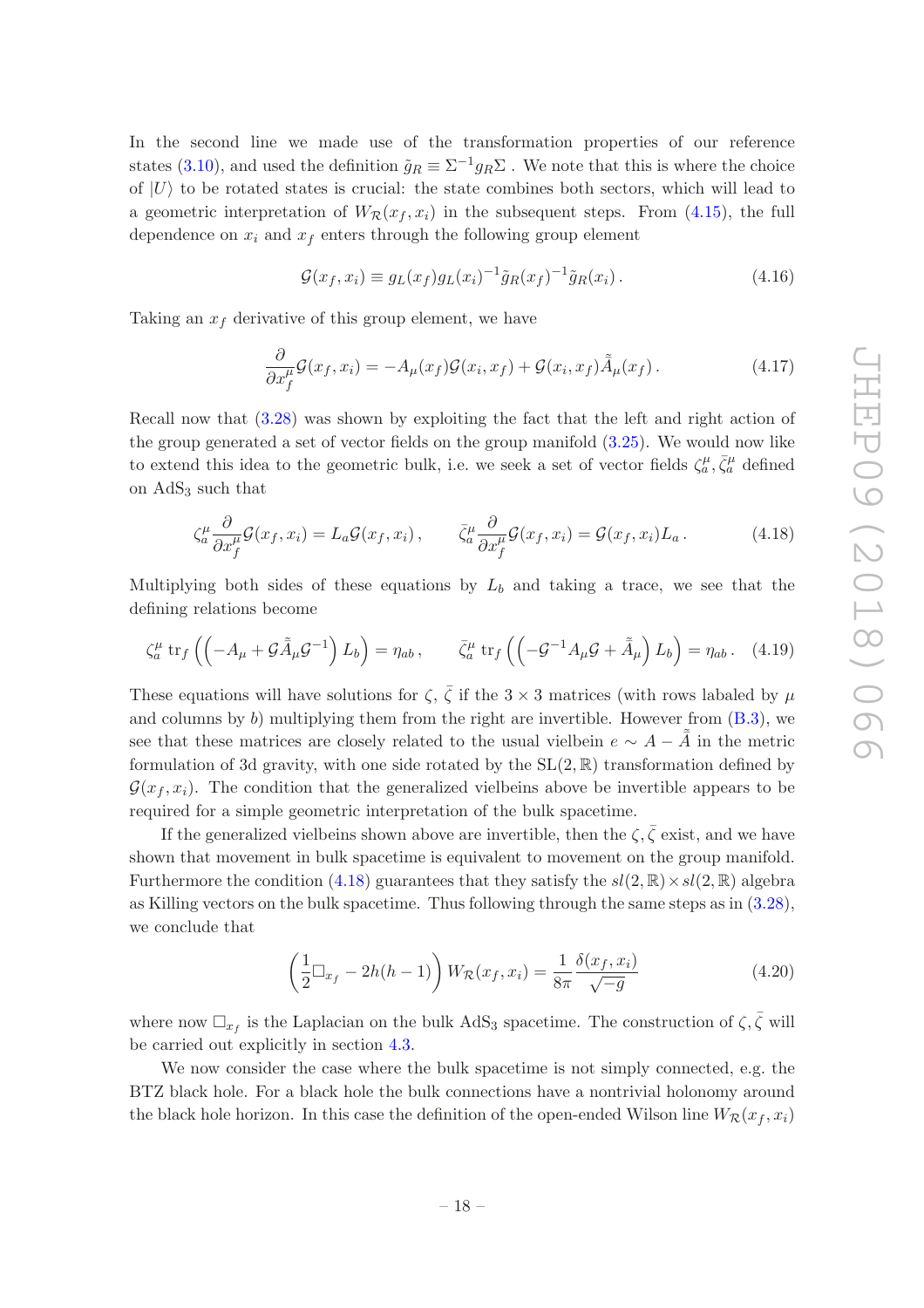in [\(4.14\)](#page-18-2) is incomplete: as there are multiple inequivalent bulk paths that connect  $x_i$  and  $x<sub>f</sub>$ , we must specify a path, and different choices of path will result in different answers.

In this case, if we would like to obtain an unambiguous answer that depends only on the endpoints, one prescription is to sum over all inequivalent paths, i.e., we define a path-summed Wilson line as

$$
W_{\mathcal{R}}(x_f, x_i) = \sum_{C(x_f, x_i)} W_{\mathcal{R}}(C(x_f, x_i))
$$
\n(4.21)

where the sum is over all topologically inequivalent paths  $C(x_f, x_i)$  that connect  $x_f$  to  $x_i$ . An example of such situation is nicely capture by the BTZ black hole. In this case the inequivalent paths correspond to geodesics winding around the horizon multiple times, and the resulting propagator is a sum over these windings. For the static black hole, the resulting propagator is

$$
W_{\mathcal{R}}(x_f, x_i)_{\text{BTZ}} = \sum_{n \in \mathbb{Z}} \frac{e^{-2hD_n(x_i, x_f)}}{1 - e^{-2D_n(x_i, x_f)}},
$$
\n(4.22)

with

$$
D_n(x_i, x_f) = \frac{1}{r_+^2} \left( r_f r_i \cosh(r_+ \Delta \phi + 2\pi r_+ n) - \sqrt{(r_f^2 - r_+^2)(r_i^2 - r_+^2)} \cosh(r_+ \Delta t) \right). \tag{4.23}
$$

Here we are using the geodesic length in  $(B.14)$ , and n controls the number of times the path encloses the horizon. In the metric formulation this sum can be understood as the sum over images that gives the propagator the correct periodicity condition (see e.g. [\[21\]](#page-43-3)), which in complete agreement with our expression.

### <span id="page-20-0"></span>4.3 Local fields

In the last portion of this section we will evaluate and interpret  $|U(x)\rangle$  as defined in [\(4.5\)](#page-17-0). As mentioned there, this definition is gauge dependent. A definition of  $|U(x)\rangle$  that reinstates this dependence is

<span id="page-20-1"></span>
$$
|U(x)\rangle = G\left(g_L(x_0)g_L(x)^{-1}\right)\bar{G}\left(g_R^{-1}(x_0)g_R(x)\right)|\Sigma\rangle.
$$
 (4.24)

where  $x_0^{\mu}$  $\frac{\mu}{0}$  is a bulk reference point where  $|U(x_0)\rangle = |\Sigma\rangle$ . In other words, the point  $x_0^{\mu}$  $\mathbf{0}$ defines where in the bulk we should locate the state  $|\Sigma\rangle$ . Once this choice is made,  $|U(x)\rangle$ is a prescription on how to move through the bulk the state  $|\Sigma\rangle$  from  $x_0^{\mu}$  $\int_0^\mu$  to a point  $x^\mu$ .

We will decompose the state  $(4.24)$  as a sum over local functions in the infinitedimensional representation

<span id="page-20-3"></span>
$$
|U(x)\rangle = \sum_{k,\bar{k}=0}^{\infty} \Phi_{k,\bar{k}}^*(x)|h,k,\bar{k}\rangle, \qquad (4.25)
$$

and evaluate  $\Phi_{k,\bar{k}}(x)$ . Alternatively, the function  $\Phi_{k,\bar{k}}(x)$  is

<span id="page-20-2"></span>
$$
\Phi_{k,\bar{k}}(x) = \langle U(x)|h,k,\bar{k}\rangle = \langle h,k,\bar{k}|U(x)\rangle^{\dagger}.
$$
\n(4.26)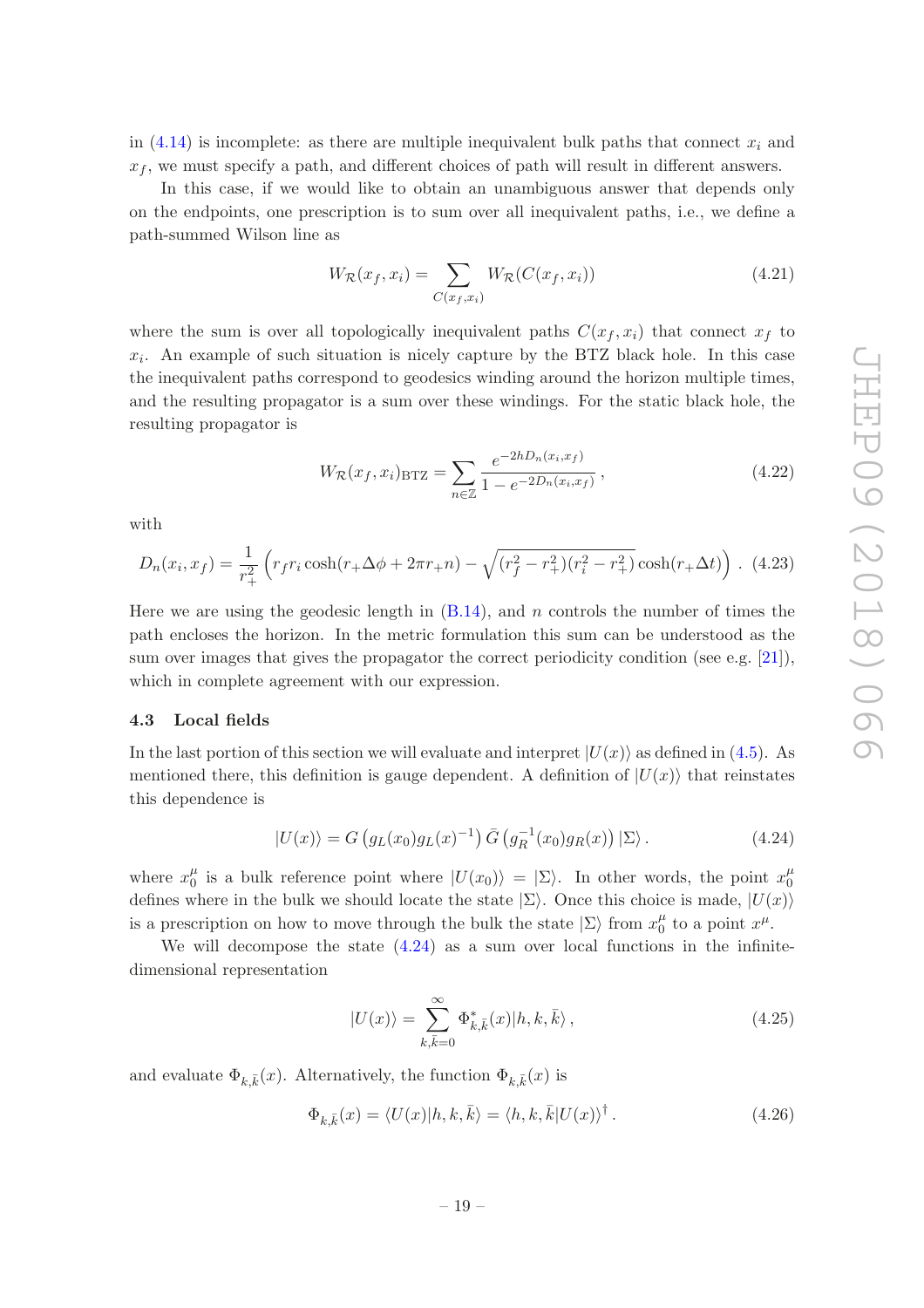This function is the object that will provide local bulk information in the Chern-Simons formulation of 3D gravity.

The explicit calculation of this  $\Phi_{k,\bar{k}}(x)$  can be a complicated task. A way to proceed is by using the technique in appendix A of [\[22](#page-43-4)]. The aim there is to find a differential operators  $\mathcal{L}_a(x)$  whose action in the inner product [\(4.26\)](#page-20-2) is

<span id="page-21-0"></span>
$$
\langle U(x)|\ell_a|h,k,\bar{k}\rangle = \mathcal{L}_a(x)\,\langle U(x)|h,k,\bar{k}\rangle\,. \tag{4.27}
$$

where  $\ell_a$  is the infinite-dimensional generator that acts as in [\(3.2\)](#page-9-2), and  $\mathcal{L}_a(x)$  is a differential operator acting on the x variables, whose explicit form depends on the state  $|U(x)\rangle$ . Analogous formulas can be found for the barred sector. These operators are precisely the vector fields introduced in [\(4.18\)](#page-19-0), i.e. we have

<span id="page-21-1"></span>
$$
\mathcal{L}_a(x) = \zeta_a^{\mu} \frac{\partial}{\partial x^{\mu}}, \qquad \bar{\mathcal{L}}_a(x) = \bar{\zeta}_a^{\mu} \frac{\partial}{\partial x^{\mu}}.
$$
\n(4.28)

Equation  $(4.27)$ , together with  $(3.2)$ , implies that

$$
\mathcal{L}_{-1}\Phi_{k,\bar{k}}(x) = \sqrt{(k+1)(k+2h)}\Phi_{k+1,\bar{k}}(x),
$$
  

$$
\bar{\mathcal{L}}_{-1}\Phi_{k,\bar{k}}(x) = \sqrt{(\bar{k}+1)(\bar{k}+2h)}\Phi_{k,\bar{k}+1}(x).
$$
 (4.29)

 $\Phi_{0,0}(x)$  can be fully determined by solving following differential equations

<span id="page-21-2"></span>
$$
\mathcal{L}_0(x)\Phi_{0,0}(x) = h\Phi_{0,0}(x), \qquad \mathcal{L}_1(x)\Phi_{0,0}(x) = 0, \qquad (4.30)
$$

together with its barred version. Therefore, we will be able to infer the form of  $\Phi_{k,\bar{k}}(x)$ , by successively applying  $\mathcal{L}_{-1}(x)$ , and  $\bar{\mathcal{L}}_{-1}(x)$  to the seed  $\Phi_{0,0}(x)$ . From here it follows that  $\Phi_{k,\bar{k}}(x)$  obeys the Casimir equation

<span id="page-21-4"></span>
$$
\left(\mathcal{L}^2(x) + \bar{\mathcal{L}}^2(x)\right)\Phi_{k,\bar{k}}(x) = 4h(h-1)\Phi_{k,\bar{k}}(x),\tag{4.31}
$$

where  $\mathcal{L}^2 = -(\mathcal{L}_{-1}\mathcal{L}_1 + \mathcal{L}_1\mathcal{L}_{-1}) + 2\mathcal{L}_0^2$ . In other words,  $\Phi_{k,\bar{k}}(x)$  is a local bulk field of mass  $m^2 = 4h(h-1)$  and whose boundary conditions are given by the highest weight conditions  $(4.29)$ – $(4.30)$ .

Finally, once we have the explicit expression of the functions  $\Phi_{k,\bar{k}}(x)$ , we will compute the inner products of two states  $(4.25)$  as

<span id="page-21-3"></span>
$$
\langle U(x_f)|U(x_i)\rangle = \sum_{k,\bar{k}}^{\infty} \Phi_{k,\bar{k}}(x_f) \Phi_{k,\bar{k}}^*(x_i). \tag{4.32}
$$

Note that when we evaluate  $(4.32)$  we will not make use of  $(3.21)$ , and hence the derivations in this portion give an alternative and more direct derivation of  $(4.12)$ . In the following, we will carry out this procedure for two explicit backgrounds. Section [4.3.1](#page-22-0) is devoted to global  $AdS<sub>3</sub>$ , which agrees completely with the results in [\[22](#page-43-4)], and section [4.3.2](#page-24-0) focuses on the static BTZ black hole.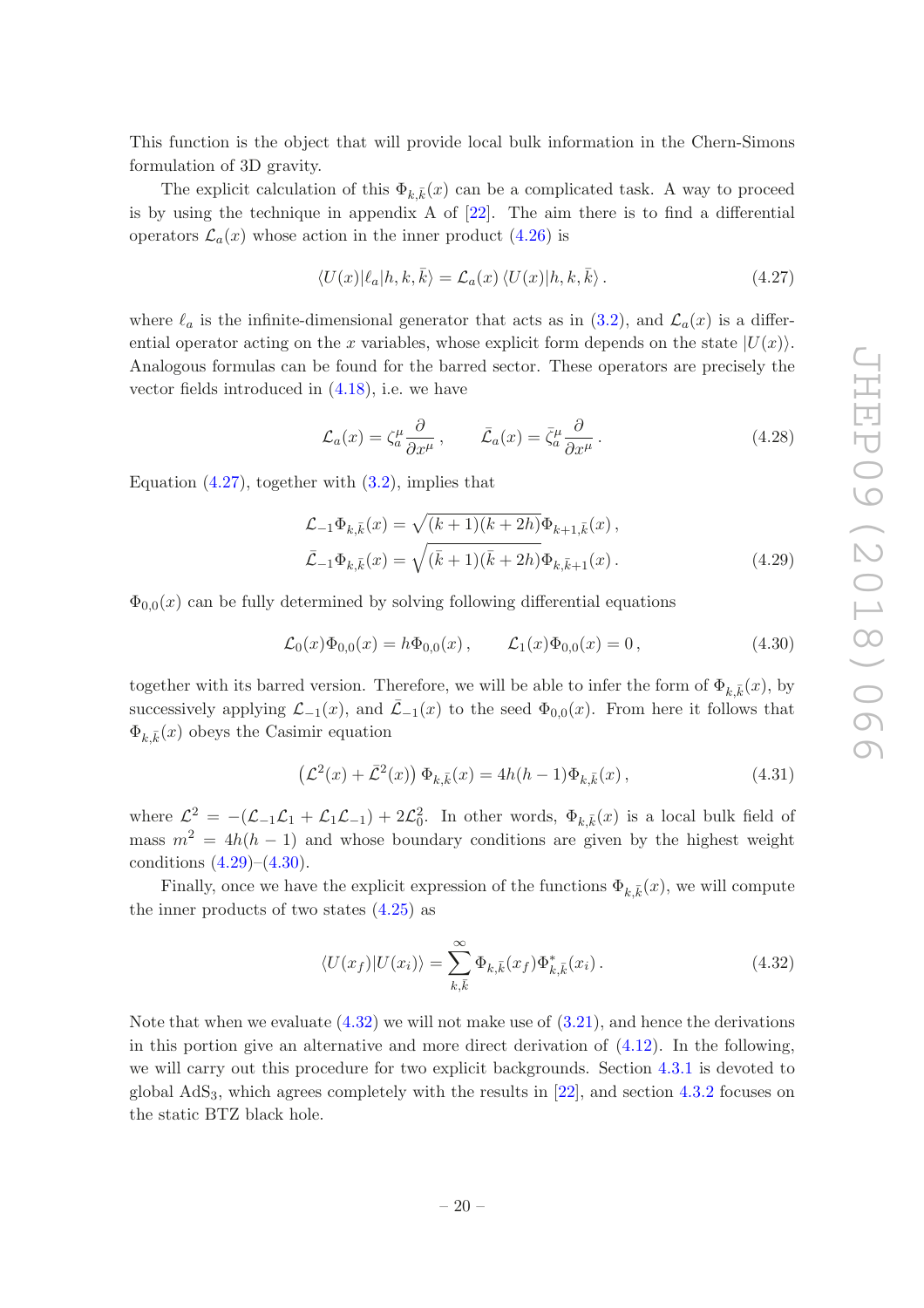### <span id="page-22-0"></span>4.3.1 Global  $AdS_3$

Let us consider the state  $|U\rangle$  for global AdS<sub>3</sub> and build explicitly  $\Phi_{k,\bar{k}}(x)$  for this background. To start we will first infer the group elements from the standard metric for  $AdS<sub>3</sub>$ , i.e.

<span id="page-22-1"></span>
$$
ds^{2} = -\cosh^{2}\rho \, dt^{2} + d\rho^{2} + \sinh^{2}\rho \, d\phi^{2}.
$$
 (4.33)

Using [\(4.11\)](#page-17-4), it is straight forward to read from [\(4.33\)](#page-22-1) unitary group elements  $g_L$  and  $\tilde{g}_R$ . Details are presented in appendix [B.1,](#page-36-0) and the resulting elements are

<span id="page-22-2"></span>
$$
g_L(x) = e^{(\ell_1 - \ell_{-1})\rho/2} e^{-i\ell_0 x^+}, \qquad \tilde{g}_R(x) = e^{-i\ell_0 x^-} e^{(\ell_1 - \ell_{-1})\rho/2}, \qquad (4.34)
$$

where  $x^{\pm} = t \pm \phi$ . We will use the definition [\(4.24\)](#page-20-1) with  $g_L(x_0) = 1 = g_R(x_0)$ ; this places  $|\Sigma\rangle$  at the origin of AdS in accordance with the results in [\[22](#page-43-4)[–24](#page-43-5)]. This gives

$$
|U(x)\rangle_{\text{AdS}} = G\left(g_L(x)^{-1}\right)\bar{G}\left(g_R(x)\right)|\Sigma\rangle
$$
  
=  $G\left(g_L(x)^{-1}\tilde{g}_R(x)^{-1}\right)|\Sigma\rangle$   
=  $e^{ix^+\ell_0}e^{-\rho(\ell_1-\ell_{-1})}e^{ix^-\ell_0}|\Sigma\rangle$ , (4.35)

where we used  $(3.10)$  and  $(4.34)$ . For most of the following derivations we will drop the subscript "AdS" and restore it when needed.

The next step is to find the differential operators  $\mathcal{L}_a(x)$  in [\(4.27\)](#page-21-0) for global AdS<sub>3</sub>. For that we use the inner product as

<span id="page-22-5"></span><span id="page-22-3"></span>
$$
\Phi_{k,\bar{k}}(x) = \langle U(x)|h,k,\bar{k}\rangle = \langle \Sigma|e^{-ix^{-}\ell_0}e^{\rho(\ell_1-\ell_{-1})}e^{-ix^{+}\ell_0}|h,k,\bar{k}\rangle, \qquad (4.36)
$$

Taking derivatives with respect to the global coordinates gives

$$
\partial_{x^{+}} \langle U(x)|h, k, \bar{k} \rangle = -i \langle \Sigma | e^{-ix^{-}\ell_{0}} e^{\rho(\ell_{1}-\ell_{-1})} e^{-ix^{+}\ell_{0}} \ell_{0} |h, k, \bar{k} \rangle ,
$$
  
\n
$$
\partial_{\rho} \langle U(x)|h, k, \bar{k} \rangle = \langle \Sigma | e^{-ix^{-}\ell_{0}} e^{\rho(\ell_{1}-\ell_{-1})} (\ell_{1}-\ell_{-1}) e^{-ix^{+}\ell_{0}} |h, k, \bar{k} \rangle ,
$$
  
\n
$$
\partial_{x^{-}} \langle U(x)|h, k, \bar{k} \rangle = -i \langle \Sigma | e^{-ix^{-}\ell_{0}} \ell_{0} e^{\rho(\ell_{1}-\ell_{-1})} e^{-ix^{+}\ell_{0}} |h, k, \bar{k} \rangle ,
$$
\n(4.37)

and using commutation relations, we can move the generators that are not in the exponents to the right, to get

$$
\partial_{x^{+}} \langle U(x)|h, k, \bar{k} \rangle = -i \langle U(x)|\ell_{0}|h, k, \bar{k} \rangle ,
$$
  
\n
$$
\partial_{\rho} \langle U(x)|h, k, \bar{k} \rangle = \langle U(x)|(e^{-ix^{+}}\ell_{1} - e^{ix^{+}}\ell_{-1})|h, k, \bar{k} \rangle ,
$$
  
\n
$$
\partial_{x^{-}} \langle U(x)|h, k, \bar{k} \rangle = -i \langle U(x)| \cosh 2\rho \ell_{0} + \frac{\sinh 2\rho}{2} (e^{-ix^{+}}\ell_{1} + e^{ix^{+}}\ell_{-1})|h, k, \bar{k} \rangle .
$$
 (4.38)

Now, it is straight forward to obtain the differential operators that follow [\(4.27\)](#page-21-0) for global AdS3; these read

<span id="page-22-6"></span><span id="page-22-4"></span>
$$
\mathcal{L}_0 = i\partial_{x^+},
$$
  
\n
$$
\mathcal{L}_{\pm 1} = ie^{\pm ix^+} \left[ \frac{\cosh 2\rho}{\sinh 2\rho} \partial_{x^+} - \frac{1}{\sinh 2\rho} \partial_{x^-} \mp \frac{i}{2} \partial_{\rho} \right].
$$
\n(4.39)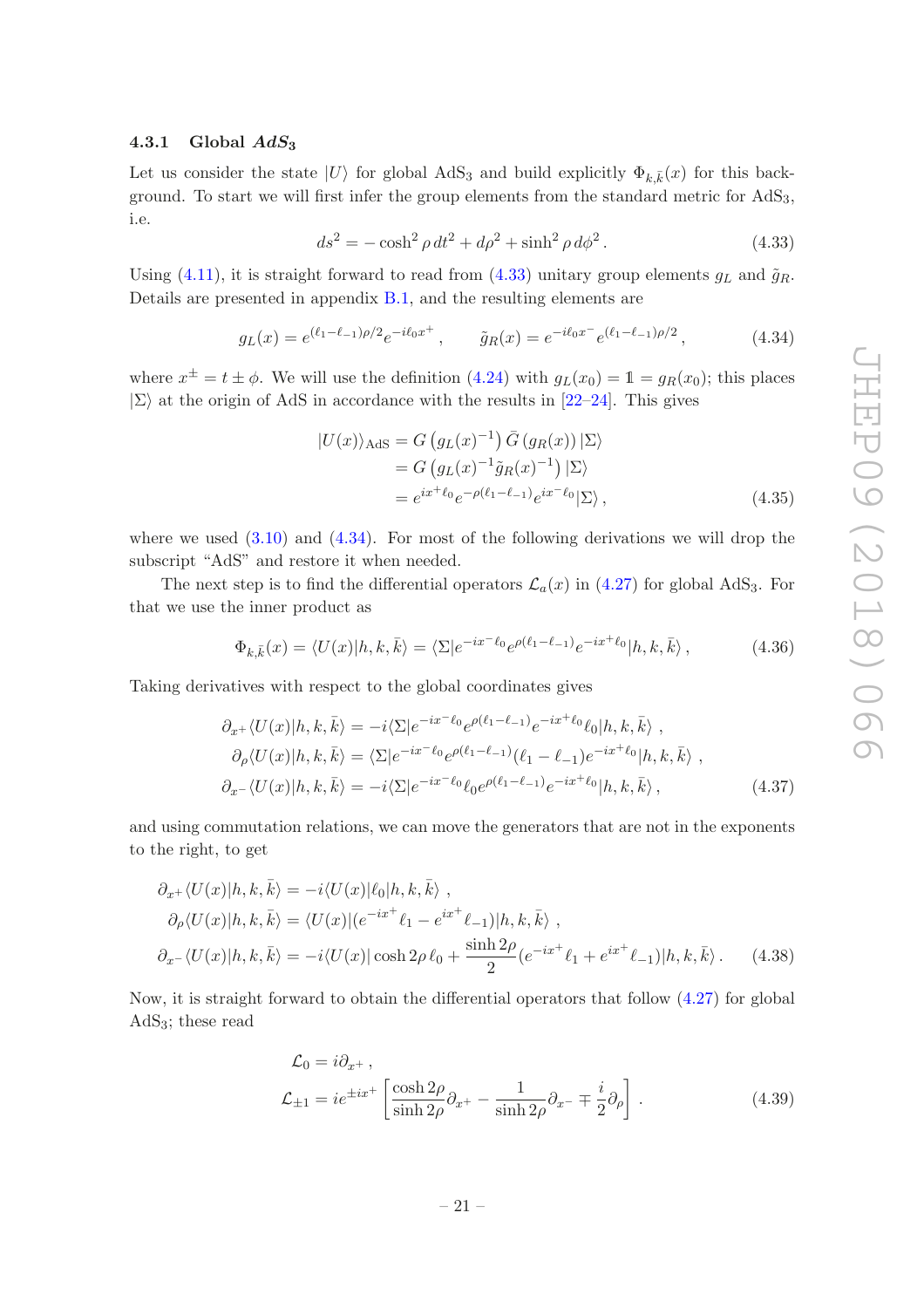It is important to remark that these differential operators were built without making direct reference to  $|\Sigma\rangle$ .

To find the barred differential operators we follow a procedure analogous to what we did in  $(4.37)$ – $(4.38)$ , but using the following inner product:

<span id="page-23-1"></span>
$$
\Phi_{k,\bar{k}}(x) = \langle U(x)|h,k,\bar{k}\rangle = \langle \Sigma|\Sigma^{-1}e^{ix+\bar{\ell}_0}e^{-\rho(\bar{\ell}_1-\bar{\ell}_{-1})}e^{ix-\bar{\ell}_0}\Sigma|h,k,\bar{k}\rangle, \qquad (4.40)
$$

where we are rewriting the action of the left group elements as an action via the right, i.e.

<span id="page-23-3"></span>
$$
|U(x)\rangle_{\text{AdS}} = G\left(g_L(x)^{-1}\right)\bar{G}\left(g_R(x)\right)|\Sigma\rangle
$$
  
=  $\bar{G}\left(\Sigma^{-1}\tilde{g}_R(x)g_L(x)\Sigma\right)|\Sigma\rangle.$  (4.41)

While in  $(4.36)$  we could ignore  $\Sigma$ , we are now forced to understand how  $\Sigma$  acts on the states to infer the differential operators  $\bar{\mathcal{L}}_a$ . A sensible choice is to require that  $\bar{\mathcal{L}}_a$  are related to  $\mathcal{L}_a$  by replacing  $x^+ \leftrightarrow x^-$ , i.e.

$$
\bar{\mathcal{L}}_0 = i\partial_{x^-},
$$
\n
$$
\bar{\mathcal{L}}_{\pm 1} = ie^{\pm ix^{-}} \left[ \frac{\cosh 2\rho}{\sinh 2\tilde{\rho}} \partial_{x^-} - \frac{1}{\sinh 2\rho} \partial_{x^+} \mp \frac{i}{2} \partial_{\rho} \right].
$$
\n(4.42)

This is the familiar assignment of Killing vectors in  $AdS<sub>3</sub>$ ; the interesting twist here is that not any choice of probe  $\Sigma$  will achieve this assignment. A choice of  $|\Sigma\rangle$  that delivers [\(4.42\)](#page-23-0) for the group element  $(4.40)$  is the crosscap state in  $(3.18)$ :

<span id="page-23-2"></span><span id="page-23-0"></span>
$$
|\Sigma\rangle = |\Sigma_{\rm cross}\rangle \,.
$$

The Ishisbashi state  $|\Sigma_{\text{Ish}}\rangle$  has a different effect. Using [\(3.11\)](#page-10-1) in [\(4.40\)](#page-23-1) would lead to operators  $\bar{\mathcal{L}}_a$  that are related to  $\mathcal{L}_a$  through  $x^+ \leftrightarrow -x^-$ , and  $\rho \rightarrow -\rho$ . It is not clear if this choice has a natural interpretation in the geometrical description of fields in AdS3, and it might be interesting to investigate this in the future.

Our starting point in this subsection was the metric for  $AdS_3$  in  $(4.33)$ , and from there we read off  $g_L$  and  $\tilde{g}_R$ . Another starting point is to use the fact that global AdS<sub>3</sub> is maximally symmetric, and the group elements that label rotations and translations in this space are

$$
\begin{split} \n|U(x)\rangle_{\text{AdS}} &= G\left(g_L(x)^{-1}\right)\bar{G}\left(g_R(x)\right)|\Sigma\rangle \\ \n&= e^{i\ell_0 x^+} e^{i\bar{\ell}_0 x^-} e^{-\frac{\rho}{2}(\ell_1 - \ell_{-1} + \bar{\ell}_1 - \bar{\ell}_{-1})}|\Sigma\rangle \,, \n\end{split} \tag{4.43}
$$

as it was done in [\[22](#page-43-4), [24\]](#page-43-5). For the crosscap state,  $|\Sigma\rangle = |\Sigma_{\rm cross}\rangle$ , [\(4.43\)](#page-23-2) would imply that the relevant group elements are [\(4.34\)](#page-22-2) and leads to usual features of Killing vectors and fields in AdS<sub>3</sub>. The choice  $|\Sigma\rangle = |\Sigma_{\text{Ish}}\rangle$  in [\(4.43\)](#page-23-2) would not lead to the usual notion of a local field in AdS<sub>3</sub>; in particular, the radial dependence of the state would disappear after imposing  $(3.13)$ .

The differential operators  $(4.39)$ , and  $(4.42)$  are Killing vectors of global  $AdS<sub>3</sub>$ , as advocated in section [4.2.](#page-18-0) Moreover,  $(\mathcal{L}^2(x) + \bar{\mathcal{L}}^2(x))$  in [\(4.31\)](#page-21-4) is the usual d'Alembertian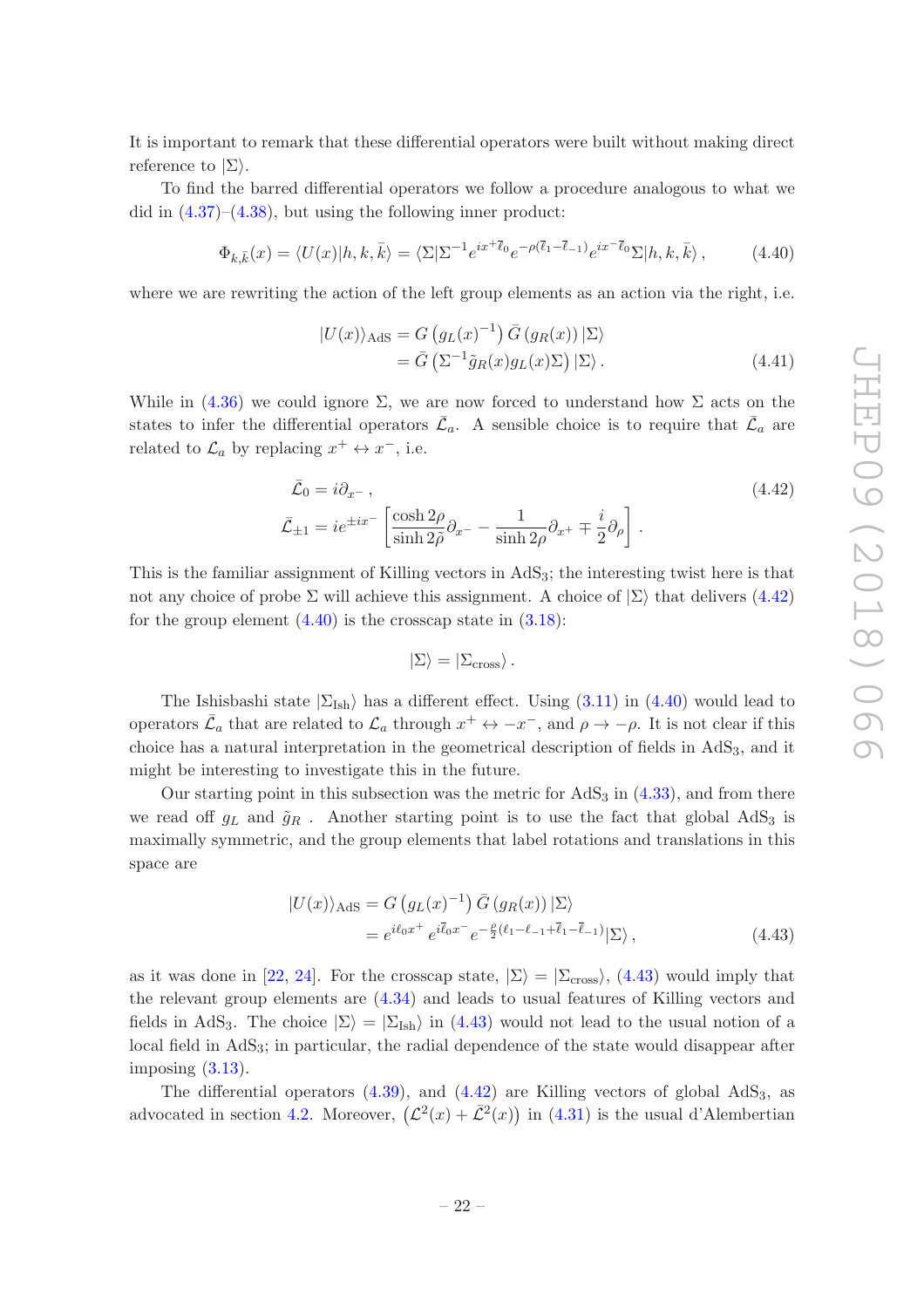for AdS<sub>3</sub>. Therefore,  $\Phi_{k,\bar{k}}(s)$  is a scalar field with mass  $m^2 = 4h(h-1)$  in a global AdS background. Now, we can solve  $(4.30)$  using the previous differential operators, as done in [\[25](#page-43-6)]; the highest weight state is

<span id="page-24-1"></span>
$$
\Phi_{0,0}(x) = \langle U(x) | h, 0, 0 \rangle = \frac{e^{-2iht}}{(\cosh \rho)^{2h}}.
$$
\n(4.44)

To find  $\Phi_{k,\bar{k}}(x)$  we simply need to identify the solutions to [\(4.31\)](#page-21-4) and organize them as  $\mathcal{L}_{-1}(x)$ , and  $\mathcal{L}_{-1}(x)$  acting on [\(4.44\)](#page-24-1). This leads to

<span id="page-24-2"></span>
$$
\Phi_{k,\bar{k}}(x) = C_{k,\bar{k}} e^{-ih(x^+ + x^-)} e^{-i(kx^+ + \bar{k}x^-)} (\tanh \rho)^{\bar{k}-k} (\cosh \rho)^{-2h} P_k^{(\bar{k}-k, 2h-1)} (1 - 2 \tanh^2 \rho),
$$
\n(4.45)

where  $P_n^{(a,b)}$  are Jacobi polynomials, and  $C_{k,\bar{k}} = (-1)^k \sqrt{\frac{k!(2h+\bar{k}-1)!}{k!(2h+k-1)!}}$  is a constant that has been chosen to match the normalizations in  $(4.29)$ . Therefore, we found the state  $(4.25)$ in a global AdS background. This is in complete agreement with the known results of normalizable wavefunction in  $AdS_3$  as in, e.g., [\[26\]](#page-43-7).

We are ready to compute the overlap of two states at different positions in the bulk. Using  $(4.32)$  with  $(4.45)$  gives

$$
\langle U(x_f)|U(x_i)\rangle = \sum_{k,\bar{k}=0}^{\infty} e^{-ih(\Delta x^+ + \Delta x^-)} e^{-i(k\Delta x^+ + \bar{k}\Delta x^-)} \frac{k!(2h + \bar{k} - 1)!}{\bar{k}!(2h + k - 1)!}
$$
  
× (tanh  $\rho_f$  tanh  $\rho_i$ ) <sup>$\bar{k}$ - $k$</sup>  (cosh  $\rho_f$  cosh  $\rho_i$ )<sup>-2h</sup>  
×  $P_k^{(\bar{k}-k, 2h-1)} (1 - 2 \tanh^2 \rho_f) P_k^{(\bar{k}-k, 2h-1)} (1 - 2 \tanh^2 \rho_i)$ . (4.46)

The previous sum is performed in the appendix [C.](#page-38-0) If we choose  $x = \tanh^2 \rho_i$ ,  $y = \tanh^2 \rho_f$ ,  $r = e^{-i\Delta x^{-}}$ , and  $s = e^{-i\Delta x^{+}}$ , the left hand side of [\(C.3\)](#page-39-1) is equal to [\(4.46\)](#page-24-3). Applying (C.3), we find

<span id="page-24-5"></span>
$$
\langle U(x_f)|U(x_i)\rangle = \frac{\left(\sigma(x_i, x_f) + \sqrt{\sigma^2(x_i, x_f) - 1}\right)^{-(2h-1)}}{2\sqrt{\sigma^2(x_i, x_f) - 1}} = \frac{e^{-2hD(x_i, x_f)}}{1 - e^{-2D(x_i, x_f)}}.
$$
(4.47)

where  $D(x_i, x_f)$  is the geodesic length of global AdS, given in [\(B.13\)](#page-37-2) with  $C = -1/4$ . This in complete agreement with the result in [\(4.12\)](#page-18-1).

## <span id="page-24-0"></span>4.3.2 BTZ

As we did for global AdS<sub>3</sub>, we will now find the local functions  $\Phi_{k,\bar{k}}(x)$  for the static BTZ background. Our starting point is to build the group elements  $(g_L, \tilde{g}_R)$  from the metric, which for the black hole reads

<span id="page-24-4"></span><span id="page-24-3"></span>
$$
ds^{2} = -(r^{2} - r_{+}^{2})dt^{2} + \frac{dr^{2}}{r^{2} - r_{+}^{2}} + r^{2}d\phi^{2}. \qquad (4.48)
$$

In appendix [B.1](#page-36-0) we build the appropriate connections for the black hole are [\(B.8\)](#page-37-0) that are compatible with [\(4.48\)](#page-24-4) and unitary in the highest weight representation. The resulting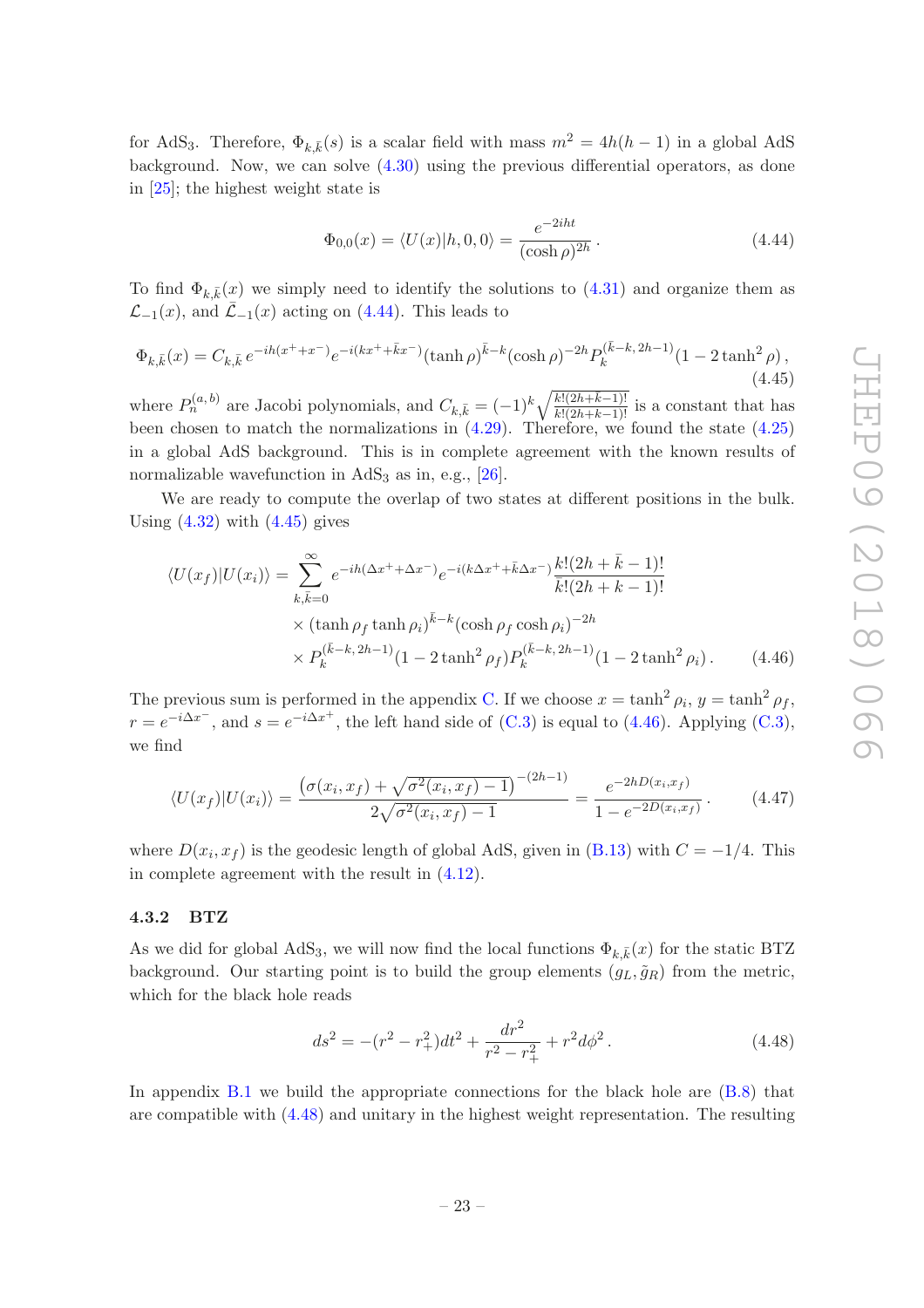BTZ state is<sup>[7](#page-25-0)</sup>

$$
|U(x)\rangle_{\text{BTZ}} = G\left(g_L(x)^{-1}\tilde{g}_R(x)^{-1}\right)|\Sigma\rangle
$$
\n
$$
= e^{-\frac{i}{4}((8C-2)\ell_0 - (4C+1)(\ell_1 + \ell_{-1}))x^+}e^{-\rho(\ell_1 - \ell_{-1})}e^{-\frac{i}{4}((8C-2)\ell_0 + (4C+1)(\ell_1 + \ell_{-1}))x^-}|\Sigma\rangle,
$$
\n(4.49)

where we casted all the elements as acting on the left, and we introduced

<span id="page-25-4"></span>
$$
r = r_+ \cosh^2(\rho - \rho_*)
$$
,  $4C = e^{2\rho_*} = r_+^2$ ,  $x^{\pm} = t \pm \phi$ . (4.50)

Following the same procedure as in section [4.3.1,](#page-22-0) we can find differential operators defined as  $(4.27)$  for the BTZ state. Using<sup>[8](#page-25-1)</sup>

$$
\begin{split} \Phi_{k,\bar{k}}(x) &= \langle U(x)|h,k,\bar{k}\rangle \\ &= \langle \Sigma|e^{\frac{i}{4}((8C-2)\ell_0 + (4C+1)(\ell_1 + \ell_{-1}))x^-} e^{\rho(\ell_1 - \ell_{-1})} e^{\frac{i}{4}((8C-2)\ell_0 - (4C+1)(\ell_1 + \ell_{-1}))x^+}|h,k,\bar{k}\rangle \,, \end{split} \tag{4.51}
$$

we find the non-barred differential operators

$$
\mathcal{L}_0 = -2\alpha_+ \sqrt{C} \sinh\left(2\sqrt{C}x^+\right) \partial_\rho + \left(\alpha_- + \frac{1+f(\rho)^2}{2f(\rho)}\alpha_+ \cosh\left(2\sqrt{C}x^+\right)\right) \partial_x +\n+ \frac{1-f(\rho)^2}{2f(\rho)}\alpha_+ \cosh\left(2\sqrt{C}x^+\right) \partial_x-,\n\mathcal{L}_{\pm 1} = \left(\pm \frac{1}{2} \cosh\left(2\sqrt{C}x^+\right) - 2\alpha_-\sqrt{C} \sinh\left(2\sqrt{C}x^+\right)\right) \partial_\rho\n+ \left(\alpha_+ + \frac{1+f(\rho)^2}{8\sqrt{C}f(\rho)}\left(\alpha_- 4\sqrt{C} \cosh\left(2\sqrt{C}x^+\right) \mp \sinh\left(2\sqrt{C}x^+\right)\right)\right) \partial_x +\n+ \left(\alpha_+ + \frac{1-f(\rho)^2}{8\sqrt{C}f(\rho)}\left(\alpha_- 4\sqrt{C} \cosh\left(2\sqrt{C}x^+\right) \mp \sinh\left(2\sqrt{C}x^+\right)\right)\right) \partial_x - . \quad (4.52)
$$

with

<span id="page-25-3"></span><span id="page-25-2"></span>
$$
f(\rho) \equiv \frac{e^{2\rho} - 4C}{4C + e^{2\rho}}, \qquad \alpha_{\pm} \equiv \frac{i(4C \pm 1)}{16C}.
$$
 (4.53)

In order to obtain the barred generators, we proceed as done for global  $AdS<sub>3</sub>$  in  $(4.40)$  $(4.41)$ , i.e. we rewrite the state  $|U(x)\rangle_{\text{BTZ}}$  as having an action only via right group elements. This gives

$$
\Phi_{k,\bar{k}}(x) = \langle U(x)|h,k,\bar{k}\rangle
$$
\n
$$
= \langle \Sigma|\Sigma^{-1}e^{\frac{i}{4}\left(-(8C-2)\bar{\ell}_{0}+(4C+1)(\bar{\ell}_{1}+\bar{\ell}_{-1})\right)x^{+}}e^{\rho(\bar{\ell}_{1}-\bar{\ell}_{-1})}e^{\frac{i}{4}\left(-(8C-2)\bar{\ell}_{0}-(4C+1)(\bar{\ell}_{1}+\bar{\ell}_{-1})\right)x^{-}}\Sigma|h,k,\bar{k}\rangle.
$$
\n(4.54)

As before, we will fix  $\Sigma$  such that the barred differential operators,  $\bar{\mathcal{L}}_a$ , are equal to the non-barred operators with  $x^+ \leftrightarrow x^-$ , as it is natural in the metric formulation. A quick

<span id="page-25-0"></span><sup>&</sup>lt;sup>7</sup>Following the discussion around [\(4.24\)](#page-20-1) and [\(4.34\)](#page-22-2), we have chosen here  $g_L(x_0) = 1 = \tilde{g}_R(x_0)$ . In contrast to global AdS3, there is no physical motivation to make this choice for BTZ: it simply makes some of the subsequent manipulations easier. It would be interesting to investigate what is a physically sound choice of  $x_0^{\mu}$  in future work.

<span id="page-25-1"></span><sup>8</sup>For simplicity, we will omit the subscript 'BTZ' in most of this section, and restore it when needed.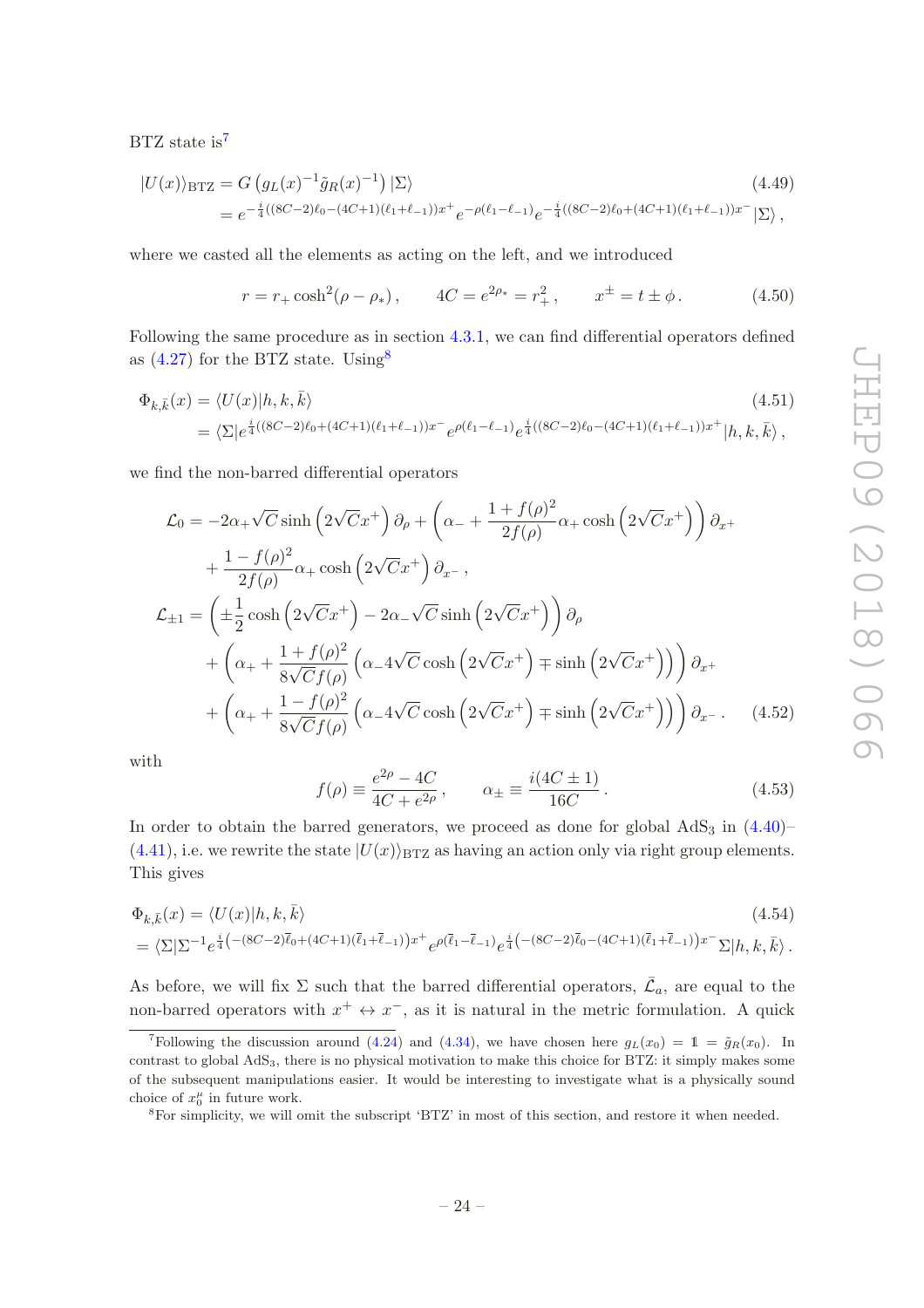inspection singles out  $|\Sigma_{\rm cross}\rangle$  as the appropriate choice rather than  $|\Sigma_{\rm Ish}\rangle$ . Using  $|\Sigma\rangle$  =  $|\Sigma_{\rm cross}\rangle$  in [\(4.54\)](#page-25-2) we find

$$
\bar{\mathcal{L}}_0 = -2\alpha_+ \sqrt{C} \sinh\left(2\sqrt{C}x^-\right) \partial_\rho + \left(\alpha_- + \frac{1+f(\rho)^2}{2f(\rho)}\alpha_+ \cosh\left(2\sqrt{C}x^-\right)\right) \partial_x -
$$
  
+ 
$$
\frac{1-f(\rho)^2}{2f(\rho)}\alpha_+ \cosh\left(2\sqrt{C}x^-\right) \partial_{x^+},
$$
  

$$
\bar{\mathcal{L}}_{\pm 1} = \left(\pm \frac{1}{2} \cosh\left(2\sqrt{C}x^-\right) - 2\alpha_-\sqrt{C} \sinh\left(2\sqrt{C}x^-\right)\right) \partial_\rho
$$
  
+ 
$$
\left(\alpha_+ + \frac{1+f(\rho)^2}{8\sqrt{C}f(\rho)}\left(\alpha_- 4\sqrt{C} \cosh\left(2\sqrt{C}x^-\right) \mp \sinh\left(2\sqrt{C}x^-\right)\right)\right) \partial_{x^-}
$$
  
+ 
$$
\left(\alpha_+ + \frac{1-f(\rho)^2}{8\sqrt{C}f(\rho)}\left(\alpha_- 4\sqrt{C} \cosh\left(2\sqrt{C}x^-\right) \mp \sinh\left(2\sqrt{C}x^-\right)\right)\right) \partial_{x^+}.
$$
 (4.55)

<span id="page-26-0"></span>The differential operators [\(4.52\)](#page-25-3) and [\(4.55\)](#page-26-0) might not look like the standard basis for the local Killing vectors on BTZ. Nevertheless, they locally satisfy the Killing equation for [\(4.48\)](#page-24-4) and the expected  $sl(2, \mathbb{R})_L \times sl(2, \mathbb{R})_R$  algebra.

Having evidence that the state  $|\Sigma_{\text{cross}}\rangle$  is a natural probe (with usual geometric properties we associate to BTZ), we can infer from [\(4.49\)](#page-25-4) that

<span id="page-26-1"></span>
$$
|U(x)\rangle_{\text{BTZ}} = (4.56)
$$
  
=  $e^{-\frac{i}{4}((8C-2)\ell_0 - (1+4C)(\ell_1+\ell_{-1}))x^+} e^{-\frac{i}{4}((8C-2)\bar{\ell}_0 - (1+4C)(\bar{\ell}_1+\bar{\ell}_{-1}))x^-} e^{-\frac{\rho}{2}(\ell_1-\ell_{-1}+\bar{\ell}_1-\bar{\ell}_{-1})} |\Sigma_{\text{cross}}\rangle.$ 

One can obtain  $|U(x)\rangle_{\text{BTZ}}$  from the gauge transformation that relates global AdS<sub>3</sub> and BTZ, and using [\(4.43\)](#page-23-2). We found, however, instructive to take a perspective where the metric is the first input and from there build [\(4.56\)](#page-26-1).

It is very satisfactory that the same state,  $|\Sigma_{\text{cross}}\rangle$ , leads to a geometrical interpretation of  $(\mathcal{L}_a, \bar{\mathcal{L}}_a)$  for both BTZ and global AdS<sub>3</sub>. In contrast, the Ishibashi state  $|\Sigma_{\text{Ish}}\rangle$  acting on [\(4.54\)](#page-25-2) leads to some tension:  $\mathcal{L}_a$  and  $\bar{\mathcal{L}}_a$  for BTZ are not related via  $x^+ \leftrightarrow -x^-$ , and  $\rho \rightarrow -\rho$ , as we found for global AdS<sub>3</sub>.

We now return to building  $\Phi_{k,\bar{k}}(x)$ . To start consider [\(4.30\)](#page-21-2): given [\(4.52\)](#page-25-3), it is clear that  $\Phi_{0,0}(x)$  is non-separable in any of its variables, which makes  $(4.30)$  very difficult to solve. In order to simplify [\(4.30\)](#page-21-2), we will make a change of variables; using [\(B.15\)](#page-38-2) we now have

$$
\mathcal{L}_0 = -\frac{i(r_+^2 + 1) Z^2 \partial_{X^+} + Z (r_+^2 (X^- + 1) + X^- - 1) \partial_Z + (r_+^2 (X^- + 1)^2 + (X^- - 1)^2) \partial_{X^-}}{4r_+},
$$
\n
$$
\mathcal{L}_1 = -\frac{i(r_+ - i)^2 Z^2 \partial_{X^+} + ((r_+ - i)X^- + r_+ + i) ((r_+ - i)X^- + r_+ + i) \partial_{X^-} + (r_+ - i)Z \partial_Z)}{4r_+},
$$
\n
$$
\mathcal{L}_{-1} = -\frac{i(r_+ + i)^2 Z^2 \partial_{X^+} + ((r_+ + i)X^- + r_+ - i) ((r_+ + i)X^- + r_+ - i) \partial_{X^-} + (r_+ + i)Z \partial_Z)}{4r_+}.
$$
\n(4.57)

<span id="page-26-2"></span>The barred operators are defined analogously with  $X^+ \leftrightarrow X^-$ . The advantage of [\(4.57\)](#page-26-2), relative to [\(4.52\)](#page-25-3), is that the differential operators just involve powers on the coordinates,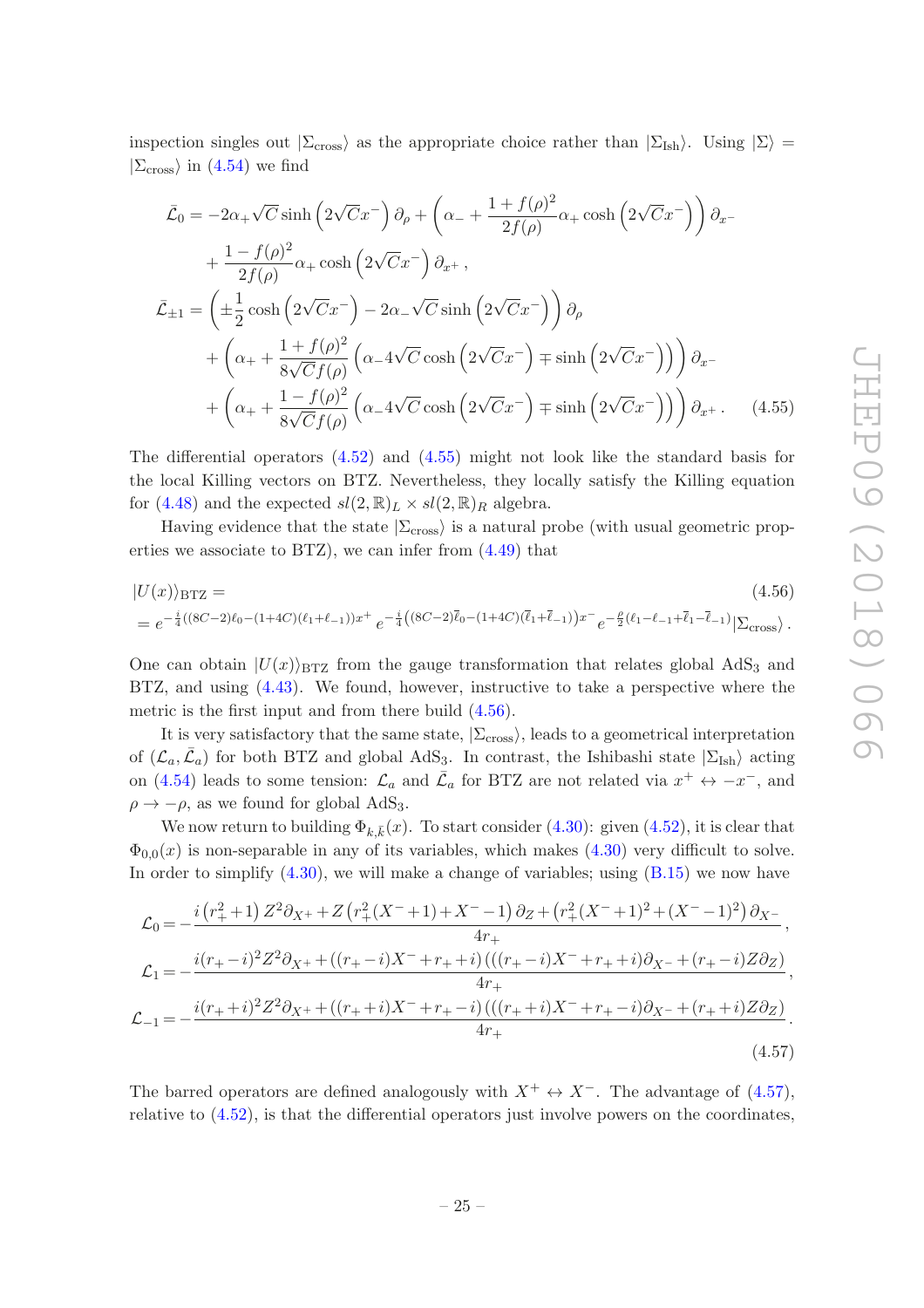and hence we can find a suitable polynomial solution to [\(4.30\)](#page-21-2). The unique solution to  $(4.30)$  reads

<span id="page-27-0"></span>
$$
\Phi_{0,0}(x) = Z^{-2h} \left( -1 + \frac{\left( X^- + \frac{r_+ + i}{r_+ - i} \right) \left( X^+ + \frac{r_+ + i}{r_+ - i} \right)}{Z^2} \right)^{-2h} \tag{4.58}
$$
\n
$$
= \left( 2r \left( r_+^2 + 1 \right) \cosh(r_+ \phi) + \sqrt{r^2 - r_+^2} \left( (r_+ - i)^2 e^{-r_+ t} + (r_+ + i)^2 e^{r_+ t} \right) \right)^{-2h}
$$

where in the second line we have changed to BTZ coordinates in [\(B.11\)](#page-37-3). And as expected the solution [\(4.58\)](#page-27-0) not separable in this coordinate system. Acting with  $\mathcal{L}_{-1}(x)$ , and  $\bar{\mathcal{L}}$ −1(x) in [\(4.58\)](#page-27-0), and inspired by the Jacobi polynomial form of the global case [\(4.45\)](#page-24-2), the general expression for a descendant of [\(4.58\)](#page-27-0) reads

<span id="page-27-1"></span>
$$
\Phi_{k,\bar{k}}(x) = C_{k,\bar{k}} \left( \frac{Z}{(X^- + a)(X^+ + a) - Z^2} \right)^{2h} \left( a \frac{(X^- + a)(X^+ + \frac{1}{a}) - Z^2}{(X^- + a)(X^+ + a) - Z^2} \right)^{\bar{k}} \times \left( a \frac{(X^- + \frac{1}{a})(X^+ + \frac{1}{a}) - Z^2}{(X^- + a)(X^+ + \frac{1}{a}) - Z^2} \right)^k \times (a^2 - 1)^{2h} P_k^{(\bar{k} - k, 2h - 1)} \left( 1 - 2 \frac{(X^- + a)(X^+ + \frac{1}{a}) - Z^2}{(X^- + a)(X^+ + a) - Z^2} \cdot \frac{(X^- + \frac{1}{a})(X^+ + a) - Z^2}{(X^- + \frac{1}{a})(X^+ + \frac{1}{a}) - Z^2} \right),
$$
\n(4.59)

where  $a \equiv \frac{i+r_+}{-i+r_-}$  $\frac{i+r_+}{-i+r_+}$ , and  $C_{k,\bar{k}}$  is same factor as in [\(4.45\)](#page-24-2). It is straight forward to verify that  $\Phi_{k,\bar{k}}(x)$  in [\(4.59\)](#page-27-1) satisfies the d'Alembertian equation on the static BTZ background.

Having an explicit expression for  $\Phi_{k,\bar{k}}(x)$ , we can compute the overlap of two states [\(4.25\)](#page-20-3) for the BTZ black hole. Using [\(4.59\)](#page-27-1), we see that he sum we need to perform in  $(4.32)$  is exactly equal to  $(C.3)$ , where

$$
X = \frac{|\tau_i|}{|\gamma_i|}, \qquad Y = \frac{|\tau_f|}{|\gamma_f|}, \qquad r = |a|^2 \sqrt{\frac{\tau_f \gamma_f^*}{\tau_f^* \gamma_f} \frac{\tau_i^* \gamma_i}{\tau_i \gamma_i^*}}, \qquad s = |a|^2 \sqrt{\frac{\tau_f^* \gamma_f^*}{\tau_f \gamma_f} \frac{\tau_i \gamma_i}{\tau_i^* \gamma_i^*}}, \qquad (4.60)
$$

and

$$
\gamma_{i,f} \equiv (X_{f,i}^- + a)(X_{f,i}^+ + a) - Z_{f,i}^2, \qquad \tau_{i,f} \equiv \left(X_{f,i}^- + \frac{1}{a}\right)(X_{f,i}^+ + a) - Z_{f,i}^2. \tag{4.61}
$$

Using the result for the sum  $(C.3)$ , with the previous definition for  $X, Y, r$ , and s, we find the overlap of the two states in the BTZ black hole:

<span id="page-27-2"></span>
$$
\langle U(x_f)|U(x_i)\rangle = \frac{\left(\sigma(x_i, x_f) + \sqrt{\sigma^2(x_i, x_f) - 1}\right)^{-(2h-1)}}{2\sqrt{\sigma^2(x_i, x_f) - 1}},
$$
\n(4.62)

where  $\sigma(x_i, x_f)$  is the geodesic distance for Poincare [\(B.17\)](#page-38-3), which can be rewritten as the geodesic length in BTZ  $(B.14)$  using  $(B.18)$ . With no surprises, this is in complete agreement with [\(4.12\)](#page-18-1).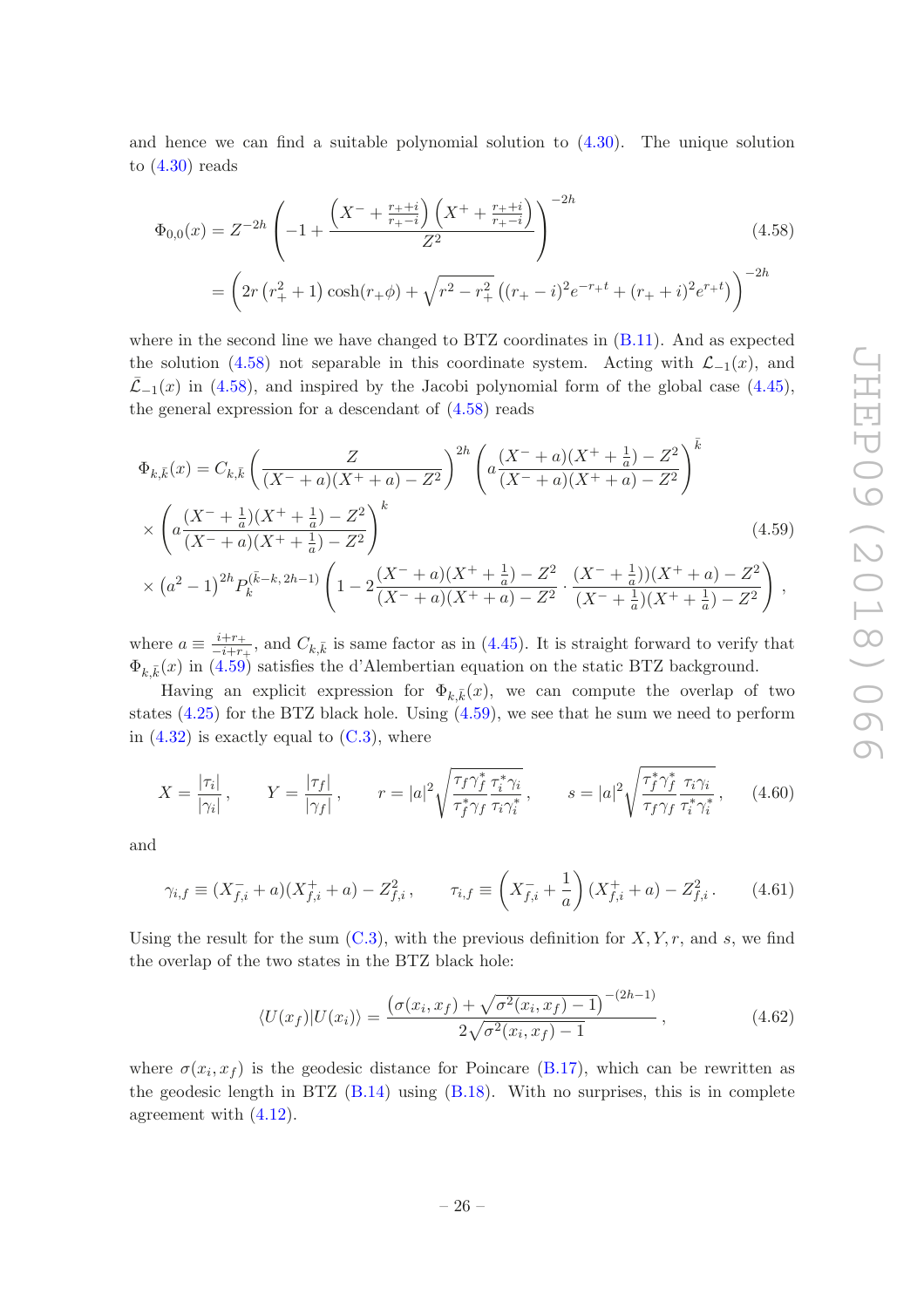It is interesting to analyse the behaviour of the field [\(4.59\)](#page-27-1) in the BTZ coordinates. Looking at [\(B.18\)](#page-38-4), we see that the BTZ boundary  $r \to \infty$  is located at  $Z \to 0$ , and in this limit we have  $\Phi_{k,\bar{k}} \to 0$ . The horizon  $r = r_+$  is at the Poincare boundary  $(X^+, X^-, Z) \to$  $\infty$ , where  $\Phi_{k,\bar{k}}$  as well vanishes. This behaviour, together with the fact that solves the BTZ wave equation, shows that  $(4.59)$  behaves as a *quasi-normal mode* for the black hole. However, it is not a traditional BTZ quasi-normal mode as those built in, e.g.,  $[27-30]$ . There are a few discrepancies, and a few similarities, with this literature that are worth highlighting.

- 1. Highest weight condition. As it was observed in  $[31, 32]$  $[31, 32]$ , imposing the highest weight conditions  $(4.29)$ – $(4.30)$  leads to eigenfunctions that obey the quasinormal modes conditions. This is a first indication that  $\Phi_{k,\bar{k}}(x)$  should have been regular throughout, as they certainly are.
- 2. Separability of eigenfunctions. The most canonical way to find solutions to the Casimir equation  $(4.31)$  is by casting the basis of solutions in a Fourier decomposition in  $(t, \phi)$ , which are the natural directions for the Killing symmetries of the black hole. This leads a eigenfunctions that are separable functions in the coordinate system  $(r, t, \phi)$ , in strike contrast to [\(4.59\)](#page-27-1). The construction of the operators  $\mathcal{L}_a$ in [\[31\]](#page-43-10), which is used to build a basis for quasinormal modes, is as well compatible with the separability ansatz. From a technical point of view, our lack of separability could be attributed to the unitary condition we enforce in [\(4.56\)](#page-26-1): this leads to a group elements that are simply different to those used in prior work.[9](#page-28-1)
- 3. Periodicity conditions. By design, the connections  $(A, \overline{A})$  that characterize BTZ in the Chern-Simons formulation have the following feature [\[33,](#page-43-12) [34\]](#page-43-13): they are single valued along the thermal cycle in Euclidean signature (smoothness of the Euclidean cigar geometry), and carry a non-trivial holonomy around the spatial cycle (an indication that the connection has a finite size horizon). This is reflected in [\(4.59\)](#page-27-1) by the fact that our eigenfunctions are not periodic as we take  $\phi \sim \phi + 2\pi$ , but are periodic under  $t \sim t + i2\pi/r_+$ . This is clearly not a feature of the modes built in [\[27](#page-43-8)[–30\]](#page-43-9), which are decomposed in periodic Fourier modes along the  $\phi$  direction.
- 4. Inner Product. Despite the two differences above, it is interesting to note that if we evaluated the overlap [\(4.32\)](#page-21-3) using the quasinormal modes in [\[28](#page-43-14)], it would lead to [\(4.62\)](#page-27-2). The derivations are shown in appendix [D.](#page-39-0) This indicates that the bulk-tobulk correlation functions are not sensitive to how we represent  $\Phi_{k,\bar{k}}(x)$ .

# <span id="page-28-0"></span>5 CFT interpretation

Here we discuss the CFT interpretation of the results above. In particular, consider computing a Wilson line in  $AdS<sub>3</sub>$ , ending at the AdS boundary at the two boundary points  $z_1, z_2$  at radial coordinate  $\rho_1, \rho_2$  with generic boundary conditions  $U_1, U_2$  at each endpoint. What, precisely, is this object in the CFT?

<span id="page-28-1"></span><sup>&</sup>lt;sup>9</sup>We could have parametrized the group elements in [\(4.56\)](#page-26-1) so that we obtain the same basis for  $\mathcal{L}_a$  in [\[31](#page-43-10)] that leads to separability. However, with this choice the state is not unitary and hence  $\langle U | \neq (|U \rangle)^{\dagger}$ .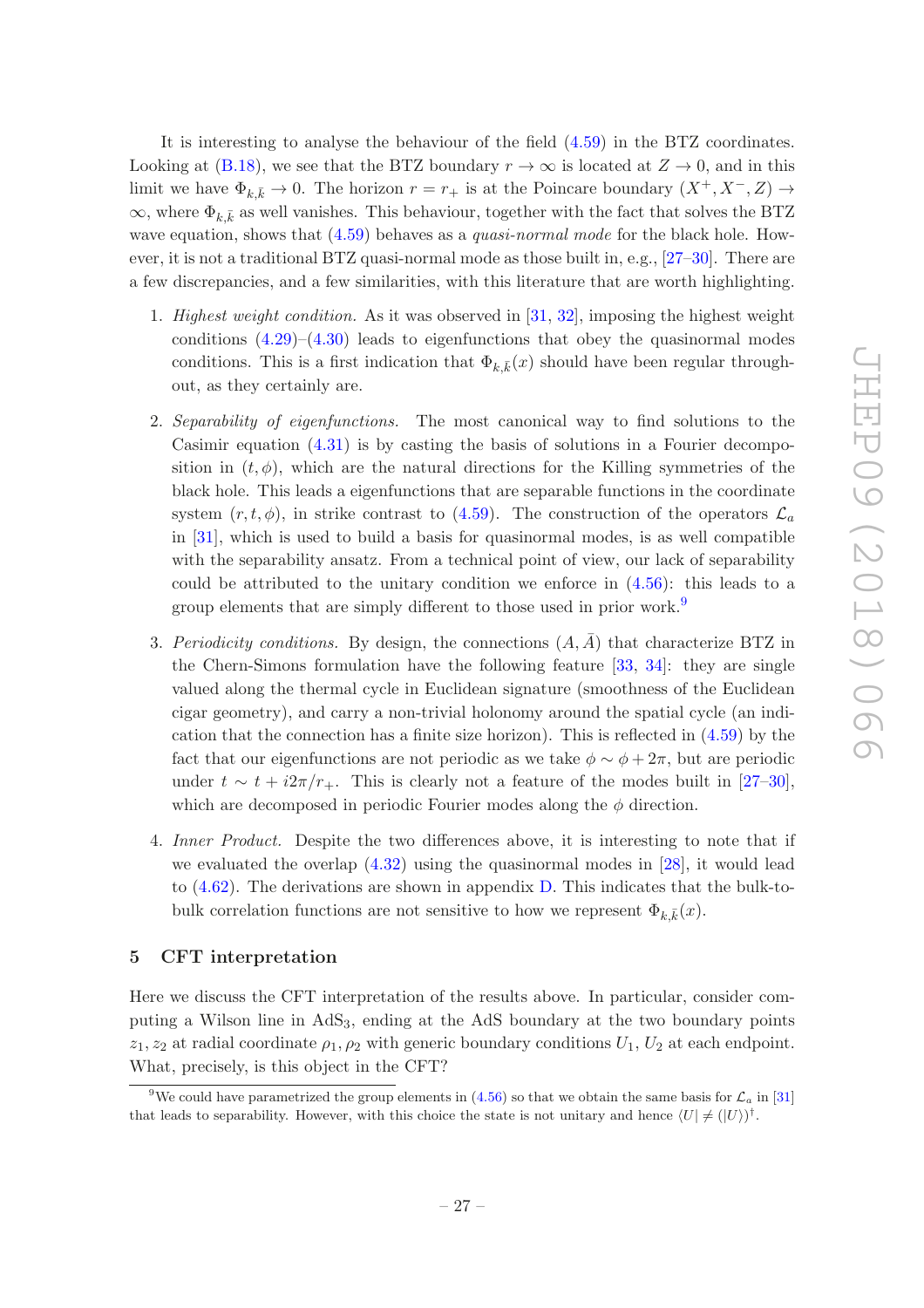The considerations of the previous section should make it clear that the resulting object is a suitably smeared two-point function, and here we simply provide a purely boundary interpretation of this smearing procedure. The kinematics of these procedure are very familiar from the language of the HKLL construction [\[35,](#page-43-15) [36\]](#page-43-16) and this section may be understood as a translation of some of those results into the language of Chern-Simons gravity.

Let us first consider what data we have; at each endpoint  $z_i$  in the CFT we are supplied with a length scale  $e^{-\rho_i}$  arising from the cutoff and an SL(2, R) element arising from the boundary conditions on the Wilson line. There is a natural way to associate this data with the global descendants of a boundary operator  $\mathcal{O}$ : first, act on the Ishibashi crosscap state  $|\Sigma_{\text{cross}}\rangle$  with the  $SL(2,\mathbb{R})$  elements  $U_i$  as explained in detail in section [3](#page-8-0) to construct a state  $|U_i\rangle$ , where the states in the highest weight representation are understood as conformal descendants of  $\mathcal{O}$ . Next, remove two discs from the CFT, each centered at  $z_i$ with radius  $e^{-\rho_i}$ ; on each of these discs place the boundary data appropriate to  $|U_i\rangle$ . This is the CFT dual to the open-ended Wilson line with boundary condition  $U_i$ .

Mathematically this is essentially the same construction as  $[22-24]$ . There are two main differences: in all of these works the specification of the  $SL(2,\mathbb{R})$  element was interpreted to specify a point in  $AdS<sub>3</sub>$  rather than a boundary condition on a Wilson line. Furthermore in [\[23,](#page-43-17) [37](#page-44-0), [38\]](#page-44-1) the full Virasoro group was considered rather than just its global subgroup. The former is just a matter of interpretation, and we will touch briefly on the latter in the conclusion.

#### <span id="page-29-0"></span>5.1 Example: CFT on the plane

We now present some elementary computations to explain how this works in the basic case of Poincaré  $AdS<sub>3</sub>$  in coordinates:

<span id="page-29-1"></span>
$$
ds^2 = d\rho^2 + e^{2\rho} dz d\bar{z},\qquad(5.1)
$$

dual to the CFT on the plane with complex coordinates  $z, \bar{z}$ . Rather than working with boundary data on the edge of an excised disc at each endpoint, it is more convenient to perform the state-operator correspondence to map each descendant on the edge to a local operator at the center of the disc. As there are an infinite number of states in the sum, this is a very non-local operator which we denote by  $\mathcal{O}_{U_i}(z_i, \bar{z}_i)$ . We will use a variant of the HKLL construction to compute the two-point function

<span id="page-29-2"></span>
$$
\langle \mathcal{O}_{U_1}(z_1,\bar{z}_1)\mathcal{O}_{U_2}(z_2,\bar{z}_2)\rangle, \qquad (5.2)
$$

and then reproduce this answer from a Wilson line computation.

Focus on the first endpoint at  $(z_1, \bar{z}_1)$ . We first consider the case where the boundary state  $U_1$  is the crosscap Ishibashi state  $|\Sigma_{\text{cross}}\rangle$  itself. Consider the disc centered at  $z_1$  in the CFT, with radius  $e^{-\rho}$ ; we would like to place the boundary data corresponding to the crosscap Ishibashi state:

$$
|\Sigma_{\rm cross}\rangle = \sum_{m} (-1)^{m} |m, m\rangle = \sum_{m} (-1)^{m} c_{m}^{2} \ell_{-1}^{m} \bar{\ell}_{-1}^{m} |h, h\rangle, \qquad (5.3)
$$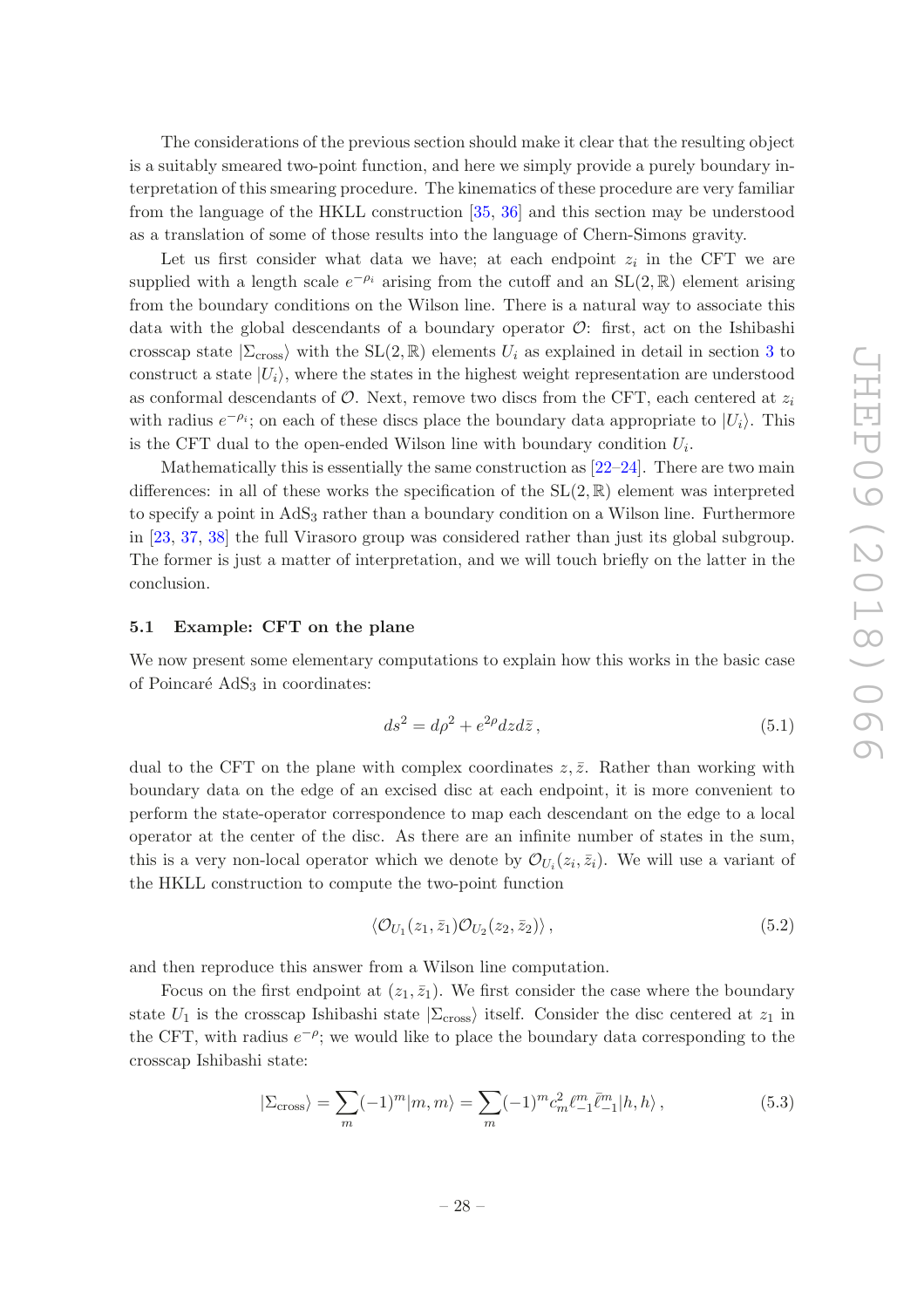where the normalization constant in each sector is  $c_m = \sqrt{\frac{\Gamma(2h)}{\Gamma(m+1)\Gamma(m+2h)}}$ . We now use the state-operator correspondence to replace each state on the disc  $\ell_{-1}^m \bar{\ell}_{-1}^m |0\rangle$  with the operator  $\partial^m \bar{\partial}^m \mathcal{O}(z_1)$  at the center. However, we should note that the evolution from the center of the disc to the edge will cause each state's amplitude to be multiplied by a factor of  $e^{+\rho(2h+2m)}$ . Compensating for this, the operator that creates the crosscap state on a disc of radius  $e^{-\rho_1}$  is

$$
|\Sigma_{\rm cross}\rangle \to \mathcal{O}_{\Sigma}^{(\rho_1)}(z_1,\bar{z}_1) = \sum_m c_m^2 (-1)^m e^{-\rho_1(2h+2m)} \partial^m \bar{\partial}^m \mathcal{O}(z_1,\bar{z}_1).
$$
 (5.4)

The sum over derivatives of the local operator  $\mathcal O$  can be written as an integral over the following kernel [\[39](#page-44-2), [40](#page-44-3)]

$$
\mathcal{O}_{\Sigma}^{(\rho_1)}(z_1, \bar{z}_1) = \frac{2h - 1}{\pi} \int dz d\bar{z} \left( \frac{e^{-2\rho_1} - (z - z_1)(\bar{z} - \bar{z}_1)}{e^{-\rho_1}} \right)^{2h - 2} \mathcal{O}(iz, i\bar{z})
$$
  
\n
$$
\equiv K(\rho_1, z_1, \bar{z}_1)[\mathcal{O}], \qquad (5.5)
$$

where in the last line we have introduced some new notation. We note that this is nothing but the usual HKLL smearing kernel in Euclidean signature, though our interpretation is somewhat different.

We now consider deforming away from the crosscap state to a more general U-state. The  $SL(2,\mathbb{R})$  generators have a simple geometric action on the plane, and this geometric action results in a transformation of the parameters in kernel  $K$ . In particular, if we parametrize the  $SL(2,\mathbb{R})$  element  $U_1$  in a convenient way as

<span id="page-30-4"></span><span id="page-30-2"></span>
$$
U_1 = e^{-w_1 \frac{i}{2}(-2L_0 - L_1 - L_{-1})} e^{\mu_1 (L_{-1} - L_1)} e^{\bar{w}_1 \frac{i}{2}(-2L_0 + (L_1 + L_{-1}))}, \qquad (5.6)
$$

then it is shown in appendix [E](#page-40-0) that the appropriate smeared operator is

<span id="page-30-0"></span>
$$
\mathcal{O}_{U_1}^{(\rho_1)}(z_1,\bar{z}_1) = K(\rho_1 + \mu_1, z_1 + e^{-\rho_1}w, \bar{z}_1 + e^{-\rho_1}\bar{w}_1)[\mathcal{O}]. \tag{5.7}
$$

We now pause to interpret this result from the point of view of HKLL. Recall that the smearing function  $(5.7)$  corresponds to the HKLL representation of a bulk field in Poincaré coordinates [\(5.1\)](#page-29-1), where the precise coordinate values of the bulk reconstructed field are

<span id="page-30-1"></span>
$$
(\rho_a, z_a, \bar{z}_a) = (\rho_1 + \mu_1, z_1 + e^{\rho_1} w_1, \bar{z}_1 + e^{-\rho_1} \bar{w}_1), \qquad (5.8)
$$

In particular, the proper distance  $D$  within  $AdS_3$  between two points with coordinate values  $(\rho_a, z_a, \bar{z}_a)$  and  $(\rho_b, z_b, \bar{z}_b)$  satisfies cosh  $D = \sigma$  where

<span id="page-30-3"></span>
$$
\sigma = \frac{e^{-2\rho_a} + e^{-2\rho_b} + (z_a - z_b)(\bar{z}_a - \bar{z}_b)}{2e^{-\rho_a - \rho_b}}.
$$
\n(5.9)

Let us now consider computing the two-point function  $(5.2)$  of two U states inserted at distinct points on the boundary  $z_1, z_2$ . This is a well-posed CFT computation involving integrals over two  $K$  kernels. Rather than repeat it here, we simply note that it is a standard HKLL computation, and by construction the result is the usual bulk-to-bulk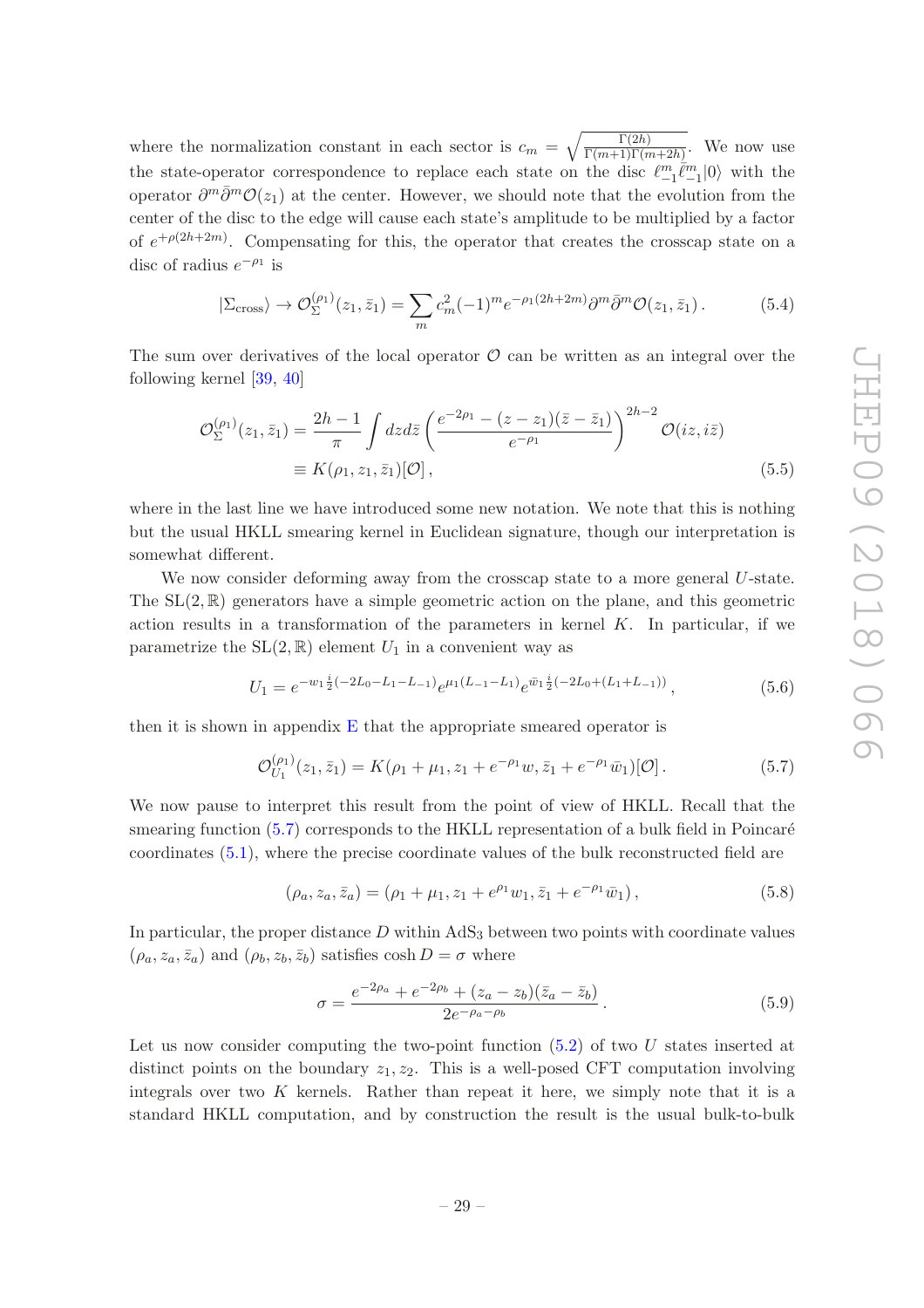AdS<sup>3</sup> propagator between points with Poincare coordinate values given by [\(5.8\)](#page-30-1) (and a corresponding relation relating  $(\rho_a, z_a, \bar{z}_a)$  to  $(\rho_2, z_2, \bar{z}_2)$ ), i.e.

$$
\langle \mathcal{O}_{U_1}^{(\rho_1)}(z_1, \bar{z}_1) \mathcal{O}_{U_2}^{(\rho_2)}(z_1, \bar{z}_1) \rangle = \frac{e^{-2hD}}{1 - e^{-2D}}.
$$
 (5.10)

Such expressions are by now very familiar.

We will now reproduce this CFT result from a Chern-Simons computation. In particular, we consider the following gauge connections for Poincaré  $AdS<sub>3</sub>$  in Euclidean signature:

<span id="page-31-2"></span>
$$
a = -\frac{i}{2} \left(-2L_0 - L_1 - L_{-1}\right) dz, \qquad \bar{a} = -\frac{i}{2} \left(-2L_0 + L_1 + L_{-1}\right) d\bar{z}, \qquad b = e^{\left(L_{-1} - L_1\right)\frac{\rho}{2}}.
$$
\n<sup>(5.11)</sup>

As usual the full connections are related to the objects recorded here by  $A = b^{-1} (a + d) b$ ,  $\bar{A} = b(\bar{a} + d)b^{-1}$ . Full conventions are in appendix [B;](#page-35-0) in particular these connections are equivalent to those in [\(B.8\)](#page-37-0) with  $C \rightarrow 0$ , together with the usual Euclidean continuation  $x^+ \to z, x^- \to -\overline{z}$  and a rescaling of the field-theory directions by a factor of 2; the last step is convenient so that the resulting coordinate system is precisely equivalent to [\(5.1\)](#page-29-1).

The prescription above states that the two point-function [\(5.2\)](#page-29-2) is calculated in the Chern-Simosn representation by the following matrix element:

<span id="page-31-1"></span>
$$
\langle \mathcal{O}_{U_1}^{(\rho_1)}(z_1,\bar{z}_1)\mathcal{O}_{U_2}^{(\rho_2)}(z_1,\bar{z}_1)\rangle = \langle U_2|G\left(\mathcal{P}e^{-\int_{\gamma}A}\right)\bar{G}\left(\mathcal{P}e^{-\int_{\gamma}\bar{A}}\right)|U_1\rangle. \tag{5.12}
$$

We may easily verify this relation.  $(3.23)$  now tells us that the right-hand side of this expression is equal to this matrix element is equal to

$$
\langle U_2 | G \left( \mathcal{P} e^{-\int_{\gamma} A} \right) \bar{G} \left( \mathcal{P} e^{-\int_{\gamma} \bar{A}} \right) | U_1 \rangle = \frac{e^{-h\alpha}}{1 - e^{-\alpha}}, \tag{5.13}
$$

where as usual  $\alpha$  is defined as the  $L_0$  conjugacy class of the following group element:

$$
Ve^{-\alpha L_0}V^{-1} = \tilde{g}_R(x_2)U_2^{-1}g_L(x_2)g_L(x_1)^{-1}U_1\tilde{g}_R(x_1)^{-1},
$$
\n(5.14)

with

$$
\tilde{g}_R(x) = e^{\rho \frac{L_1 - L_{-1}}{2}} e^{-a_z z} \qquad g_L(x) = e^{\bar{a}_z \bar{z}} e^{\rho \frac{L_1 - L_{-1}}{2}}.
$$
\n(5.15)

Computing  $\alpha$  from here and the explicit representation of  $U_{1,2}$  as in [\(5.6\)](#page-30-2), we find that it is equal to  $2D$  as defined above  $(5.9)$ ; thus we find that the Chern-Simons computation agrees with the CFT result, confirming [\(5.12\)](#page-31-1).

Note that everything in this computation is fixed by kinematics, and we have simply shown how the  $SL(2,\mathbb{R})$  parameters characterizing the boundary conditions combines with the geometric data to give the familiar HKLL result.

#### <span id="page-31-0"></span>6 Discussion

We provided a full quantum mechanical description treatment of worldline degree of freedom of a Wilson line in  $SO(2, 2)$  Chern-Simons theory. This degree of freedom allowed us to build a local probe in the Chern-Simons description of  $AdS<sub>3</sub>$  gravity. There are a few striking features of this probe which we highlight.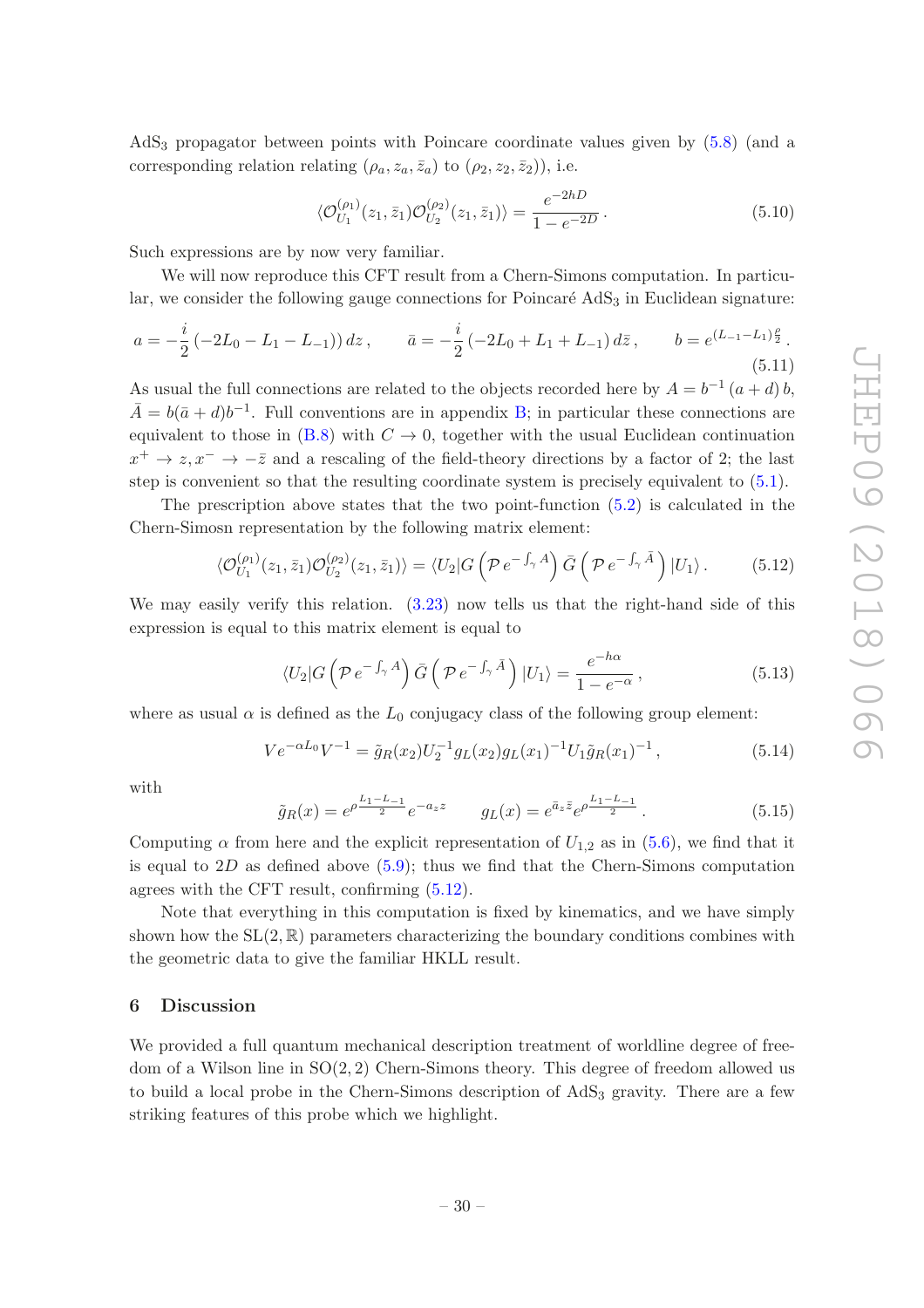1. We designed states in the worldline quantum mechanics such that they would couple to both  $(A, \overline{A})$ . This condition naturally introduced the notion of *rotated Ishibashi* states, which we denote as  $|U\rangle$ , and their coupling to the connections creates a background spacetime metric

<span id="page-32-0"></span>
$$
g_{\mu\nu} = \frac{1}{2} \text{Tr}(A_{\mu} - \tilde{\tilde{A}}_{\mu})(A_{\nu} - \tilde{\tilde{A}}_{\nu}), \qquad (6.1)
$$

where  $\tilde{\bar{A}} = U^{-1} \bar{A} U$ . These rotated Ishibashi states are at the core of giving a geometric, and hence local, interpretation to  $W_{\mathcal{R}}(x_f, x_i)$ . In particular, we showed that  $W_{\mathcal{R}}(x_f, x_i)$  is the bulk-to-bulk propagator of a scalar field propagating on [\(6.1\)](#page-32-0). The most natural choice of rotated state that leads to regular background metrics is the crosscap state [\(3.18\)](#page-11-2), i.e.  $|U\rangle = |\Sigma_{\text{cross}}\rangle$ .<sup>[10](#page-32-1)</sup>

2. Using purely the Chern-Simons formulation, we can build local bulk fields that probe the background geometry  $(6.1)$ . These local probes are defined in  $(4.26)$  and we investigated some their properties for global AdS<sub>3</sub> and the static BTZ black hole.

It is very satisfactory that our choice  $|U\rangle = |\Sigma_{\text{cross}}\rangle$  is compatible with the proposals in [\[22](#page-43-4)[–24\]](#page-43-5), and we also reproduce the smearing functions of the HKKL [\[35](#page-43-15), [36](#page-43-16)] proposal for vacuum solutions. This is expected since the symmetries of  $AdS<sub>3</sub>$  constrain heavily the resulting bulk field, leaving little room for disagreement at this level of discussion. Perhaps the interesting difference of our approach is that our construction leaves room to consider other probes  $|U\rangle$ , and highlights some of the gauge dependence in the construction of the local field  $\Phi_{k,\bar{k}}(x)$ , which we emphasised around [\(4.24\)](#page-20-1). For black holes the situation is more delicate: for instance, it would be interesting to compare and complement the proposals in [\[39,](#page-44-2) [41](#page-44-4)[–44](#page-44-5)] with our derivations in section [4.3.2.](#page-24-0) Along these lines it would be interesting to carry out our derivations for the rotating BTZ black holes, and other backgrounds in 3D gravity we have not explored.

We comment very briefly on one other aspect; as we have been able to reproduce bulkto-bulk propagators from the Chern-Simons description of 3d gravity, it is worth wondering whether all of the aspects of the quantum field theory of a scalar field on a gravitational background can be obtained from the Chern-Simons computation, e.g. can we obtain a one-loop scalar field determinant on a BTZ black hole background? As this is essentially the same information as the bulk-to-bulk propagator, we might think so. Indeed we expect the logarithm of the one-loop determinant  $W$  to be the sum over connected Feynman diagrams, which in our context is the sum of Wilson lines that each wrap the horizon  $n$ times on topologically distinct paths  $C_n$ . We find:

$$
\mathcal{W} = 2\sum_{n=1}^{\infty} \frac{1}{n} \text{Tr}_{\mathcal{R}} \left[ \mathcal{P} \exp\left( -\oint_{C_n} A \right) \mathcal{P} \exp\left( -\oint_{C_n} \bar{A} \right) \right] = 2\sum_n \frac{1}{n} \left( \frac{e^{-hn\alpha}}{1 - e^{-n\alpha}} \right)^2, \quad (6.2)
$$

<span id="page-32-1"></span><sup>&</sup>lt;sup>10</sup>The boundary conditions in [\[10](#page-42-6)] set  $U = \mathbb{1}$ , and this choice respects Lorentz invariance [\[12\]](#page-42-11). The point overlooked there is that all manipulations involve  $(A, \tilde{A})$ , and hence a map that ties both sectors was implicitly selected. As reflected in our derivations in section [4,](#page-16-0) here we need to provide such map, and  $|U\rangle = |\Sigma_{\text{cross}}\rangle$  is the choice of state that leads to Lorentz invariance of  $W_R(x_f, x_i)$ .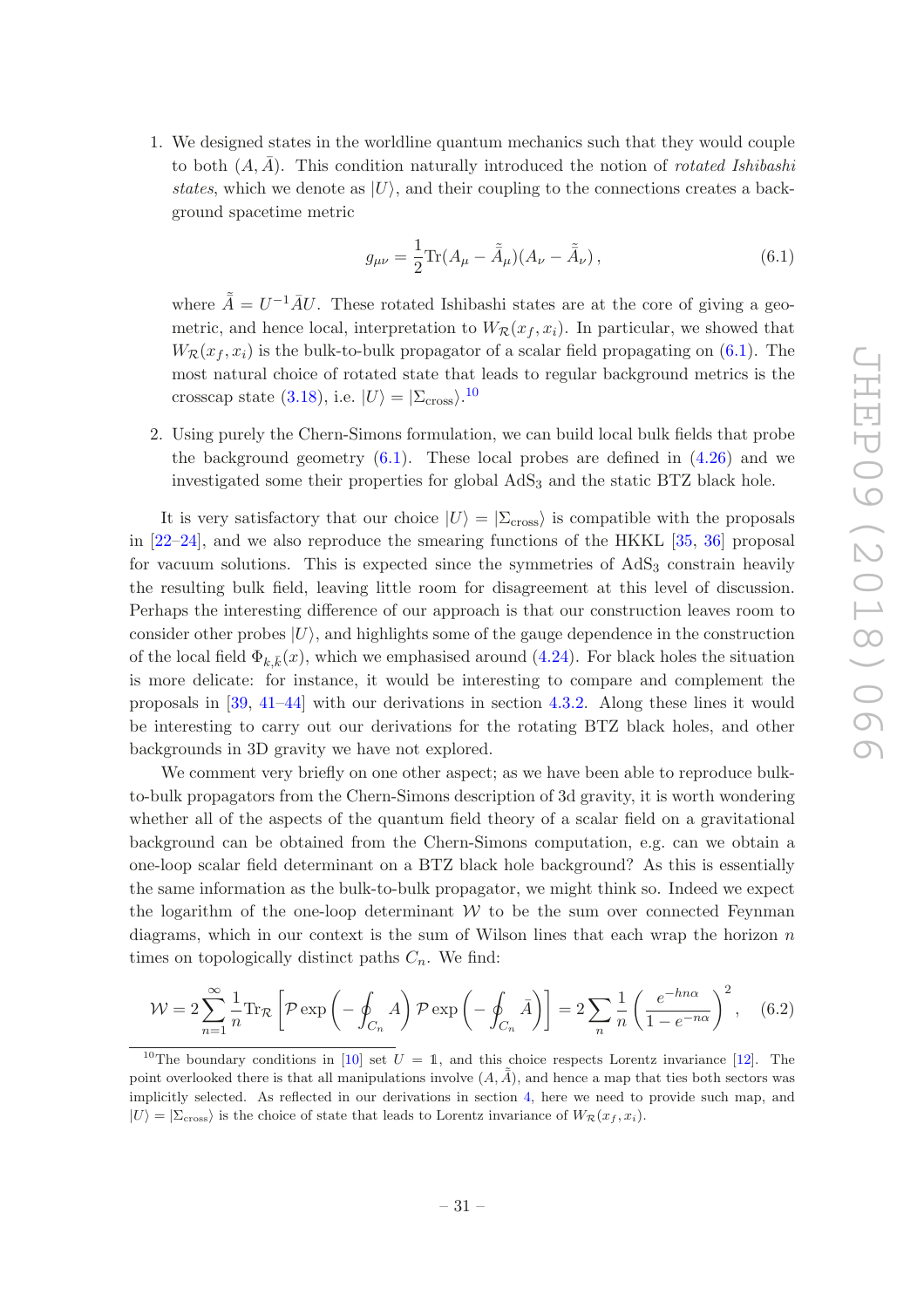Here we have assumed that the topologically trivial path does not contribute; the factor of 2 arises from positive and negative *n*. The combinatoric factor  $\frac{1}{n}$  is a symmetry factor<sup>[11](#page-33-0)</sup> and as usual  $\alpha$  is the conjugacy class of the holonomy of A (or A) around the black hole; on the BTZ background it evaluates to  $\alpha = 2\pi r_+$ . The result above is then precisely the logarithm of the usual one-loop scalar determinant on a black-hole background; see e.g. [\[45\]](#page-44-6) for details and a repackaging of this result in CFT language.

An important issue that we have not addressed is quantum corrections due to fluctuations of the background connections. This would capture  $1/c$  corrections, i.e. corrections controlled by the AdS radius in Planck units, or equivalently subleading terms controlled by the level of the Chern-Simons theory. Work in this direction has been done for SL(2) Chern-Simons theory, where Virasoro conformal blocks are known to be tied to appropriate Wilson line in Chern-Simons [\[46](#page-44-7)[–48\]](#page-44-8). Recent developments for this holomorphic theory include [\[49](#page-44-9)– [54](#page-44-10)]. It would be interesting to evaluate  $1/c$  corrections of our worldline quantum mechanics; in this case we expect that the intertwining of the two copies of  $sl(2)$  will produce interesting features. For example, we should be able to probe if the global conditions in [\(3.17\)](#page-11-4) are enhanced to the Virasoro conditions on the Ishibashi state [\[37,](#page-44-0) [38](#page-44-1)], or something completely different, such as the conditions proposed in [\[40\]](#page-44-3). We leave these questions for future work.

Another natural direction forward is to use our construction to build probes in  $SL(N) \times$  $SL(N)$  Chern-Simons theory. This would provide a unique way to build local probes in higher spin gravity. A discussion of Ishibashi states for  $\mathcal{W}_3$  algebra was done in [\[55\]](#page-44-11), which is a natural starting point for future investigations. Finally, it would be interesting to explore the unfolding equations for massive higher spins in  $AdS_3$ , as in [\[56](#page-45-0)], to characterize suitable representations relevant to evaluate the Wilson line operator in higher spin theory.

## Acknowledgments

It is a pleasure to thank M. Guica, D. Hofman, H. Ooguri, and H. Verlinde. AC's and NI's work was performed in part at the Aspen Center for Physics, which is supported by National Science Foundation grant PHY-1607611. AC would like to thank Tsinghua Sanya International Mathematics Forum, Mainz Institute for Theoretical Physics (MITP), and Universidad Catolica of Chile for their hospitality and partial support during the completion of this work. NI would like to thank Delta ITP at the University of Amsterdam for hospitality during the completion of this work. AC and EL are supported by Nederlandse Organisatie voor Wetenschappelijk Onderzoek (NWO) via a Vidi grant. NI is supported in part by the STFC under consolidated grant  $ST/L000407/1$ . This work is part of the Delta ITP consortium, a program of the NWO that is funded by the Dutch Ministry of Education, Culture and Science (OCW).

<span id="page-33-0"></span> $11$ To understand this symmetry factor, consider having n objects which must be connected into closed paths; there are  $(n - 1)!$  distinct cycles (and not n!) as the starting point of the cycle is arbitrary. Compensating for this overcounting results in this factor of n.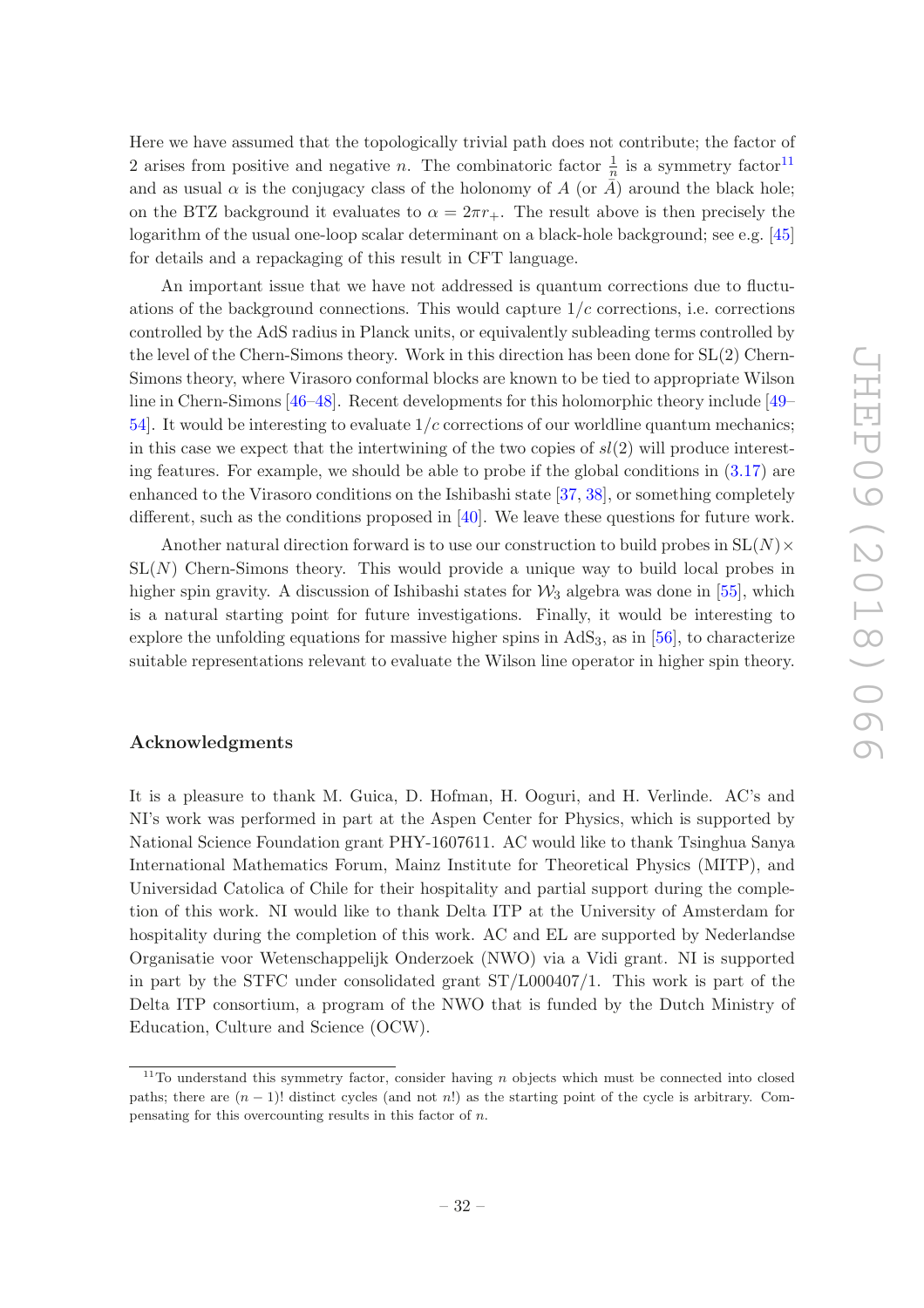### <span id="page-34-0"></span>A Properties of  $so(2, 2)$  representations

In this appendix we collect a set of definitions, conventions and identities that are relevant for our manipulations in the highest weight representation, and the rotated Ishibashi states.

### <span id="page-34-1"></span>A.1  $sl(2, \mathbb{R})$  conventions

The Lie algebra for  $sl(2, \mathbb{R})$  is given by

$$
[L_0, L_{\pm}] = \mp L_{\pm} , \qquad [L_1, L_{-1}] = 2L_0 , \qquad (A.1)
$$

Our conventions for the fundamental representation of  $sl(2,\mathbb{R})$  is

$$
L_0 = \begin{pmatrix} 1/2 & 0 \\ 0 & -1/2 \end{pmatrix}, \quad L_1 = \begin{pmatrix} 0 & 0 \\ -1 & 0 \end{pmatrix}, \quad L_{-1} = \begin{pmatrix} 0 & 1 \\ 0 & 0 \end{pmatrix}.
$$
 (A.2)

In our conventions, the Lie algebra metric reads

<span id="page-34-3"></span>
$$
\eta_{00} = \frac{1}{2}, \qquad \eta_{+-} = \eta_{-+} = -1. \tag{A.3}
$$

For the highest weight representation of  $sl(2,\mathbb{R})\times sl(2,\mathbb{R})$ , we denote the generators as  $(\ell_a, \bar{\ell}_a)$ . Some of the basic relations we use in the main text are

$$
\ell_0 | h, k, \bar{k} \rangle = (h + k) | h, k, \bar{k} \rangle ,
$$
  
\n
$$
\ell_{-1} | h, k, \bar{k} \rangle = \sqrt{(k+1)(k+2h)} | h, k+1, \bar{k} \rangle ,
$$
  
\n
$$
\ell_1 | h, k, \bar{k} \rangle = \sqrt{k(k+2h-1)} | h, k-1, \bar{k} \rangle ,
$$
  
\n(A.4)

where  $k = 0, \ldots, \infty$ . The barred operators  $\bar{\ell}_a$  act analogously as  $(A.4)$ , but in the states labeled by  $\bar{k}$ .

#### <span id="page-34-2"></span>A.2 Completeness of rotated Ishibashi states

Here we establish a completeness relation for the  $|U\rangle$  states:

<span id="page-34-4"></span>
$$
\int dU|U\rangle\langle U| = \frac{(2\pi)^2}{2(2h-1)}\mathbb{1}.
$$
\n(A.5)

We note that if the right-hand side exists, it must be equal to a multiple of the identity by  $SL(2,\mathbb{R})$  invariance; thus the only question is whether or not the integral converges, and what the normalization factor is if it does. As the group is non-compact the convergence is not (to our knowledge) actually guaranteed. Thus we perform an explicit computation in coordinates. In particular we view the  $SL(2,\mathbb{R})$  group manifold as global AdS<sub>3</sub> and place on it the usual global coordinates  $(\rho, t, \phi)$ . It is important to note that we work here not  $SL(2,\mathbb{R})$  and not with its universal cover, and thus *both* coordinates t and  $\phi$  are periodic with period  $2\pi$ .

The explicit matrix elements between the  $|U(\rho, t, \phi)\rangle$  states and the discrete highestweight states  $|h, k, \overline{k}\rangle$  can be constructed via the usual methods of finding the highest-weight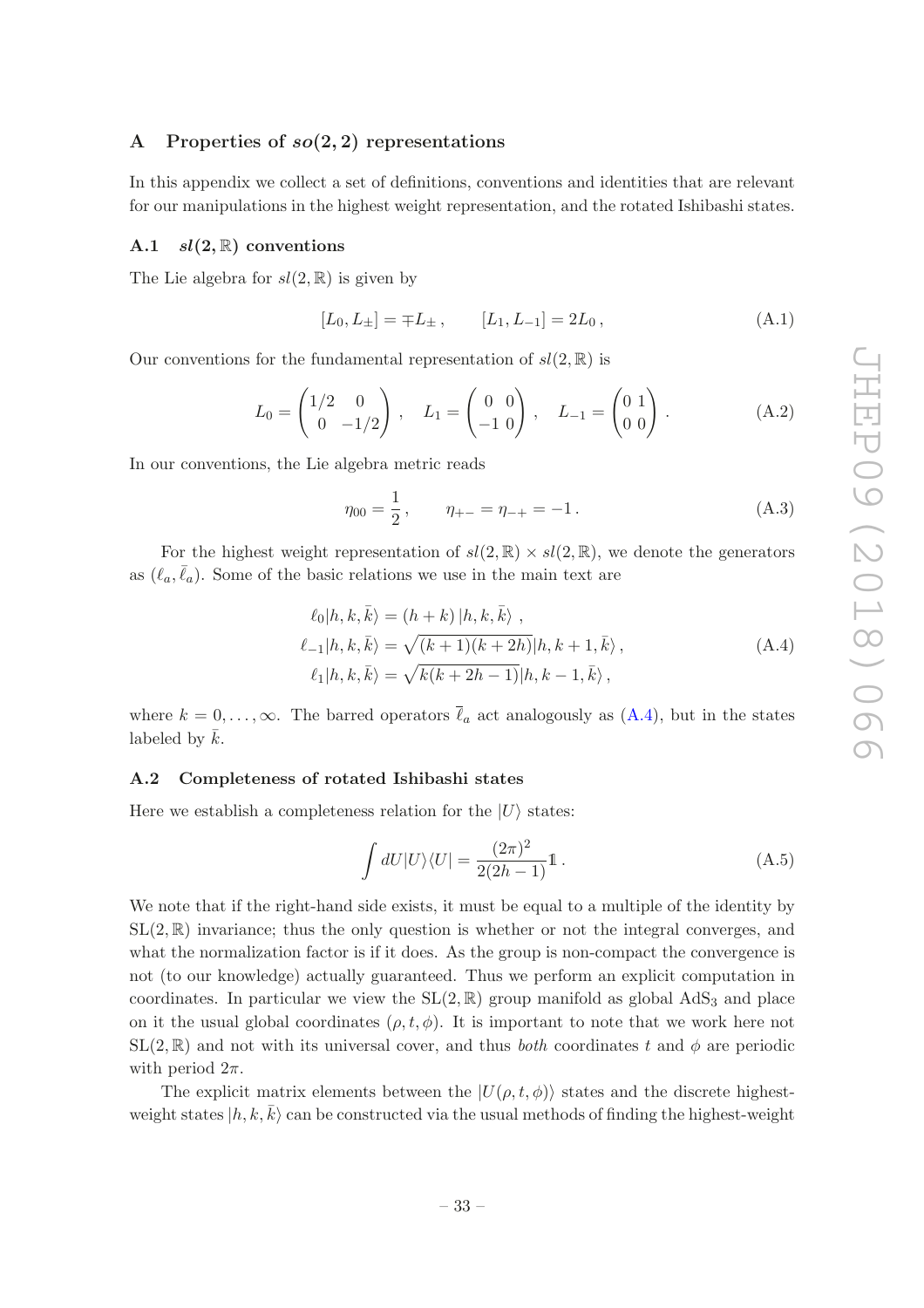state and systematically acting with the raising operators. The result is precisely that given in a (slightly) different context in the bulk of the paper [\(4.45\)](#page-24-2):

$$
\langle U(\rho, t, \phi)|h; k, \bar{k}\rangle = C_{k, \bar{k}} e^{-2iht} e^{-it(k+\bar{k})-i\phi(k-\bar{k})} (\tanh \rho)^{\bar{k}-k}
$$

$$
\times (\cosh \rho)^{-2h} P_k^{(\bar{k}-k, 2h-1)} (1 - 2 \tanh^2 \rho), \qquad (A.6)
$$

where  $P_n^{(a,b)}$  are Jacobi polynomials, and  $C_{k,\bar{k}} \equiv (-1)^k \sqrt{\frac{k!(2h+\bar{k}-1)!}{k!(2h+k-1)!}}$ . Note also that in these coordinates on the group manifold the Haar measure is just the usual volume element on  $AdS<sub>3</sub>$ , i.e.

$$
\int dU = \int d\rho dt d\phi \sinh \rho \cosh \rho. \tag{A.7}
$$

With this in hand, we simply directly compute the following matrix elements:

$$
I_{m,\bar{m};k,\bar{k}} \equiv \int dU \langle h;m,\bar{m}|U\rangle \langle U|h;k,\bar{k}\rangle \,. \tag{A.8}
$$

From the matrix elements above, we see that this integral is proportional to  $e^{-it(k+\bar{k}-m-\bar{m})}e^{-i\phi(k-\bar{k}-m+\bar{m})}$ ; thus the integrals over t and  $\phi$  result in a vanishing matrix element unless  $k = m$  and  $\bar{m} = \bar{k}$ . We conclude then that

$$
I_{m,\bar{m};k,\bar{k}} = \delta_{m,k}\delta_{\bar{m},\bar{k}}N_{k,\bar{k}}.
$$
\n(A.9)

The normalization factor is given by

$$
N_{k,\bar{k}} = (2\pi)^2 \int d\rho \sinh \rho \cosh \rho \left( (\tanh \rho)^{\bar{k}-k} (\cosh \rho)^{-2h} P_k^{(\bar{k}-k, 2h-1)} (1 - 2 \tanh^2 \rho) \right)^2, \tag{A.10}
$$

This is difficult to evaluate for generic k. However by  $SL(2,\mathbb{R})$  invariance it must be independent of k,  $\bar{k}$  (a fact we have also checked directly by numerical evaluation of the integral), allowing the integral to be performed for  $k = \bar{k} = 0$ , resulting in

$$
N_{k,\bar{k}} = N_{0,0} = \frac{(2\pi)^2}{2(2h-1)}.
$$
\n(A.11)

Assembling the pieces we find

$$
I_{m,\bar{m};k,\bar{k}} = \frac{(2\pi)^2}{2(2h-1)} \delta_{m,k} \delta_{\bar{m},\bar{k}},
$$
\n(A.12)

which is precisely the completeness relation  $(A.5)$  that we set out to show.

# <span id="page-35-0"></span>B Chern-Simons formulation of  $AdS<sub>3</sub>$  gravity

With the purpose of setting up conventions, in this appendix we give a very short review of the Chern-Simons formulation of AdS<sup>3</sup> gravity. We refer the reader to the original articles [\[1](#page-42-0), [2\]](#page-42-1) and more recently in, e.g., [\[57,](#page-45-1) [58](#page-45-2)] for further details.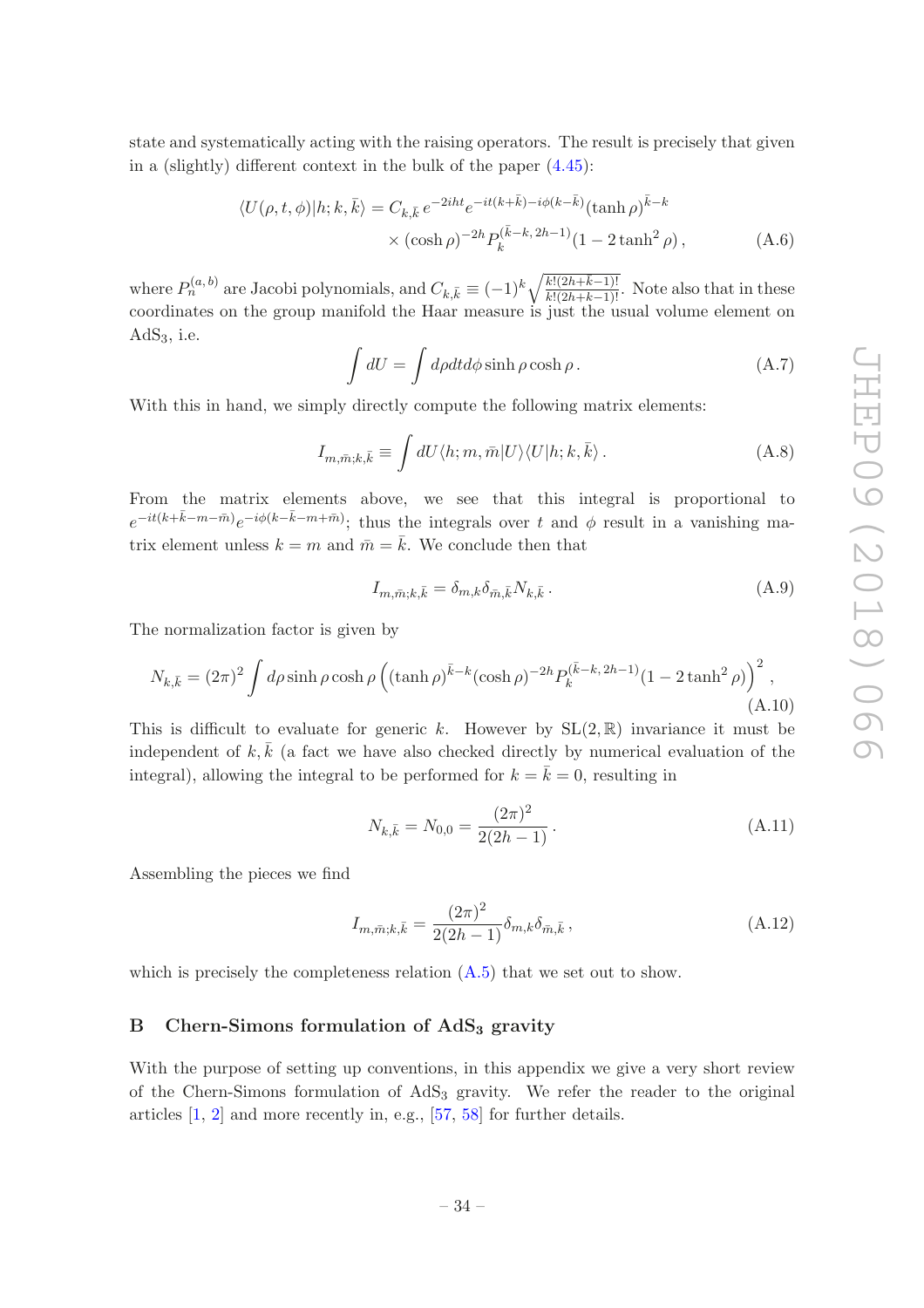The relevant Chern-Simons gauge group for AdS<sub>3</sub> gravity is  $G = SO(2, 2)$ . The Einstein-Hilbert action can be written as

$$
S_{\rm EH}[e,\omega] = S_{CS}[\mathcal{A}]
$$
  
=  $\frac{k}{4\pi} \int_{\mathcal{M}} \text{Tr}\left(\mathcal{A} \wedge d\mathcal{A} + \frac{2}{3} \mathcal{A} \wedge \mathcal{A} \wedge \mathcal{A}\right)$ , (B.1)

with  $A \in so(2, 2)$ . Here k is the level of the Chern-Simons theory. The relation to the conventional gravitational vielbein and spin connection is

$$
\mathcal{A}_i = e_i^a P_a + \omega_i^a M_a \,, \tag{B.2}
$$

where  $M_a$  are Lorentz generators and  $P_a$  are translations in  $so(2, 2)$ .

It will be convenient to write the gauge group  $SO(2, 2)$  as  $SL(2, \mathbb{R}) \times SL(2, \mathbb{R})$ . The flat connection  $A$  can then be decomposed as two pairs of connections

<span id="page-36-2"></span>
$$
A = \left(\omega^a + \frac{1}{\ell}e^a\right)L_a, \quad \bar{A} = \left(\omega^a - \frac{1}{\ell}e^a\right)\bar{L}_a,
$$
\n(B.3)

with  $L_a = \frac{1}{2}$  $\frac{1}{2}(M_a+\ell P_a)$ , and  $\bar{L}_a=\frac{1}{2}$  $\frac{1}{2}(M_a - \ell P_a)$ . Here  $\ell$  is the AdS radius, which for most of our work we will set  $\ell = 1$ , and Newton's constant is related to the Chern-Simons level via

$$
k = \frac{\ell}{4G_3} \,. \tag{B.4}
$$

We will denote the generators of  $sl(2, \mathbb{R})$  simply as  $L_a$ . After performing this decomposition the action can be written

$$
S_{\rm EH} = S_{CS}[A] - S_{CS}[\bar{A}], \qquad (B.5)
$$

where the trace operation used in defining the Chern-Simons form is now the usual bilinear form on the  $sl(2,\mathbb{R})$  Lie algebra.

#### <span id="page-36-0"></span>B.1 Metrics, connections, and geodesic distances

In this appendix we gather various properties used for global AdS and the BTZ background. We present the relevant information in Chern-Simons formulation, and the metric formulation. For the later, we gather the different coordinate systems used and the relevant geodesic distances.

In Chern-Simons formulation, we write the pair of  $sl(2, \mathbb{R}) \times sl(2, \mathbb{R})$  as

$$
A(x) = g_L(x) dg_L(x)^{-1}, \quad \tilde{A}(x) = \tilde{g}_R(x)^{-1} d\tilde{g}_R(x), \tag{B.6}
$$

In this section we add the tilde in the right sector, for consistency with the conventions used in the main text. When the connections are constant in boundary coordinates, we can cast the group elements as

<span id="page-36-1"></span>
$$
g_L(x) = b(\rho)^{-1} e^{-a_\mu y^\mu}, \quad \tilde{g}_R(x) = e^{\bar{a}_\mu y^\mu} b(\rho)^{-1} \qquad y^\mu = (t, \phi), \tag{B.7}
$$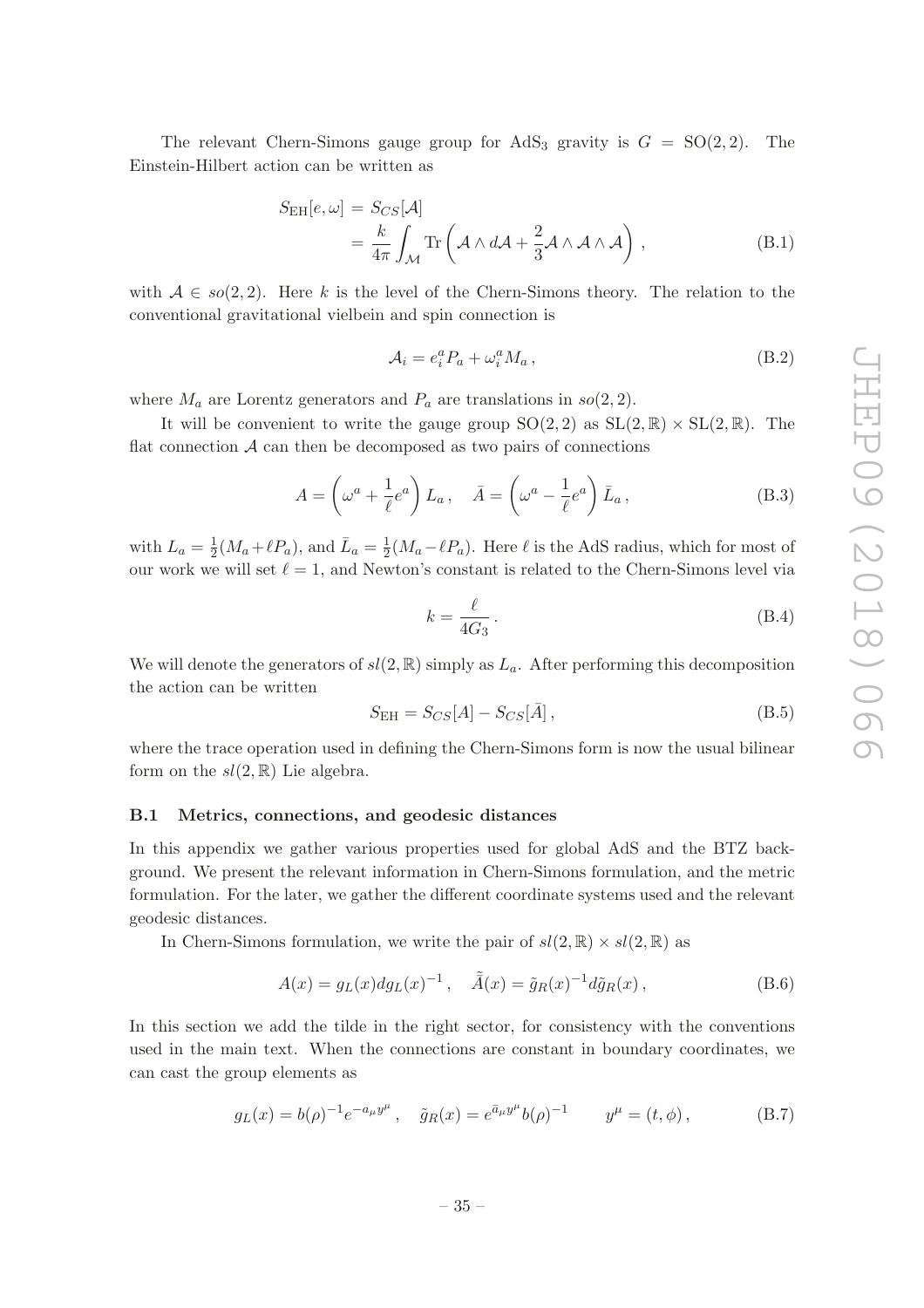where  $b(\rho)$  parametrizes the choice of radial variable, and  $a_{\mu}$ , and  $\bar{a}_{\mu}$  are constant elements of the sl(2) algebra. We can use the previous reparametrization to express the BTZ and global AdS metric, with<sup>[12](#page-37-4)</sup>

$$
a = -\frac{i}{4} \left( (8C - 2)L_0 - (1 + 4C)(L_1 + L_{-1}) \right) dx^+, \qquad b(\rho) = e^{-(L_1 - L_{-1})\rho/2},
$$
  

$$
\bar{a} = \frac{i}{4} \left( (8C - 2)L_0 + (1 + 4C)(L_1 + L_{-1}) \right) dx^-. \tag{B.8}
$$

Here  $\rho$  is the radial direction and  $x^{\pm} = t \pm \phi$  with  $\phi \sim \phi + 2\pi$ . Via [\(4.11\)](#page-17-4), these connections [\(B.8\)](#page-37-0) correspond to the metric:

<span id="page-37-1"></span>
$$
ds^{2} = d\rho^{2} - \frac{1}{4}(e^{\rho} - 4Ce^{-\rho})^{2}dt^{2} + \frac{1}{4}(e^{\rho} + 4Ce^{-\rho})^{2}d\phi^{2}.
$$
 (B.9)

For  $C > 0$ , it is useful to define

<span id="page-37-0"></span>
$$
r = r_{+} \cosh^{2}(\rho - \rho_{*}), \qquad 4C = e^{2\rho_{*}} = r_{+}^{2}, \qquad (B.10)
$$

which brings  $(B.9)$  to the more familiar version of the (non-rotating) BTZ black hole:

<span id="page-37-3"></span>
$$
ds^{2} = -(r^{2} - r_{+}^{2})dt^{2} + \frac{dr^{2}}{r^{2} - r_{+}^{2}} + r^{2}d\phi^{2},
$$
\n(B.11)

For  $C < 0$  the background  $(B.9)$  corresponds generically to a conical deficit. Setting  $C = -1/4$ , we recover from [\(B.9\)](#page-37-1) the global AdS<sub>3</sub> spacetime:

<span id="page-37-2"></span>
$$
ds^{2} = -\cosh^{2}\rho \, dt^{2} + d\rho^{2} + \sinh^{2}\rho \, d\phi^{2}.
$$
 (B.12)

In the next sections, we will need as well that the geodesic distance between two spacelike separated points in the bulk  $(x_f, x_i)$ . For the metric in  $(B.9)$ , the geodesic distance is  $D(x_f, x_i) = \operatorname{arcosh} \sigma(x_f, x_i)$ , with

$$
\sigma(x_f, x_i) = \cosh(\rho_f - \rho_i)\cosh\left(\sqrt{C}(\Delta t + \Delta\phi)\right)\cosh\left(\sqrt{C}(\Delta t - \Delta\phi)\right)
$$
(B.13)  

$$
-\frac{1}{2}\left(4C e^{-(\rho_f + \rho_i)} + \frac{e^{\rho_f + \rho_i}}{4C}\right)\sinh\left(\sqrt{C}(\Delta t + \Delta\phi)\right)\sinh\left(\sqrt{C}(\Delta t - \Delta\phi)\right).
$$

<span id="page-37-4"></span> $12$ We chose these explicit form of the connections because they result into unitary group elements [\(B.7\)](#page-36-1) when we consider the highest weight representation with  $(\ell_n)^{\dagger} = \ell_{-n}$ . This is required by the purposes of the main text. For readers familiar with the previous literature in 3d gravity in CS formalism, it will be comforting to know that  $(B.8)$  is related to the more familiar form of the BTZ connections:

$$
a = (L_{+}^{e} - CL_{-}^{e}) dx^{+}, \quad \bar{a} = - (L_{-}^{e} - CL_{+}^{e}) dx^{-}, \qquad b(\rho) = \exp(\rho L_{0}^{e}).
$$

via the following automorphisms:

*L*: 
$$
L_1^e = i(2L_0 + L_1 + L_{-1})/4
$$
,  $L_{-1}^e = 2iL_0 - iL_1 - iL_{-1}$ ,  $L_0^e = -(L_1 - L_{-1})/2$ ,  
\n*R*:  $L_1^e = 2iL_0 + iL_1 + iL_{-1}$ ,  $L_{-1}^e = i(2L_0 - L_1 - L_{-1})/4$ ,  $L_0^e = -(L_1 - L_{-1})/2$ ,

The automorphism labelled by  $R$  is performed in the right sector, and analogously for the left sector.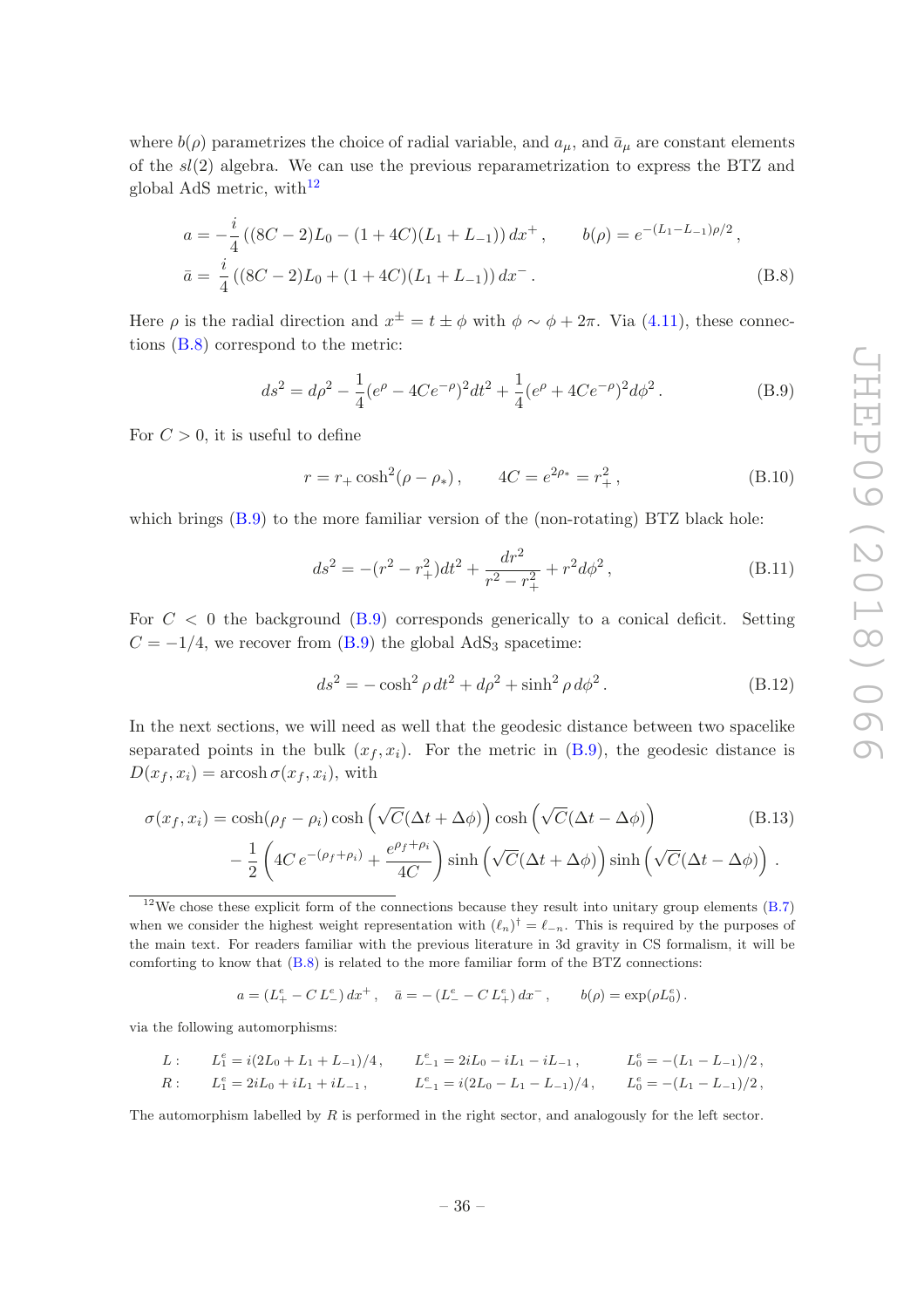which in the coordinates in  $(B.11)$  is:

<span id="page-38-1"></span>
$$
\sigma(x_f, x_i) = \frac{1}{r_+^2} \left( r_f r_i \cosh(r_+ \Delta \phi) - \sqrt{(r_f^2 - r_+^2)(r_i^2 - r_+^2)} \cosh(r_+ \Delta t) \right) . \tag{B.14}
$$

Moreover, the BTZ metric is locally isomorphic to  $AdS_3$  Poincare. Using the following coordinate change

$$
\frac{R^2 - T^2 + X^2 + Z^2}{2Z} = \frac{\sqrt{r^2 - r_+^2} \sinh(r_+ t)}{r_+}, \qquad \frac{RT}{Z} = \frac{r \cosh(r_+ \phi)}{r_+}, \qquad (B.15)
$$

$$
\frac{R^2 + T^2 - X^2 - Z^2}{2Z} = \frac{\sqrt{r^2 - r_+^2} \cosh(r_+ t)}{r_+}, \qquad \frac{RX}{Z} = \frac{r \sinh(r_+ \phi)}{r_+},
$$

the metric  $(B.11)$  becomes

<span id="page-38-2"></span>
$$
ds^{2} = \frac{1}{Z^{2}}(-dT^{2} + dX^{2} + dZ^{2}),
$$
\n(B.16)

Null coordinates in this system are defined as  $X^+ = X + T$ , and  $X^+ = X - T$ . The geodesic distance is

<span id="page-38-3"></span>
$$
\sigma(x_f, x_i) = \frac{(T_f - T_i)^2 + (X_f - X_i)^2 + Z_f^2 + Z_i^2}{2Z_i Z_f}.
$$
\n(B.17)

A solution of [\(B.15\)](#page-38-2), in the quadrant where  $X, T, Z > 0, 1 \ge T^2 - X^2 - Z^2 > 0$ , and  $T > X$  is:

<span id="page-38-4"></span>
$$
Z = \frac{r_+e^{-r_+t}}{\sqrt{r^2 - r_+^2}}, \qquad T = \frac{r e^{-r_+t} \cosh(r_+\phi)}{\sqrt{r^2 - r_+^2}}, \qquad X = \frac{r e^{-r_+t} \sinh(r_+\phi)}{\sqrt{r^2 - r_+^2}}.
$$
(B.18)

# <span id="page-38-0"></span>C Generating function of Jacobi polynomials

In this appendix we will perform a double sum of multiplication of two Jacobi polynomials which is used in the main text. For that, we use the review on generating functions in [\[59\]](#page-45-3); formula  $(62)$  in section 2.3 of  $[59]$  reads

$$
\sum_{n}^{\infty} \frac{n!(-\alpha - \beta)!}{(-\alpha - \beta + n)!} (x - 1)^n (y - 1)^n t^n P_n^{(\alpha - n, \beta - n)} \left(\frac{x + 1}{x - 1}\right) P_n^{(\beta - n, \alpha - n)} \left(\frac{y + 1}{y - 1}\right)
$$
  
=  $(1 - xt)^{\alpha} (1 - yt)^{\beta} {}_2F_1 \left(-\alpha, -\beta, -\alpha - \beta, \frac{(x - 1)(y - 1)t}{(1 - xt)(1 - yt)}\right)$ , (C.1)

We need also the identity

$$
\sum_{n}^{\infty} P_n^{(\alpha,\beta)}(x) z^n = \frac{2^{\alpha+\beta}}{R(1+R-z)^{\alpha}(1+R+z)^{\beta}}, \qquad R \equiv \sqrt{-2xz+z^2+1}.
$$
 (C.2)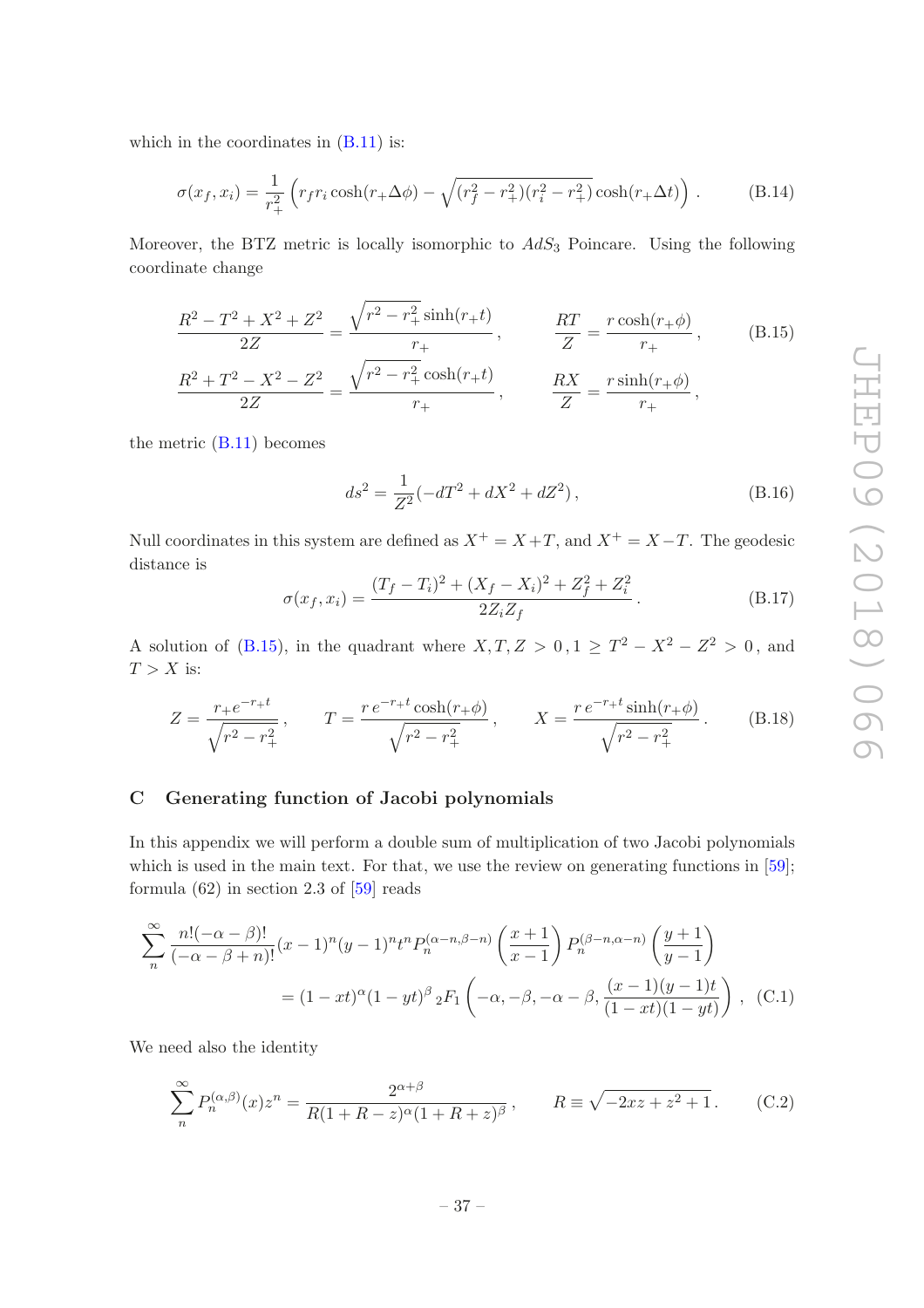Combining the previous formulas, with  $y \to 1/y$ , and other basic identities of hypergeometric functions, we can derive the following sum:

$$
\sqrt{(1-x)(1-y)}^{2h}r^h s^h \sum_{k,\bar{k}=0}^{\infty} \frac{k!(2h+\bar{k}-1)!}{\bar{k}!(2h+k-1)!} r^k s^{\bar{k}}(xy)^{\frac{\bar{k}-k}{2}} P_k^{(\bar{k}-k,2h-1)}(1-2x) P_k^{(\bar{k}-k,2h-1)}(1-2y)
$$

$$
= \frac{\left(\sqrt{\sigma^2-1}+\sigma\right)^{1-2h}}{2\sqrt{\sigma^2-1}} \tag{C.3}
$$

where  $\sigma$  is defined as

<span id="page-39-1"></span>
$$
\sigma \equiv \frac{-\sqrt{x}\sqrt{y}(r+s) + rs + 1}{2\sqrt{1-x}\sqrt{1-y}\sqrt{rs}}.
$$
\n(C.4)

For the examples worked out in section [4.3,](#page-20-0)  $\sigma$  is directly related to the geodesic distance between two endpoints.

#### <span id="page-39-0"></span>D Inner product with quasi-normal modes eigenfunctions

In this appendix we explore what will happen if in  $(4.32)$ , given by

<span id="page-39-3"></span>
$$
\langle U(x_f)|U(x_i)\rangle = \sum_{k,\bar{k}}^{\infty} \Phi_{k,\bar{k}}(s_f) \Phi_{k,\bar{k}}^*(x_i). \tag{D.1}
$$

we replaced (without justification)  $\Phi_{k,\bar{k}}$  the more familiar quasi-normal modes for the BTZ black hole.

The quasi-normal modes are defined as the fields in black hole geometries that are purely ingoing at the horizon, and that vanish at infinity. For the BTZ black hole, solutions to  $\Box^2 \Phi = m^2 \Phi$  with these conditions are found in [\[28\]](#page-43-14), imposing separability in its variables:

$$
\Phi^{\text{QNM}}(x) = e^{-i\omega t} e^{il\phi} \left(\frac{r_+}{r}\right)^{2h} \left(1 - \frac{r_+^2}{r^2}\right)^{-\frac{i\omega}{2r_+}} {}_2F_1\left(h + \frac{i}{2r_+}(l - \omega), h - \frac{i}{2r_+}(l + \omega), 2h, \frac{r_+^2}{r^2}\right)
$$
(D.2)

where we have considered the non-rotating case  $(r_ - = 0)$ , and that the mass of the scalar field is related to the conformal dimension as  $h=\frac{1}{2}$  $\frac{1}{2}(1+\sqrt{1+m^2})$ . The vanishing boundary condition gives the left and right quasi-normal modes:

<span id="page-39-2"></span>
$$
\omega_{\pm} = \pm l - 2ir_{+}(n+h). \tag{D.3}
$$

Using the positive root in [\(D.3\)](#page-39-2), and defining  $l = ir_+(k - \bar{k})$ :

<span id="page-39-4"></span>
$$
\Phi_{k,\bar{k}}^{\text{QNM}}(x) = C_{k,\bar{k}} e^{-r_+(2ht+kx^+ + \bar{k}x^-)} \left(\frac{r^2}{r_+^2} - 1\right)^{-h} \left(1 - \frac{r_+^2}{r^2}\right)^{\frac{k-\bar{k}}{2}} P_k^{(\bar{k}-k,2h-1)}\left(\frac{r_+^2 + r^2}{r_+^2 - r^2}\right)
$$
(D.4)

We have named the previous field  $\Phi_{k,\bar{k}}$  by analogy with the global case, but it does not follow [\(4.29\)](#page-21-1) for the BTZ differential operators in [\(4.52\)](#page-25-3).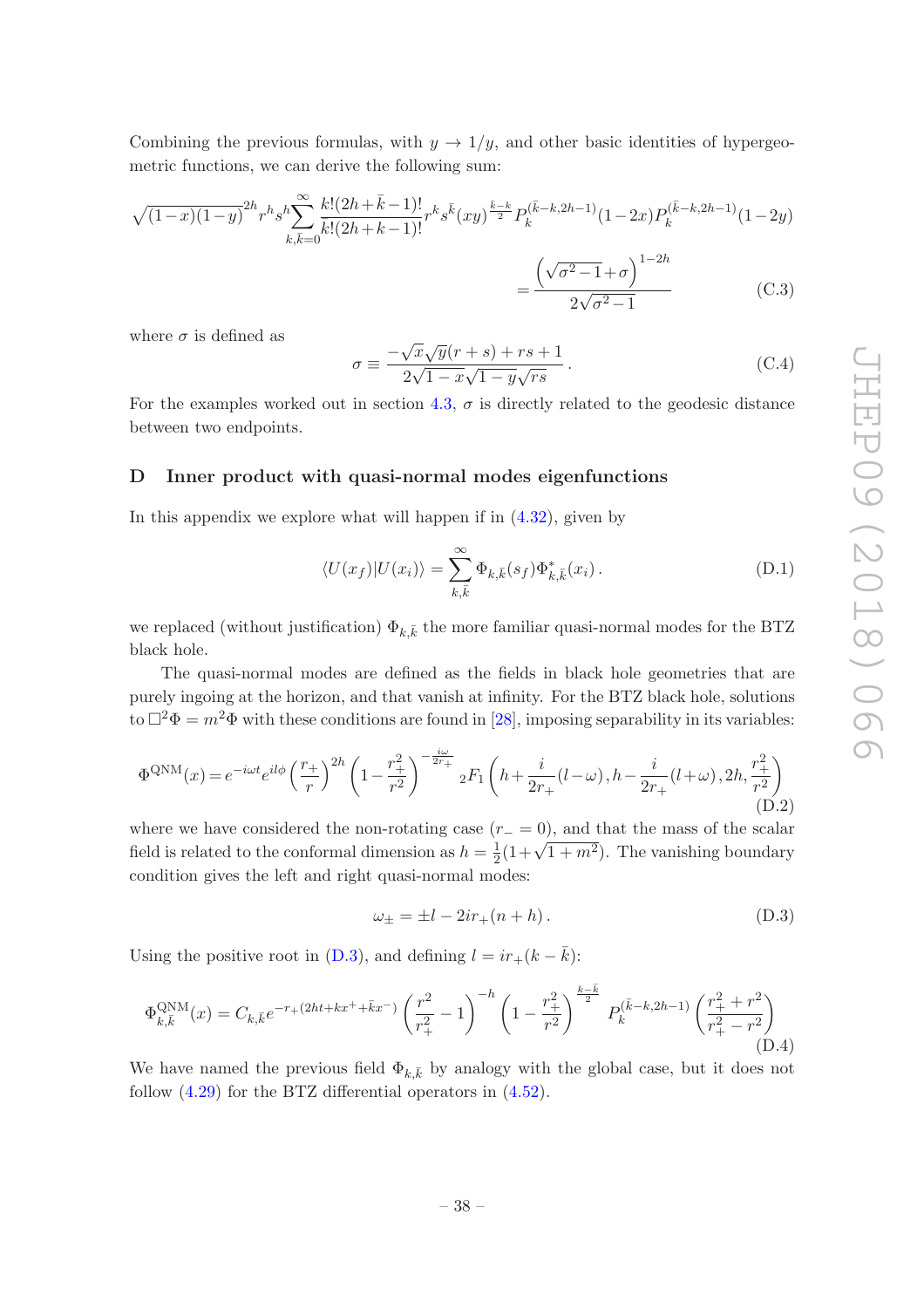Inspired by the global case, we will compute the overlap of two states [\(4.25\)](#page-20-3) in the bulk. Evaluating  $(D.1)$  with  $(D.4)$  gives

$$
\langle U(x_f)|U(x_i)\rangle = \sum_{k,\bar{k}}^{\infty} \Phi_{k,\bar{k}}^{\text{QNM}}(s_f) \Phi_{k,\bar{k}}^{* \text{QNM}}(x_i)
$$
\n
$$
= \sum_{k,\bar{k}=0}^{\infty} e^{-r+h(\Delta x^+ + \Delta x^-)} e^{-r+(k\Delta x^+ + \bar{k}\Delta x^-)} \frac{k!(2h+\bar{k}-1)!}{\bar{k}!(2h+k-1)!} \left(1 - \frac{r_+^2}{r_i^2}\right)^{\frac{k-\bar{k}}{2}} \left(1 - \frac{r_+^2}{r_f^2}\right)^{\frac{k-\bar{k}}{2}}
$$

$$
\bar{k}! (2h + k - 1)! \begin{pmatrix} 1 & r_i^2 \end{pmatrix} \begin{pmatrix} 1 & r_i^2 \end{pmatrix}
$$
\n
$$
\times \left(\frac{r_i^2}{r_+^2} - 1\right)^{-h} \begin{pmatrix} r_f^2 & r_f^2 \end{pmatrix} = P_k^{(\bar{k}-k, 2h-1)} \left(\frac{r_+^2 + r_f^2}{r_+^2 - r_f^2}\right) P_k^{(\bar{k}-k, 2h-1)} \left(\frac{r_+^2 + r_i^2}{r_+^2 - r_i^2}\right).
$$

Using again [\(C.3\)](#page-39-1), this time with  $x = \left(1 - \frac{r_+^2}{r_i^2}\right)$  $\Big)^{-1}, y = \bigg(1 - \frac{r_+^2}{r_f^2}\bigg)$  $\Big)^{-1}$ ,  $r = e^{-r_+\Delta x^-}$ , and  $s = e^{-r} \Delta x^+$ , we see that the result for the results is as well  $(4.47)$ , with the geodesic length for the BTZ in [\(B.14\)](#page-38-1).

### <span id="page-40-0"></span>E Integral kernels in CFT representation

In this appendix we describe the mapping between a general  $|U\rangle$  state at the boundary in Poincaré coordinates and a CFT smearing kernel  $(5.7)$  in Euclidean signature. Though our interpretation is different, the manipulations here are mathematically very similar to those in e.g.  $[39]$ .

We parametrize the group element in terms of three parameters  $(\sigma, w, \bar{w})$  as

$$
U_1 = e^{-w_1 \frac{i}{2}(-2L_0 - L_1 - L_{-1})} e^{\sigma_1 (L_{-1} - L_1)} e^{+ \bar{w}_1 \frac{i}{2}(-2L_0 + (L_1 + L_{-1}))}.
$$
 (E.1)

By acting on the Ishibashi state we can rotate it, where the splitting into G and  $\overline{G}$  is arbitrary and was picked in this way for later convenience:

$$
G(e^{-w_1\frac{i}{2}(-2L_0-L_1-L_{-1})}e^{\sigma_1(L_{-1}-L_1)})\overline{G}(e^{-\bar{w}_1\frac{i}{2}(-2L_0+(L_1+L_{-1}))})|\Sigma_{\text{Ish}}\rangle=|U\rangle.
$$
 (E.2)

We now want to realize the  $SL(2,\mathbb{R})$  generators geometrically in terms of differential operators acting on  $\mathbb{R}^2$ . We note that this assignment of generators to operators is not fixed by the algebra alone, as conjugation by any  $SL(2,\mathbb{R})$  element (or an outer automorphism such as  $\Sigma_{\text{Ish}}$ ) will leave the algebra invariant. The assignment is instead fixed by the boundary behavior of the gauge connection chosen to be the  $AdS<sub>3</sub>$  connection; for the choice [\(5.11\)](#page-31-2) the assignment is:

$$
\partial = \frac{i}{2} \left( 2\ell_0 + \ell_1 + \ell_{-1} \right) , \qquad z\partial = -\frac{1}{2} (\ell_1 - \ell_{-1}) , \qquad z^2 \partial = \frac{i}{2} (2\ell_0 - \ell_1 - \ell_{-1}) , \qquad (E.3)
$$

$$
\bar{\partial} = \frac{i}{2} \left( 2\bar{\ell}_0 - \bar{\ell}_1 - \bar{\ell}_{-1} \right) , \quad \bar{z}\bar{\partial} = \frac{1}{2} \left( \bar{\ell}_1 - \bar{\ell}_{-1} \right) , \quad \bar{z}^2 \bar{\partial} = \frac{i}{2} \left( 2\bar{\ell}_0 + \bar{\ell}_1 + \bar{\ell}_{-1} \right) . \quad (E.4)
$$

Thus the operation we want to realize is

$$
\mathcal{O}_U^{(0)}(z_1, \bar{z}_1) = e^{w\partial_{z_1}} e^{2\mu z_1 \partial_{z_1}} e^{\bar{w}\bar{\partial}_{z_1}} K(0, z_1, \bar{z}_1)[\mathcal{O}]. \tag{E.5}
$$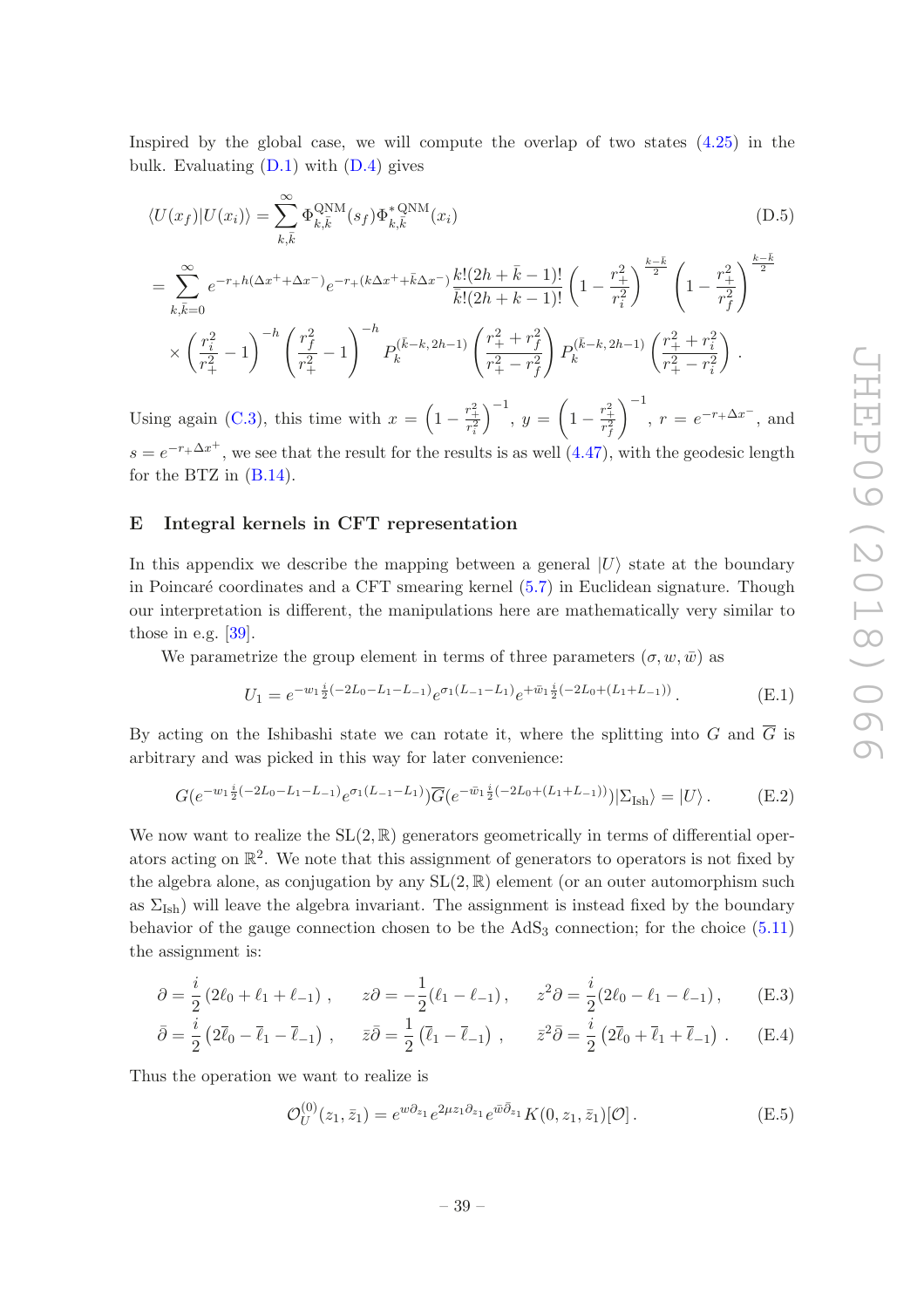We will now understand how these operators act on the integral kernel. Clearly two of them are just translations in  $z_1$  and  $\bar{z_1}$ :

$$
\exp(w\partial_1) K(\rho, z_1, \bar{z}_1)[\mathcal{O}] = K(\rho, z_1 + w, \bar{z}_1)[\mathcal{O}],
$$
  
\n
$$
\exp(\bar{w}\bar{\partial}_1) K(\rho, z_1, \bar{z}_1)[\mathcal{O}] = K(\rho, z_1, \bar{z}_1 + \bar{w})[\mathcal{O}],
$$
\n(E.6)

where we use the notation from  $(5.5)$ . The more interesting one is the dilatation, which acts by rescaling  $z_1$  (note: actually  $z_1$ , not the second argument of K) by a factor of  $e^{2\sigma}$ :

$$
\exp(2\mu z_1 \partial_1) K(\rho, z_1, \bar{z}_1) = K(\rho, e^{2\mu} z_1, \bar{z}_1)[\mathcal{O}].
$$
 (E.7)

However, due to the form of the integral kernel, we have the following relation:

$$
K(\rho, e^{2\mu}z_1, \bar{z}_1) = K(\rho + \mu, z_1, \bar{z}_1).
$$
 (E.8)

(where this is now a relation that works for the arguments of  $K$ ). To see this, note that

$$
\int dz d\bar{z} \left( \frac{e^{-2\rho} - (z - e^{2\mu} z_1)(\bar{z} - \bar{z}_1)}{e^{-\rho}} \right)^{2h-2} \mathcal{O}(iz, i\bar{z})
$$
\n
$$
= \int dz' d\bar{z} \left( \frac{e^{-2\rho'} - (z' - z_1)(\bar{z} - \bar{z}_1)}{e^{-\rho'}} \right)^{2h-2} \mathcal{O}(iz', i\bar{z}), \tag{E.9}
$$

where  $\rho' = \rho + \mu$ ,  $z' = e^{-2\mu} z$  and we used the scaling property of  $\mathcal{O}(\lambda z, \bar{z}) = \lambda^{-h} \mathcal{O}(z, \bar{z})$ . Thus we conclude that

$$
\exp(2\mu z_1 \partial_1) K(\rho, z_1 + w, \bar{z}_1) = K(\rho + \mu, z_1 + e^{-2\mu} w, \bar{z}_1)[\mathcal{O}]. \tag{E.10}
$$

We now construct the desired object:

$$
\mathcal{O}_{U}^{(0)}(z_{1}, \bar{z}_{1}) = e^{w\partial_{z_{1}}}e^{-2\mu z_{1}\partial_{z_{1}}}e^{\bar{w}\bar{\partial}_{z_{1}}}K(0, z_{1}, \bar{z}_{1})[\mathcal{O}]
$$
  
\n
$$
= e^{w\partial_{z_{1}}}e^{2\mu z_{1}\partial_{z_{1}}}K(0, z_{1}, \bar{z}_{1} + \bar{w})[\mathcal{O}]
$$
  
\n
$$
= e^{w\partial_{z_{1}}}K(\mu, z_{1}, \bar{z}_{1} + \bar{w})[\mathcal{O}]
$$
  
\n
$$
= K(\mu, z_{1} + w, \bar{z}_{1} + \bar{w})[\mathcal{O}].
$$
 (E.11)

Now we finally need to act with the overall compensating  $\rho$  dilatation:

$$
\mathcal{O}_{U}^{(\rho)}(z_{1}, \bar{z}_{1}) = e^{\rho z \partial_{z_{1}}} e^{\rho \bar{z} \partial_{\bar{z}_{1}}} K(\mu, z_{1} + w, \bar{z}_{1} + w)[\mathcal{O}]
$$
  
=  $K(\mu, e^{\rho} z_{1} + w, e^{\rho} \bar{z}_{1} + w)[\mathcal{O}]$   
=  $K(\rho + \mu, z_{1} + e^{-\rho} w, \bar{z}_{1} + e^{-\rho} w)[\mathcal{O}].$  (E.12)

The final relation is thus

$$
\mathcal{O}_U^{(\rho)}(z_1, \bar{z}_1) = K(\rho + \mu, z_1 + e^{-\rho} w, \bar{z}_1 + e^{-\rho} w)[\mathcal{O}], \tag{E.13}
$$

which is [\(5.7\)](#page-30-0) in the text.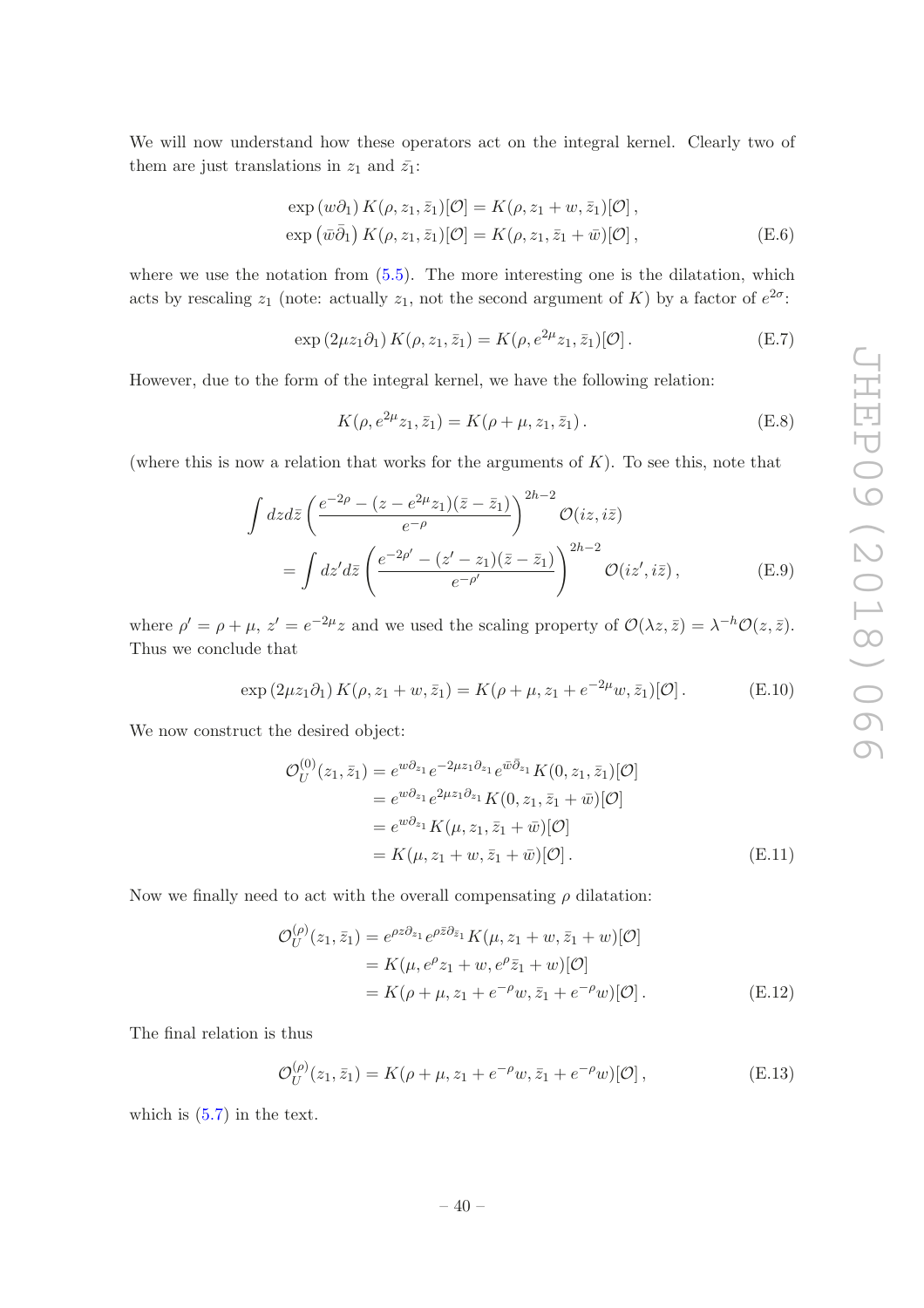Open Access. This article is distributed under the terms of the Creative Commons Attribution License [\(CC-BY 4.0\)](https://creativecommons.org/licenses/by/4.0/), which permits any use, distribution and reproduction in any medium, provided the original author(s) and source are credited.

#### References

- <span id="page-42-0"></span>[1] A. Achucarro and P.K. Townsend, A Chern-Simons action for three-dimensional anti-de Sitter supergravity theories, [Phys. Lett.](https://doi.org/10.1016/0370-2693(86)90140-1) **B 180** (1986) 89  $\text{[mSPIRE]}$  $\text{[mSPIRE]}$  $\text{[mSPIRE]}$ .
- <span id="page-42-1"></span>[2] E. Witten,  $(2 + 1)$ -dimensional gravity as an exactly soluble system, [Nucl. Phys.](https://doi.org/10.1016/0550-3213(88)90143-5) **B 311** (1988) 46 [IN[SPIRE](https://inspirehep.net/search?p=find+J+%22Nucl.Phys.,B311,46%22)].
- <span id="page-42-2"></span>[3] M. Henneaux, L. Maoz and A. Schwimmer, Asymptotic dynamics and asymptotic symmetries of three-dimensional extended AdS supergravity, [Annals Phys.](https://doi.org/10.1006/aphy.2000.5994) 282 (2000) 31 [[hep-th/9910013](https://arxiv.org/abs/hep-th/9910013)] [IN[SPIRE](https://inspirehep.net/search?p=find+EPRINT+hep-th/9910013)].
- <span id="page-42-3"></span>[4] C. Aragone and S. Deser, *Hypersymmetry in*  $D = 3$  of coupled gravity massless spin  $5/2$ system, [Class. Quant. Grav.](https://doi.org/10.1088/0264-9381/1/2/001) 1 (1984) L9 [IN[SPIRE](https://inspirehep.net/search?p=find+J+%22Class.Quant.Grav.,1,L9%22)].
- [5] M.P. Blencowe, A consistent interacting massless higher spin field theory in  $D = (2 + 1)$ , [Class. Quant. Grav.](https://doi.org/10.1088/0264-9381/6/4/005) 6 (1989) 443 [IN[SPIRE](https://inspirehep.net/search?p=find+J+%22Class.Quant.Grav.,6,443%22)].
- [6] E. Bergshoeff, M.P. Blencowe and K.S. Stelle, Area preserving diffeomorphisms and higher spin algebra, [Commun. Math. Phys.](https://doi.org/10.1007/BF02108779) 128 (1990) 213 [IN[SPIRE](https://inspirehep.net/search?p=find+J+%22Comm.Math.Phys.,128,213%22)].
- [7] M. Henneaux and S.-J. Rey, Nonlinear  $W_{\infty}$  as asymptotic symmetry of three-dimensional higher spin anti-de Sitter gravity, JHEP  $12$  [\(2010\) 007](https://doi.org/10.1007/JHEP12(2010)007) [[arXiv:1008.4579](https://arxiv.org/abs/1008.4579)] [IN[SPIRE](https://inspirehep.net/search?p=find+EPRINT+arXiv:1008.4579)].
- <span id="page-42-4"></span>[8] A. Campoleoni, S. Fredenhagen, S. Pfenninger and S. Theisen, Asymptotic symmetries of three-dimensional gravity coupled to higher-spin fields, JHEP 11 [\(2010\) 007](https://doi.org/10.1007/JHEP11(2010)007) [[arXiv:1008.4744](https://arxiv.org/abs/1008.4744)] [IN[SPIRE](https://inspirehep.net/search?p=find+EPRINT+arXiv:1008.4744)].
- <span id="page-42-5"></span>[9] G. Grignani and G. Nardelli, *Gravity and the Poincaré group*, *Phys. Rev.*  $\bf{D}$  45 [\(1992\) 2719](https://doi.org/10.1103/PhysRevD.45.2719) [IN[SPIRE](https://inspirehep.net/search?p=find+J+%22Phys.Rev.,D45,2719%22)].
- <span id="page-42-6"></span>[10] M. Ammon, A. Castro and N. Iqbal, Wilson lines and entanglement entropy in higher spin gravity, JHEP 10 [\(2013\) 110](https://doi.org/10.1007/JHEP10(2013)110) [[arXiv:1306.4338](https://arxiv.org/abs/1306.4338)] [IN[SPIRE](https://inspirehep.net/search?p=find+EPRINT+arXiv:1306.4338)].
- [11] J. de Boer and J.I. Jottar, *Entanglement entropy and higher spin holography in AdS*<sub>3</sub>, JHEP 04 [\(2014\) 089](https://doi.org/10.1007/JHEP04(2014)089) [[arXiv:1306.4347](https://arxiv.org/abs/1306.4347)] [IN[SPIRE](https://inspirehep.net/search?p=find+EPRINT+arXiv:1306.4347)].
- <span id="page-42-11"></span> $[12]$  A. Castro and E. Llabrés, Unravelling holographic entanglement entropy in higher spin theories, JHEP 03 [\(2015\) 124](https://doi.org/10.1007/JHEP03(2015)124) [[arXiv:1410.2870](https://arxiv.org/abs/1410.2870)] [IN[SPIRE](https://inspirehep.net/search?p=find+EPRINT+arXiv:1410.2870)].
- [13] J. de Boer, A. Castro, E. Hijano, J.I. Jottar and P. Kraus, Higher spin entanglement and  $W_N$  conformal blocks, JHEP 07 [\(2015\) 168](https://doi.org/10.1007/JHEP07(2015)168)  $\left[$ [arXiv:1412.7520](https://arxiv.org/abs/1412.7520) $\right]$   $\left[$ IN[SPIRE](https://inspirehep.net/search?p=find+EPRINT+arXiv:1412.7520) $\right]$ .
- <span id="page-42-7"></span>[14] A. Hegde, P. Kraus and E. Perlmutter, General results for higher spin Wilson lines and entanglement in Vasiliev theory, JHEP  $01$  [\(2016\) 176](https://doi.org/10.1007/JHEP01(2016)176)  $\left[$ [arXiv:1511.05555](https://arxiv.org/abs/1511.05555) $\right]$   $\left[$ IN[SPIRE](https://inspirehep.net/search?p=find+EPRINT+arXiv:1511.05555) $\right]$ .
- <span id="page-42-8"></span>[15] A. Castro, S. Detournay, N. Iqbal and E. Perlmutter, Holographic entanglement entropy and gravitational anomalies, JHEP 07 [\(2014\) 114](https://doi.org/10.1007/JHEP07(2014)114)  $\left[$ [arXiv:1405.2792](https://arxiv.org/abs/1405.2792) $\right]$  [IN[SPIRE](https://inspirehep.net/search?p=find+EPRINT+arXiv:1405.2792)].
- <span id="page-42-9"></span>[16] A. Castro, D.M. Hofman and N. Iqbal, Entanglement entropy in warped conformal field theories, JHEP 02 [\(2016\) 033](https://doi.org/10.1007/JHEP02(2016)033) [[arXiv:1511.00707](https://arxiv.org/abs/1511.00707)] [IN[SPIRE](https://inspirehep.net/search?p=find+EPRINT+arXiv:1511.00707)].
- <span id="page-42-10"></span>[17] N. Ishibashi, The boundary and crosscap states in conformal field theories, [Mod. Phys. Lett.](https://doi.org/10.1142/S0217732389000320) **A 4** (1989) 251 [IN[SPIRE](https://inspirehep.net/search?p=find+J+%22Mod.Phys.Lett.,A4,251%22)].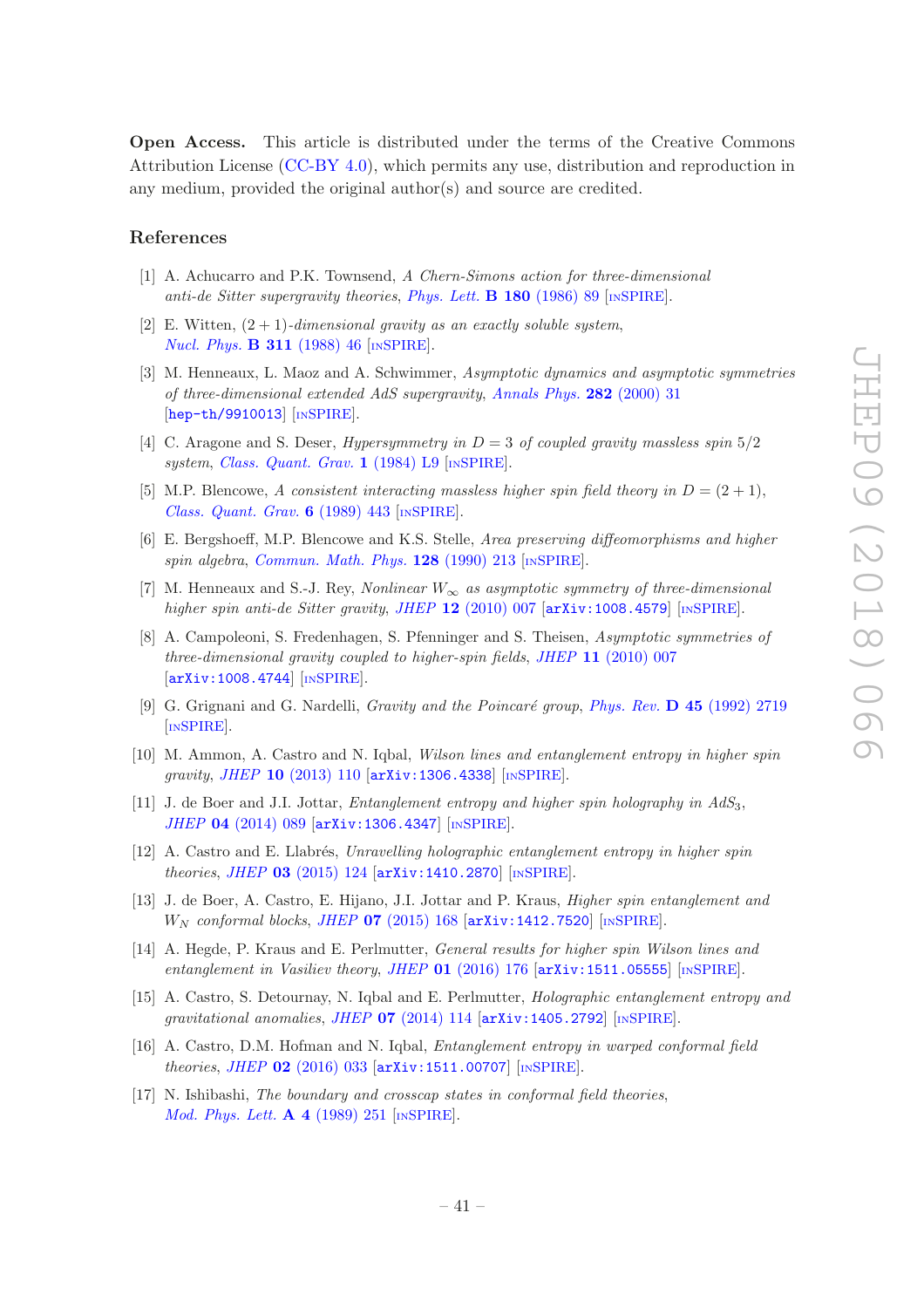- <span id="page-43-0"></span>[18] J.L. Cardy, *Boundary conformal field theory*, **[hep-th/0411189](https://arxiv.org/abs/hep-th/0411189)** [IN[SPIRE](https://inspirehep.net/search?p=find+EPRINT+hep-th/0411189)].
- <span id="page-43-1"></span>[19] D.E. Berenstein, R. Corrado, W. Fischler and J.M. Maldacena, The operator product expansion for Wilson loops and surfaces in the large N limit, Phys. Rev. D 59 [\(1999\) 105023](https://doi.org/10.1103/PhysRevD.59.105023) [[hep-th/9809188](https://arxiv.org/abs/hep-th/9809188)] [IN[SPIRE](https://inspirehep.net/search?p=find+EPRINT+hep-th/9809188)].
- <span id="page-43-2"></span>[20] U.H. Danielsson, E. Keski-Vakkuri and M. Kruczenski, Vacua, propagators and holographic probes in  $AdS/CFT$ , JHEP 01 [\(1999\) 002](https://doi.org/10.1088/1126-6708/1999/01/002) [[hep-th/9812007](https://arxiv.org/abs/hep-th/9812007)] [IN[SPIRE](https://inspirehep.net/search?p=find+EPRINT+hep-th/9812007)].
- <span id="page-43-3"></span>[21] J.M. Maldacena, Eternal black holes in anti-de Sitter, JHEP 04 [\(2003\) 021](https://doi.org/10.1088/1126-6708/2003/04/021) [[hep-th/0106112](https://arxiv.org/abs/hep-th/0106112)] [IN[SPIRE](https://inspirehep.net/search?p=find+EPRINT+hep-th/0106112)].
- <span id="page-43-4"></span>[22] M. Miyaji, T. Numasawa, N. Shiba, T. Takayanagi and K. Watanabe, Continuous multiscale entanglement renormalization ansatz as holographic surface-state correspondence, [Phys. Rev. Lett.](https://doi.org/10.1103/PhysRevLett.115.171602) 115 (2015) 171602 [[arXiv:1506.01353](https://arxiv.org/abs/1506.01353)] [IN[SPIRE](https://inspirehep.net/search?p=find+EPRINT+arXiv:1506.01353)].
- <span id="page-43-17"></span>[23] H. Verlinde, *Poking holes in AdS/CFT: bulk fields from boundary states*,  $arXiv:1505.05069$ [IN[SPIRE](https://inspirehep.net/search?p=find+EPRINT+arXiv:1505.05069)].
- <span id="page-43-5"></span>[24] Y. Nakayama and H. Ooguri, Bulk locality and boundary creating operators, JHEP 10 [\(2015\) 114](https://doi.org/10.1007/JHEP10(2015)114) [[arXiv:1507.04130](https://arxiv.org/abs/1507.04130)] [IN[SPIRE](https://inspirehep.net/search?p=find+EPRINT+arXiv:1507.04130)].
- <span id="page-43-6"></span>[25] J.M. Maldacena and A. Strominger,  $AdS_3$  black holes and a stringy exclusion principle, JHEP 12 [\(1998\) 005](https://doi.org/10.1088/1126-6708/1998/12/005) [[hep-th/9804085](https://arxiv.org/abs/hep-th/9804085)] [IN[SPIRE](https://inspirehep.net/search?p=find+EPRINT+hep-th/9804085)].
- <span id="page-43-7"></span>[26] V. Balasubramanian, P. Kraus and A.E. Lawrence, Bulk versus boundary dynamics in anti-de Sitter space-time, Phys. Rev. D 59 [\(1999\) 046003](https://doi.org/10.1103/PhysRevD.59.046003) [[hep-th/9805171](https://arxiv.org/abs/hep-th/9805171)] [IN[SPIRE](https://inspirehep.net/search?p=find+EPRINT+hep-th/9805171)].
- <span id="page-43-8"></span>[27] J.S.F. Chan and R.B. Mann, Scalar wave falloff in asymptotically anti-de Sitter backgrounds, Phys. Rev. **D 55** [\(1997\) 7546](https://doi.org/10.1103/PhysRevD.55.7546) [[gr-qc/9612026](https://arxiv.org/abs/gr-qc/9612026)] [IN[SPIRE](https://inspirehep.net/search?p=find+EPRINT+gr-qc/9612026)].
- <span id="page-43-14"></span>[28] D. Birmingham, Choptuik scaling and quasinormal modes in the AdS/CFT correspondence, Phys. Rev. D 64 [\(2001\) 064024](https://doi.org/10.1103/PhysRevD.64.064024) [[hep-th/0101194](https://arxiv.org/abs/hep-th/0101194)] [IN[SPIRE](https://inspirehep.net/search?p=find+EPRINT+hep-th/0101194)].
- [29] V. Cardoso and J.P.S. Lemos, Scalar, electromagnetic and Weyl perturbations of BTZ black holes: quasinormal modes, Phys. Rev.  $\bf{D}$  63 [\(2001\) 124015](https://doi.org/10.1103/PhysRevD.63.124015) [[gr-qc/0101052](https://arxiv.org/abs/gr-qc/0101052)] [IN[SPIRE](https://inspirehep.net/search?p=find+EPRINT+gr-qc/0101052)].
- <span id="page-43-9"></span>[30] D. Birmingham, I. Sachs and S.N. Solodukhin, Conformal field theory interpretation of black hole quasinormal modes, [Phys. Rev. Lett.](https://doi.org/10.1103/PhysRevLett.88.151301)  $88$  (2002) 151301 [[hep-th/0112055](https://arxiv.org/abs/hep-th/0112055)] [IN[SPIRE](https://inspirehep.net/search?p=find+EPRINT+hep-th/0112055)].
- <span id="page-43-10"></span>[31] B. Chen and J. Long, *Hidden conformal symmetry and quasi-normal modes*, Phys. Rev. D 82 [\(2010\) 126013](https://doi.org/10.1103/PhysRevD.82.126013) [[arXiv:1009.1010](https://arxiv.org/abs/1009.1010)] [IN[SPIRE](https://inspirehep.net/search?p=find+EPRINT+arXiv:1009.1010)].
- <span id="page-43-11"></span>[32] H.-B. Zhang,  $SL(2, R)$  symmetry and quasi-normal modes in the BTZ black hole, JHEP 03 [\(2011\) 009](https://doi.org/10.1007/JHEP03(2011)009) [[arXiv:1102.4721](https://arxiv.org/abs/1102.4721)] [IN[SPIRE](https://inspirehep.net/search?p=find+EPRINT+arXiv:1102.4721)].
- <span id="page-43-12"></span>[33] M. Bañados, Aqujero negro en tres dimensiones (in Spanish), Ph.D. thesis, Universidad de Chile, Chile, (1993).
- <span id="page-43-13"></span>[34] M. Gutperle and P. Kraus, *Higher spin black holes, JHEP* 05 [\(2011\) 022](https://doi.org/10.1007/JHEP05(2011)022) [[arXiv:1103.4304](https://arxiv.org/abs/1103.4304)] [IN[SPIRE](https://inspirehep.net/search?p=find+EPRINT+arXiv:1103.4304)].
- <span id="page-43-15"></span>[35] A. Hamilton, D.N. Kabat, G. Lifschytz and D.A. Lowe, Holographic representation of local bulk operators, Phys. Rev. D 74 [\(2006\) 066009](https://doi.org/10.1103/PhysRevD.74.066009) [[hep-th/0606141](https://arxiv.org/abs/hep-th/0606141)] [IN[SPIRE](https://inspirehep.net/search?p=find+EPRINT+hep-th/0606141)].
- <span id="page-43-16"></span>[36] A. Hamilton, D.N. Kabat, G. Lifschytz and D.A. Lowe, *Local bulk operators in AdS/CFT: a* boundary view of horizons and locality, Phys. Rev. D 73 [\(2006\) 086003](https://doi.org/10.1103/PhysRevD.73.086003) [[hep-th/0506118](https://arxiv.org/abs/hep-th/0506118)] [IN[SPIRE](https://inspirehep.net/search?p=find+EPRINT+hep-th/0506118)].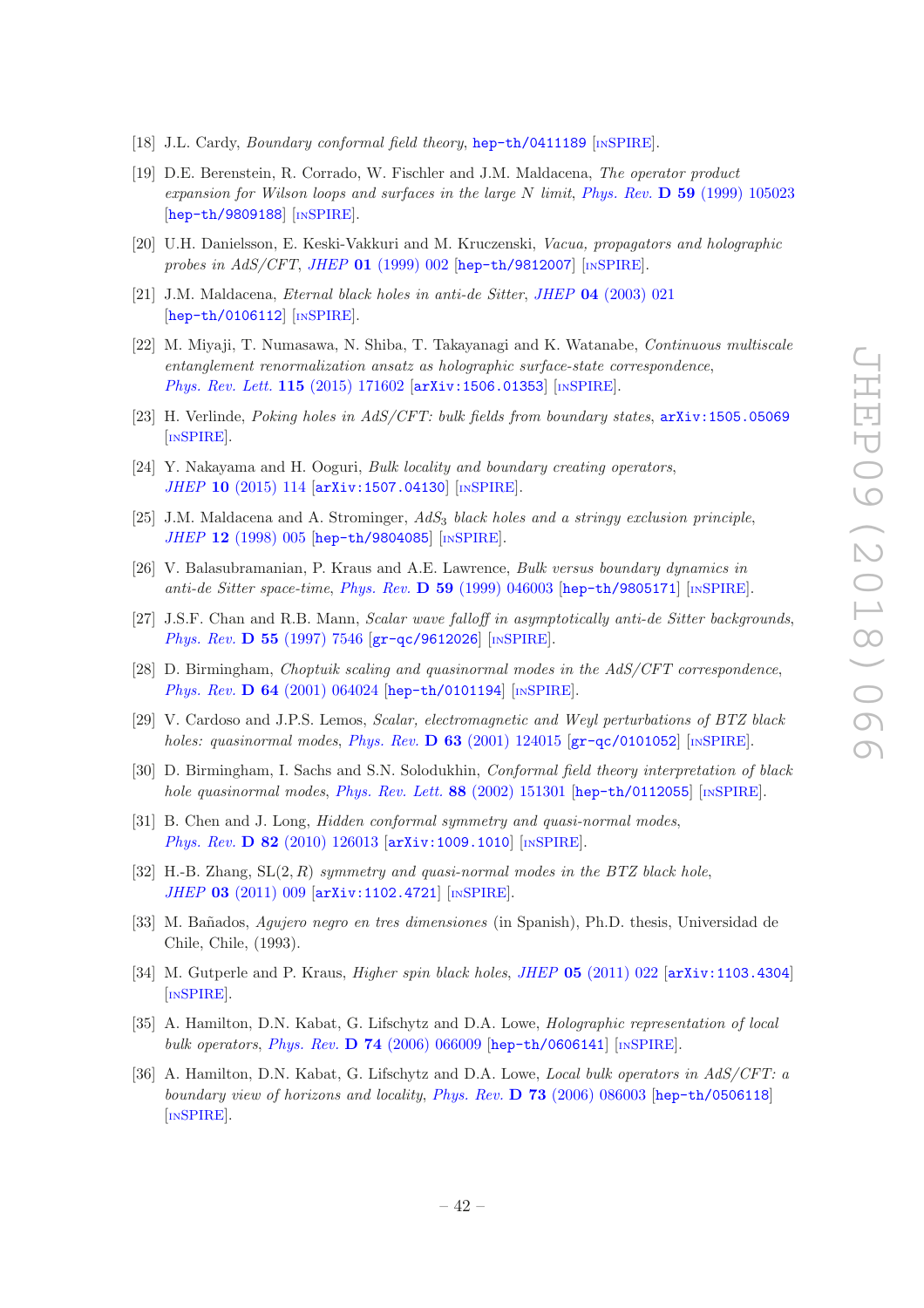- <span id="page-44-0"></span>[37] Y. Nakayama and H. Ooguri, Bulk local states and crosscaps in holographic CFT, JHEP 10 [\(2016\) 085](https://doi.org/10.1007/JHEP10(2016)085) [[arXiv:1605.00334](https://arxiv.org/abs/1605.00334)] [IN[SPIRE](https://inspirehep.net/search?p=find+EPRINT+arXiv:1605.00334)].
- <span id="page-44-1"></span>[38] A. Lewkowycz, G.J. Turiaci and H. Verlinde, A CFT perspective on gravitational dressing and bulk locality, JHEP  $01$  [\(2017\) 004](https://doi.org/10.1007/JHEP01(2017)004)  $\left[$ [arXiv:1608.08977](https://arxiv.org/abs/1608.08977) $\right]$   $\left[$ IN[SPIRE](https://inspirehep.net/search?p=find+EPRINT+arXiv:1608.08977) $\right]$ .
- <span id="page-44-2"></span>[39] K. Goto and T. Takayanagi, CFT descriptions of bulk local states in the AdS black holes, JHEP 10 [\(2017\) 153](https://doi.org/10.1007/JHEP10(2017)153) [[arXiv:1704.00053](https://arxiv.org/abs/1704.00053)] [IN[SPIRE](https://inspirehep.net/search?p=find+EPRINT+arXiv:1704.00053)].
- <span id="page-44-3"></span>[40] N. Anand, H. Chen, A.L. Fitzpatrick, J. Kaplan and D. Li, An exact operator that knows its location, JHEP 02 [\(2018\) 012](https://doi.org/10.1007/JHEP02(2018)012) [[arXiv:1708.04246](https://arxiv.org/abs/1708.04246)] [IN[SPIRE](https://inspirehep.net/search?p=find+EPRINT+arXiv:1708.04246)].
- <span id="page-44-4"></span>[41] A. Hamilton, D.N. Kabat, G. Lifschytz and D.A. Lowe, Local bulk operators in AdS/CFT: a holographic description of the black hole interior, Phys. Rev.  $\bf{D}$  75 [\(2007\) 106001](https://doi.org/10.1103/PhysRevD.75.106001) [Erratum ibid. **D 75** (2007) 129902] [[hep-th/0612053](https://arxiv.org/abs/hep-th/0612053)] [IN[SPIRE](https://inspirehep.net/search?p=find+EPRINT+hep-th/0612053)].
- [42] K. Papadodimas and S. Raju, Black hole interior in the holographic correspondence and the information paradox, [Phys. Rev. Lett.](https://doi.org/10.1103/PhysRevLett.112.051301)  $112$  (2014) 051301 [[arXiv:1310.6334](https://arxiv.org/abs/1310.6334)] [IN[SPIRE](https://inspirehep.net/search?p=find+EPRINT+arXiv:1310.6334)].
- [43] M. Guica and D.L. Jafferis, On the construction of charged operators inside an eternal black hole, [SciPost Phys.](https://doi.org/10.21468/SciPostPhys.3.2.016) 3 (2017) 016  $arXiv:1511.05627$  [IN[SPIRE](https://inspirehep.net/search?p=find+EPRINT+arXiv:1511.05627)].
- <span id="page-44-5"></span>[44] B. Carneiro da Cunha and M. Guica, Exploring the BTZ bulk with boundary conformal blocks, [arXiv:1604.07383](https://arxiv.org/abs/1604.07383) [IN[SPIRE](https://inspirehep.net/search?p=find+EPRINT+arXiv:1604.07383)].
- <span id="page-44-6"></span>[45] S. Giombi, A. Maloney and X. Yin, One-loop partition functions of 3D gravity, JHEP 08 [\(2008\) 007](https://doi.org/10.1088/1126-6708/2008/08/007) [[arXiv:0804.1773](https://arxiv.org/abs/0804.1773)] [IN[SPIRE](https://inspirehep.net/search?p=find+EPRINT+arXiv:0804.1773)].
- <span id="page-44-7"></span> $[46]$  H.L. Verlinde, Conformal field theory, 2D quantum gravity and quantization of Teichmüller space, [Nucl. Phys.](https://doi.org/10.1016/0550-3213(90)90510-K) **B 337** (1990) 652 [IN[SPIRE](https://inspirehep.net/search?p=find+J+%22Nucl.Phys.,B337,652%22)].
- [47] S. Elitzur, G.W. Moore, A. Schwimmer and N. Seiberg, Remarks on the canonical quantization of the Chern-Simons-Witten theory, [Nucl. Phys.](https://doi.org/10.1016/0550-3213(89)90436-7) **B 326** (1989) 108 [IN[SPIRE](https://inspirehep.net/search?p=find+J+%22Nucl.Phys.,B326,108%22)].
- <span id="page-44-8"></span>[48] E. Witten, Quantum field theory and the Jones polynomial, [Commun. Math. Phys.](https://doi.org/10.1007/BF01217730) 121 (1989) 351 [IN[SPIRE](https://inspirehep.net/search?p=find+J+%22Comm.Math.Phys.,121,351%22)].
- <span id="page-44-9"></span>[49] K.B. Alkalaev and V.A. Belavin, Classical conformal blocks via AdS/CFT correspondence, JHEP 08 [\(2015\) 049](https://doi.org/10.1007/JHEP08(2015)049) [[arXiv:1504.05943](https://arxiv.org/abs/1504.05943)] [IN[SPIRE](https://inspirehep.net/search?p=find+EPRINT+arXiv:1504.05943)].
- [50] E. Hijano, P. Kraus, E. Perlmutter and R. Snively, Semiclassical Virasoro blocks from AdS<sup>3</sup> gravity, JHEP 12 [\(2015\) 077](https://doi.org/10.1007/JHEP12(2015)077) [[arXiv:1508.04987](https://arxiv.org/abs/1508.04987)] [IN[SPIRE](https://inspirehep.net/search?p=find+EPRINT+arXiv:1508.04987)].
- [51] A. Bhatta, P. Raman and N.V. Suryanarayana, Holographic conformal partial waves as gravitational open Wilson networks, JHEP 06 [\(2016\) 119](https://doi.org/10.1007/JHEP06(2016)119) [[arXiv:1602.02962](https://arxiv.org/abs/1602.02962)] [IN[SPIRE](https://inspirehep.net/search?p=find+EPRINT+arXiv:1602.02962)].
- [52] K.B. Alkalaev and V.A. Belavin, Monodromic vs geodesic computation of Virasoro classical conformal blocks, [Nucl. Phys.](https://doi.org/10.1016/j.nuclphysb.2016.01.019)  $B$  904 (2016) 367  $arXiv:1510.06685$  [IN[SPIRE](https://inspirehep.net/search?p=find+EPRINT+arXiv:1510.06685)].
- [53] M. Besken, A. Hegde, E. Hijano and P. Kraus, Holographic conformal blocks from interacting Wilson lines, JHEP 08 [\(2016\) 099](https://doi.org/10.1007/JHEP08(2016)099) [[arXiv:1603.07317](https://arxiv.org/abs/1603.07317)] [IN[SPIRE](https://inspirehep.net/search?p=find+EPRINT+arXiv:1603.07317)].
- <span id="page-44-10"></span>[54] A.L. Fitzpatrick, J. Kaplan, D. Li and J. Wang, Exact Virasoro blocks from Wilson lines and background-independent operators, JHEP 07 [\(2017\) 092](https://doi.org/10.1007/JHEP07(2017)092) [[arXiv:1612.06385](https://arxiv.org/abs/1612.06385)] [IN[SPIRE](https://inspirehep.net/search?p=find+EPRINT+arXiv:1612.06385)].
- <span id="page-44-11"></span>[55] R. Nakayama and T. Suzuki, A bulk localized state and new holographic renormalization group flow in 3D spin-3 gravity, [Int. J. Mod. Phys.](https://doi.org/10.1142/S0217751X18500616) A 33 (2018) 1850061 [[arXiv:1712.04678](https://arxiv.org/abs/1712.04678)] [IN[SPIRE](https://inspirehep.net/search?p=find+EPRINT+arXiv:1712.04678)].